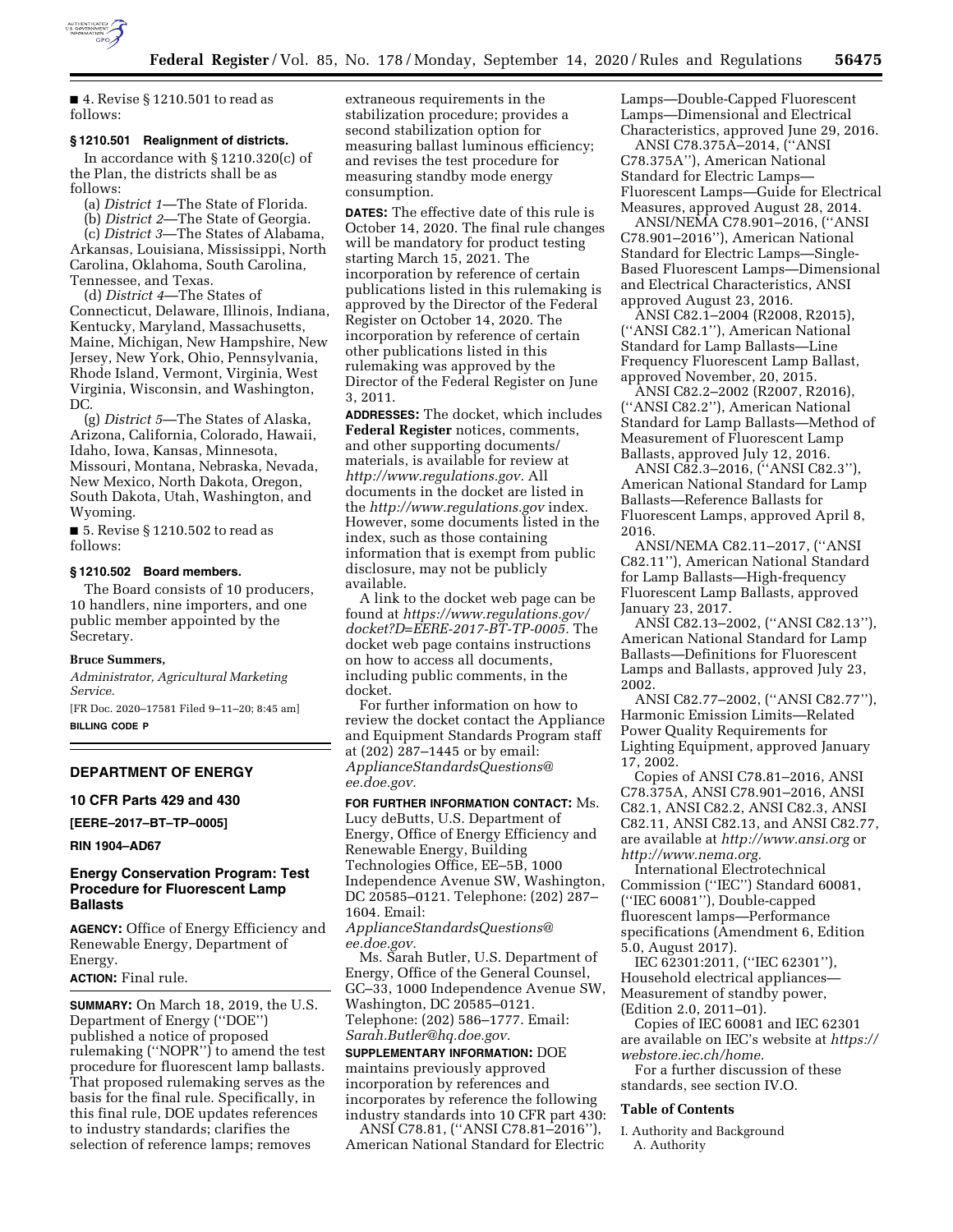B. Background

- II. Synopsis of the Final Rule
- III. Discussion
	- A. Scope of Applicability
	- B. Updates to Industry Standards
	- C. Definitions
	- D. Amendments to Active Mode Test Method
	- 1. General
	- 2. Instrumentation
	- 3. Test Setup
	- 4. Test Conditions
	- 5. Test Method for BLE
	- 6. Measuring Ballast Performance at Less Than Full Light Output
	- E. Amendments to Standby Mode Test Method
	- F. Amendments to 10 CFR 430.23(q)
	- G. Amendments to 10 CFR 429.26
	- H. Effective and Compliance Dates
	- I. Test Procedure Costs and Impact
- IV. Procedural Issues and Regulatory Review A. Review Under Executive Order 12866
	- B. Review Under Executive Orders 13771 and 13777
	- C. Review Under the Regulatory Flexibility Act
	- D. Review Under the Paperwork Reduction Act of 1995
	- E. Review Under the National
	- Environmental Policy Act of 1969
	- F. Review Under Executive Order 13132
	- G. Review Under Executive Order 12988
	- H. Review Under the Unfunded Mandates Reform Act of 1995
	- I. Review Under the Treasury and General Government Appropriations Act, 1999
	- J. Review Under Executive Order 12630 K. Review Under Treasury and General
	- Government Appropriations Act, 2001 L. Review Under Executive Order 13211
	- M. Review Under Section 32 of the Federal
	- Energy Administration Act of 1974 N. Congressional Notification
	- O. Description of Materials Incorporated by Reference
- V. Approval of the Office of the Secretary

### **I. Authority and Background**

Fluorescent lamp ballasts are included in the list of ''covered products'' for which DOE is authorized to establish and amend energy conservation standards and test procedures. (42 U.S.C. 6292(a)(13)) DOE's energy conservation standards and test procedures for fluorescent lamp ballasts are currently prescribed in the Code of Federal Regulations (''CFR'') at 10 CFR 430.32(m) and 10 CFR 430.23(q), respectively. The following sections discuss DOE's authority to establish test procedures for fluorescent lamp ballasts and relevant background information regarding DOE's consideration of test procedures for these products.

## *A. Authority*

The Energy Policy and Conservation Act, as amended ("EPCA"),<sup>1</sup> authorizes

DOE to regulate the energy efficiency of a number of consumer products and certain industrial equipment. (42 U.S.C. 6291–6317) Title III, Part B<sup>2</sup> of EPCA established the Energy Conservation Program for Consumer Products Other Than Automobiles, which sets forth a variety of provisions designed to improve energy efficiency. These consumer products include fluorescent lamp ballasts, the subject of this document. (42 U.S.C. 6292(a)(13))

The energy conservation program under EPCA consists essentially of four parts: (1) Testing, (2) labeling, (3) Federal energy conservation standards, and (4) certification and enforcement procedures. Relevant provisions of EPCA specifically include definitions (42 U.S.C. 6291), test procedures (42 U.S.C. 6293), labeling provisions (42 U.S.C. 6294), energy conservation standards (42 U.S.C. 6295), and the authority to require information and reports from manufacturers. (42 U.S.C. 6296)

The testing requirements consist of test procedures that manufacturers of covered products must use as the basis for (1) certifying to DOE that their products comply with the applicable energy conservation standards adopted under EPCA (42 U.S.C. 6295(s)), and (2) making representations about the efficiency of those products (42 U.S.C. 6293(c)). Similarly, DOE must use these test procedures to determine whether the products comply with any relevant standards promulgated under EPCA. (42 U.S.C. 6295(s))

Federal energy efficiency requirements for covered products established under EPCA generally supersede State laws and regulations concerning energy conservation testing, labeling, and standards. (42 U.S.C. 6297) DOE may, however, grant waivers of Federal preemption for particular State laws or regulations, in accordance with the procedures and other provisions of EPCA. (42 U.S.C. 6297(d))

Under 42 U.S.C. 6293, EPCA sets forth the criteria and procedures DOE must follow when prescribing or amending test procedures for covered products. EPCA provides that any test procedures prescribed or amended under this section shall be reasonably designed to produce test results which measure energy efficiency, energy use or estimated annual operating cost of a covered product during a representative average use cycle or period of use and shall not be unduly burdensome to conduct. (42 U.S.C. 6293(b)(3))

In addition, EPCA requires that DOE amend its test procedures for all covered products to integrate measures of standby mode and off mode energy consumption into the overall energy efficiency, energy consumption, or other energy descriptor, unless the current test procedure already incorporates the standby mode and off mode energy consumption, or if such integration is technically infeasible. (42 U.S.C.  $6295(gg)(2)(A)$  If an integrated test procedure is technically infeasible, DOE must prescribe separate standby mode and off mode energy use test procedures for the covered product, if a separate test is technically feasible. (*Id.*) Any such amendment must consider the most current versions of the International Electrotechnical Commission (''IEC'') Standard 62301 (''IEC 62301'') 3 and IEC Standard 62087 4 as applicable. (42 U.S.C. 6295(gg)(2)(A))

If DOE determines that a test procedure amendment is warranted, it must publish a proposed test procedure and offer the public an opportunity to present oral and written comments on it. (42 U.S.C. 6293(b)(2))

EPCA also requires that, at least once every 7 years, DOE evaluate test procedures for each type of covered product, including fluorescent lamp ballasts, to determine whether amended test procedures would more accurately or fully comply with the requirements for the test procedures to not be unduly burdensome to conduct and be reasonably designed to produce test results that reflect energy efficiency, energy use, and estimated operating costs during a representative average use cycle or period of use. (42 U.S.C.  $6293(b)(1)(A)$  If the Secretary determines, on his own behalf or in response to a petition by any interested person, that a test procedure should be prescribed or amended, the Secretary shall promptly publish in the **Federal Register** proposed test procedures and afford interested persons an opportunity to present oral and written data, views, and arguments with respect to such procedures. The comment period on a proposed rule to amend a test procedure shall be at least 60 days and may not exceed 270 days. In prescribing or amending a test procedure, the Secretary shall take into account such information as the Secretary determines relevant to such procedure, including technological developments relating to

<sup>1</sup>All references to EPCA in this document refer to the statute as amended through America's Water Infrastructure Act of 2018, Public Law 115–270 (October 23, 2018).

<sup>2</sup>For editorial reasons, upon codification in the U.S. Code, Part B was redesignated Part A.

<sup>3</sup> IEC Standard 62301, *Household electrical appliances—Measurement of standby power*  (Edition 2.0, 2011–01). 4 IEC Standard 62087, *Methods of measurement* 

*for the power consumption of audio, video, and related equipment* (Edition 3.0, 2011–04).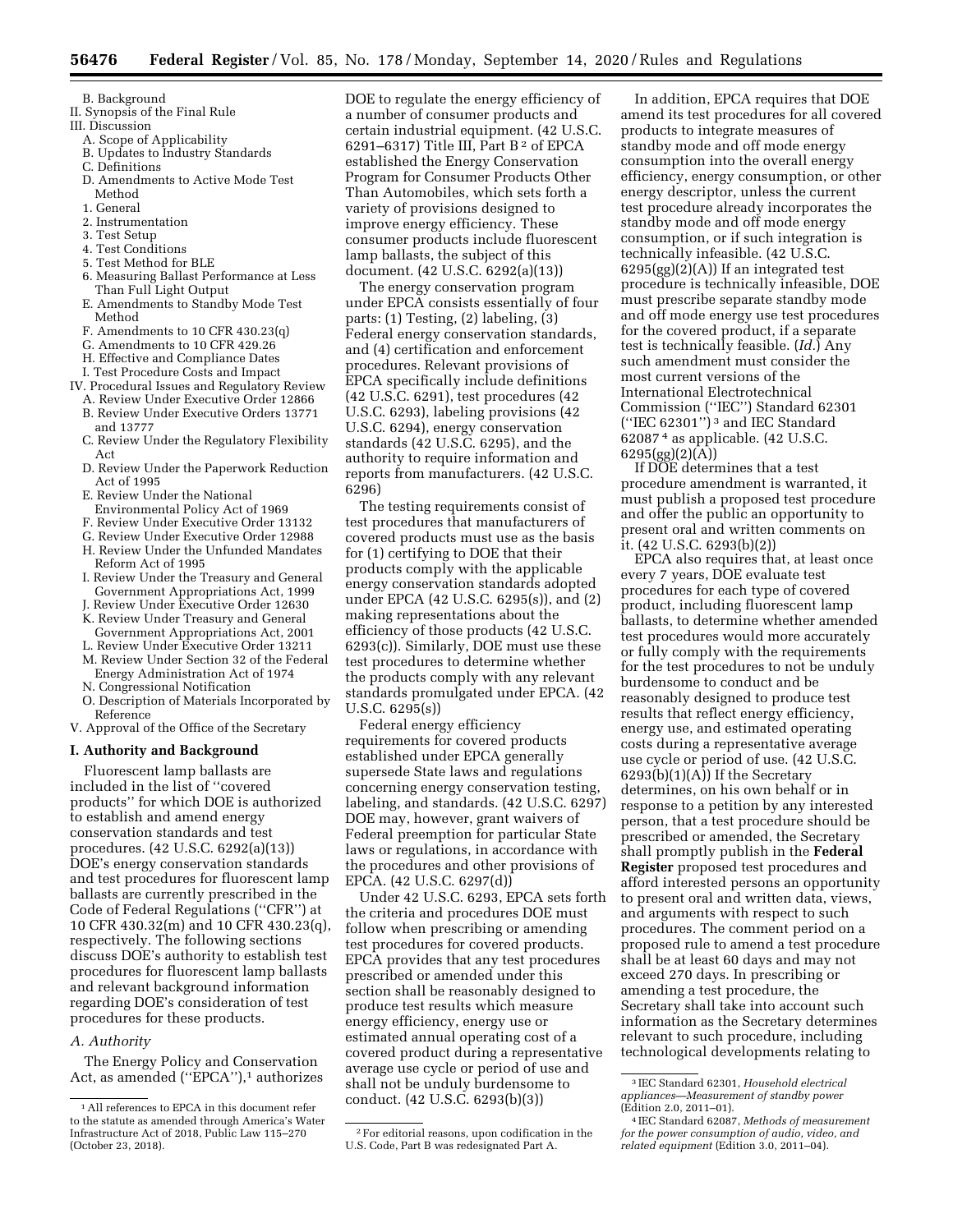energy use or energy efficiency of the type (or class) of covered products involved. (42 U.S.C. 6293(b)(2)) If DOE determines that test procedure revisions are not appropriate, DOE must publish its determination not to amend the test procedures. DOE is publishing this final rule in satisfaction of the 7-year review requirement specified in EPCA. (42 U.S.C. 6293(b)(1)(A))

DOE's test procedure for fluorescent lamp ballasts appears at 10 CFR part 430, subpart B, appendix Q (''appendix Q''). DOE's energy conservation standards for fluorescent lamp ballasts can be found at 10 CFR 430.32(m) and require a minimum power factor and minimum ballast luminous efficiency (''BLE''). In this final rule, DOE updates references to industry standards; clarifies the selection of reference lamps; provides a second stabilization option for measuring ballast luminous efficiency; and revises the test procedure for measuring standby mode energy consumption.

#### *B. Background*

DOE published a final rule establishing an active mode test procedure for fluorescent lamp ballasts on April 24, 1991. 56 FR 18677. DOE last completed a full review of the active mode test procedure for fluorescent lamp ballasts on May 4, 2011. 76 FR 25211. Some of the key amendments in that test procedure final rule included updates to industry standards, adopting

BLE as the metric for measuring energy efficiency of fluorescent lamp ballasts, and expanding the test procedure to apply to additional products.

DOE published a final rule establishing a standby mode energy consumption test procedure for fluorescent lamp ballasts on October 22, 2009. 74 FR 54445. DOE determined that, according to EPCA's definition of standby mode,<sup>5</sup> fluorescent lamp ballasts capable of standby mode operation are designed to operate in, or function as, a lighting control system where auxiliary control devices send signals to the ballast; and at zero light output, the ballast is standing by, connected to a main power source without being disconnected by an on-off switch or other type of relay. Further, DOE determined that it is not possible for fluorescent lamp ballasts to meet EPCA's definition of ''off mode,'' 6 because there is no condition in which the ballast is connected to the main power source and is not in a mode already accounted for in either active mode or standby mode. 74 FR 54445, 54448.

DOE published final rules establishing and amending energy conservation standards for fluorescent lamp ballasts on September 19, 2000, and November 14, 2011, respectively. 65 FR 56740; 76 FR 70547. DOE also published final rules on February 4, 2015, June 5, 2015, and April 29, 2016, to correct and clarify certain

requirements and specifications in the CFR relating to energy conservation standards and test procedures. 80 FR 5896; 80 FR 31971; 81 FR 25595. On June 23, 2015, DOE initiated a rulemaking to review energy conservation standards for fluorescent lamp ballasts by publishing a **Federal Register** notice announcing a public meeting and availability of the framework document (''June 2015 framework document''). 80 FR 35886. On October 22, 2019, DOE published a notice of proposed determination (''NOPD'') initially determining that energy conservation standards for fluorescent lamp ballasts do not need to be amended. 84 FR 56540 (''October 2019 NOPD''). DOE held a webinar open to the public on October 30, 2019, during which it described the analyses and results from the October 2019 NOPD and requested comments.7

On March 18, 2019, DOE published in the **Federal Register** a NOPR proposing amendments to the fluorescent lamp ballast (''FLB'') test procedure. 84 FR 9910 (''March 2019 NOPR''). This document addresses information and comments received in response to the March 2019 NOPR and details the amendments to the test procedure adopted in this final rule.

DOE received six written comments in response to the March 2019 NOPR from the interested parties listed in Table I.1 of this document.

# TABLE I.1—WRITTEN COMMENTS RECEIVED IN RESPONSE TO MARCH 2019 NOPR

| Organization(s)                                                                                            | Reference in this NOPR | Organization type                |
|------------------------------------------------------------------------------------------------------------|------------------------|----------------------------------|
| Appliance Standards Awareness Project, American Council for an En-   ASAP/ACEEE<br>ergy-Efficient Economy. |                        | <b>Efficiency Organizations.</b> |
|                                                                                                            |                        | Trade Association.               |
|                                                                                                            |                        | Manufacturer.                    |
|                                                                                                            |                        | Manufacturer.                    |
|                                                                                                            |                        | State Commission.                |
|                                                                                                            |                        | Utilities.                       |
| Southern California Edison; collectively California Investor Owned<br>Utilities.                           |                        |                                  |

## **II. Synopsis of the Final Rule**

In this final rule, DOE amends 10 CFR 430.3, 10 CFR 430.23(q), and appendix Q as follows: (1) Updates references to industry standards; (2) clarifies the selection of reference lamps; (3)

removes extraneous requirements in the stabilization procedure; (4) provides a second stabilization option for measuring BLE; and (5) revises the test procedure for measuring standby mode energy consumption.

The amendments adopted for appendix Q are summarized in Table II.1 compared to the current test procedure as well as the reason for the adopted change.

<sup>5</sup>EPCA defines ''standby mode'' as the condition in which an energy-using product—(1) is connected to a main power source; and (2) offers 1 or more of the following user-oriented or protective functions: (i) To facilitate the activation or deactivation of other functions (including active mode) by remote switch (including remote control),

internal sensor, or timer. (ii) Continuous functions, including information or status displays (including clocks) or sensor-based functions. (42 U.S.C. 6295(gg)(1)(A)(iii))

 $^6\rm{EPCA}$  defines ''off mode'' as ''the condition in which an energy-using product—(I) is connected to a main power source; and (II) is not providing any

standby or active mode function.'' (42 U.S.C. 6295(gg)(1)(A)(ii))

<sup>7</sup>A transcript of the public webinar and supporting documents are available in the docket for this proposed determination at: *[https://](https://www.regulations.gov/docket?D=EERE-2015-BT-STD-0006) [www.regulations.gov/docket?D=EERE-2015-BT-](https://www.regulations.gov/docket?D=EERE-2015-BT-STD-0006)[STD-0006.](https://www.regulations.gov/docket?D=EERE-2015-BT-STD-0006)*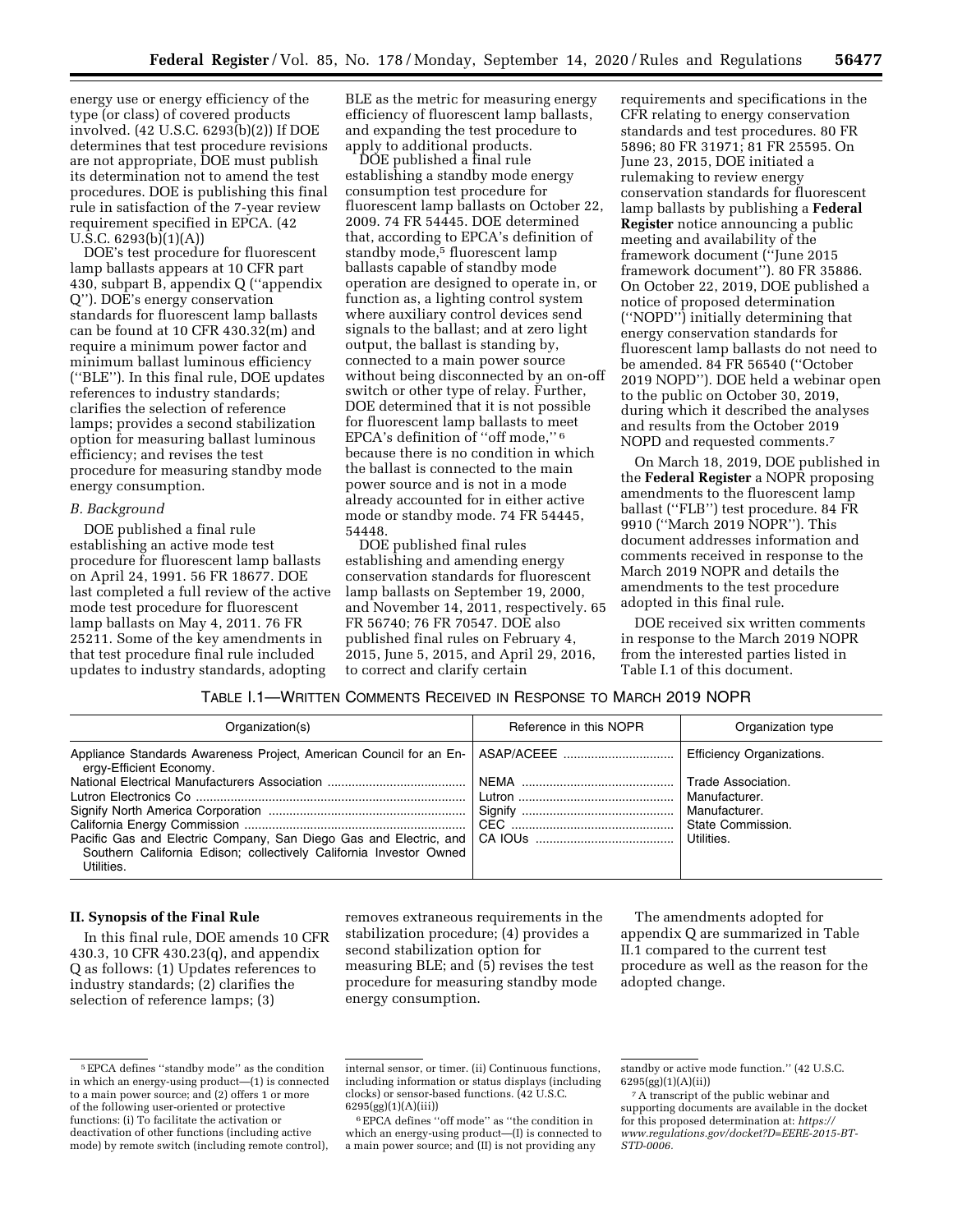| Current DOE test procedure                                                                                                                                                                                                                       | Amended test procedure                                                                                                                                                                                                                                                | Attribution                                                                        |
|--------------------------------------------------------------------------------------------------------------------------------------------------------------------------------------------------------------------------------------------------|-----------------------------------------------------------------------------------------------------------------------------------------------------------------------------------------------------------------------------------------------------------------------|------------------------------------------------------------------------------------|
| References the 2002 version of ANSI C82.11<br>for testing high frequency ballasts.                                                                                                                                                               | Adds checks on inrush current and references<br>lamp datasheets in ANSI C78.81 and ANSI<br>C78.901 for appropriate maximum glow cur-<br>rent.                                                                                                                         | Industry update to ANSI C82.11.                                                    |
| References lamp datasheets in ANSI C78.81 to<br>specify the appropriate reference lamp to use<br>when testing a particular ballast.                                                                                                              | The 2016 version of ANSI C78.81 updates<br>the high frequency characteristics of three<br>lamps currently referenced in Table A.                                                                                                                                      | Industry update to ANSI C78.81.                                                    |
| References lamp datasheets in IEC 60081<br>Amendment 4 to specify the appropriate ref-<br>erence lamp to use when testing a particular<br>ballast.                                                                                               | Amendment 6 of IEC 60081 updates the high<br>frequency characteristics of two lamps cur-<br>rently referenced in Table A.                                                                                                                                             | Industry update to IEC 60081.                                                      |
| Does not provide detail to determine which<br>lamp to use for testing when ballasts can op-<br>erate lamps of more than one base type.                                                                                                           | Adds direction for how to select a reference<br>lamp to use for testing fluorescent lamp bal-<br>lasts designed and marketed to operate<br>lamps of multiple base types.                                                                                              | Improve representativeness of test results.                                        |
| Measures lamp arc voltage, current, and power<br>once per second during stabilization.                                                                                                                                                           | Measures lamp arc voltage, current, and<br>power once per minute during stabilization.                                                                                                                                                                                | Reduce test burden while maintaining rep-<br>resentative results.                  |
| Operates ballast for no longer than one hour<br>until stable operating conditions are met.                                                                                                                                                       | No maximum operating time until stable oper-<br>ating conditions are met.                                                                                                                                                                                             | Reduce test burden while maintaining rep-<br>resentative results.                  |
| Has one method of stabilization where lamp arc<br>voltage, current, and power are measured<br>once per second until the difference between<br>the maximum and minimum values do not<br>exceed one percent over a four minute mov-<br>ing window. | Allows a second stabilization option where an<br>oven is used to heat the ballasts prior to<br>testing and lamp arc voltage, current, and<br>power are measured once per minute.                                                                                      | Reduce test burden while maintaining rep-<br>resentative results.                  |
| Measures standby mode power by referencing<br><b>ANSI C82.2.</b>                                                                                                                                                                                 | References IEC 62301 to measure standby<br>mode power.                                                                                                                                                                                                                | Improve the repeatability and reproducibility of<br>test results.                  |
| Ballast connects to reference lamp while meas-<br>uring standby mode power.                                                                                                                                                                      | Reference lamps are not required when<br>measuring standby mode power.                                                                                                                                                                                                | Reduce test burden while maintaining rep-<br>resentative results.                  |
| Standby power test conditions are based on<br>conditions defined in ANSI C82.2, which do<br>not include instructions specifying input volt-<br>age.                                                                                              | Standby power test conditions are based on<br>conditions defined in appendix Q for the ac-<br>tive mode measurement, which include<br>specifications for which input voltage to op-<br>erate ballasts designed and marketed to<br>operate at multiple input voltages. | Improve representativeness, repeatability, and<br>reproducibility of test results. |

TABLE II.1—SUMMARY OF CHANGES IN THE AMENDED TEST PROCEDURE

DOE is also amending the reporting requirements under 10 CFR 429.26 to require reporting average total lamp arc power, a value that is already determined in appendix Q; specify rounding requirements for average total lamp arc power; and remove references to values no longer required.

DOE has determined that the amendments described in section III of this document and adopted in this final rule will not alter the measured efficiency of fluorescent lamp ballasts, and that the test procedure will not be unduly burdensome to conduct. Discussion of DOE's actions are addressed in detail in section III of this document.

The effective date for the amended test procedure adopted in this final rule is October 14, 2020. Representations of energy use or energy efficiency must be based on testing in accordance with the amended test procedures beginning March 15, 2021.

## **III. Discussion**

#### *A. Scope of Applicability*

This rulemaking applies to fluorescent lamp ballasts, which are

devices that can start and operate fluorescent lamps by providing a starting voltage and current and limiting the current during normal operation. 10 CFR 430.2. DOE defines a fluorescent lamp as a lamp of certain shapes, lengths, bases, and wattages 8 that is a low pressure mercury electric-discharge source in which a fluorescing coating transforms some of the ultraviolet energy generated by the mercury discharge into light. 10 CFR 430.2.

DOE received comments regarding potential amendments to FLB energy conservation standards. NEMA commented that the market for fluorescent lamps and fluorescent lamp ballasts (particularly, dimming ballasts) is decreasing substantially due to the transition to solid-state lighting (''SSL''). (NEMA, No. 3 at p. 2) $9$  NEMA stated

that manufacturers are not currently investing, nor are expected to invest, material resources in fluorescent lamp ballasts. *Id.* NEMA added there have been no technological changes since the adoption of the current FLB standards and amending these standards will not result in new investment but rather discontinuance of products. *Id.* ASAP/ ACEEE stated it could take many years for existing fluorescent systems to transition to SSL, and fluorescent lighting is still competitive on a lifecycle cost basis. (ASAP/ACEEE, No. 8 at p. 1)

Lutron asserted that amended FLB standards are not technologically feasible due to lack of any technological breakthrough in FLB technology and are not economically justified due to the FLB market decline. (Lutron, No. 6 at p. 2) Lutron added that amended FLB standards are unlikely to meet the energy savings threshold envisioned in the Process Rule. *Id.* 

As discussed, DOE issued the October 2019 NOPD in which it initially determined that energy conservation standards for fluorescent lamp ballasts do not need to be amended. 84 FR 56540. DOE will address potential

<sup>8</sup>See definition of ''fluorescent lamps'' in 10 CFR 430.2 for the specific lamps defined as fluorescent

 $\overline{P}$ <sup>9</sup>A notation in the form "NEMA, No. 3 at p. 2" identifies a written comment: (1) Made by NEMA; (2) recorded in document number 3 that, unless otherwise specified, is filed in the docket of this test procedure rulemaking (Docket No. EERE–2017–BT– TP–0005–0003) and available for review at *[http://](http://www.regulations.gov)  [www.regulations.gov;](http://www.regulations.gov)* and (3) which appears on page 2 of document number 3.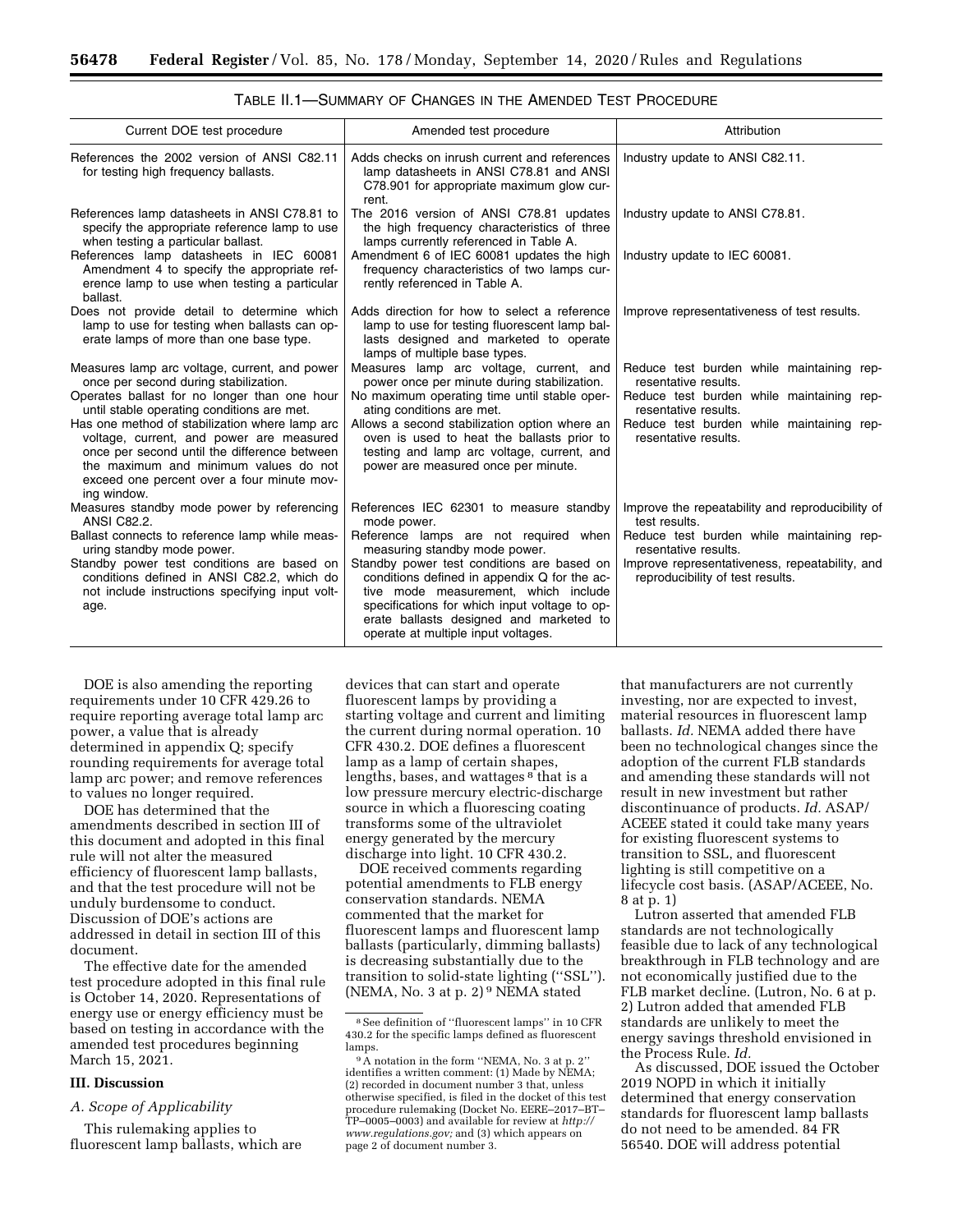amendments to the energy conservation standards under that separate review.

Lutron stated DOE should adopt a ''No-Rule Rule'' and not amend FLB test procedures for the following reasons: (1) No technological breakthroughs or investments in fluorescent lamp ballasts since the last rulemaking, (2) decline in FLB sales due to adoption of light emitting diode ("LED") technology, (3) ballasts are highly efficient, and dimming ballasts already save significant energy over standard nondimming ballasts, and (4) updating test procedures may result in a significant regulatory burden for manufacturers without achieving energy savings. (Lutron, No. 6 at p. 2)

NEMA stated that, while it was appropriate to update the FLB test procedure as proposed, compliance to the changes should not be effective until amendments to FLB standards are justified in accordance with EPCA. NEMA asserted that some manufacturers may incur higher test cost burdens which should only be imposed if amended FLB standards are justified. (NEMA, No. 3 at pp. 2–3) Lutron stated that, if a ''No-Rule-Rule'' is not possible, it agreed with NEMA's suggestion of aligning the compliance date of amended FLB test procedures

and amended FLB standards. (Lutron, No. 6 at pp. 2–3)

In the March 2019 NOPR, DOE preliminarily determined that the proposed amendments to its FLB test procedure would not change measured values; and therefore, would not require manufacturers to retest fluorescent lamp ballasts previously tested and certified under the previous test procedure. The amendments being adopted in this final rule further align the DOE test procedure with industry standards and best practices and clarify existing test methods. As described, DOE has determined that the amendments adopted in this final rule will not alter the measured efficiency of fluorescent lamp ballasts; hence, there is no need to delay the compliance date of the amendments. Additionally, DOE has determined the amendments being adopted in this final rule do not add regulatory burden (see section III.I of this document).

ASAP/ACEEE commented that DOE should address the issue resulting from the statutory exclusion from the definition of general service fluorescent lamps (''GSFLs'') those lamps with a color rendering index (''CRI'') of 87 or greater (''high CRI''). They stated that the exclusion has allowed large numbers of inexpensive T12 10 linear

fluorescent lamps with high CRI to be sold and that these lamps are significantly less efficient than standards-compliant GSFLs. ASAP/ ACEEE stated that the sale of high CRI T12 lamps has allowed a continued market for T12 ballasts, and thereby inefficient T12 fluorescent lighting systems.11 (ASAP/ACEEE, No. 8 at p. 3)

As noted, this rulemaking addresses the test procedure for fluorescent lamp ballasts and does not address GSFLs. The amendments to the test procedure adopted in this final rule are updates to industry standard references and clarifications to the test methods and do not impact the sale of fluorescent lamp ballasts or associated products such as fluorescent lamps.

#### *B. Updates to Industry Standards*

The FLB test procedure references several industry standards. Industry periodically updates its testing standards to account for changes in technology and/or developments in test methodology and/or test instruments. In the March 2019 NOPR, DOE identified updated versions of the referenced industry standards incorporated by reference for appendix Q as shown in Table III.1 of this document. 84 FR 9910, 9913.

TABLE III.1—INDUSTRY STANDARDS REFERENCED IN APPENDIX Q WITH UPDATED VERSIONS ADOPTED IN FINAL RULE

| Industry standard currently referenced in Appendix Q                                     | Updated versions adopted in this Final Rule*          |
|------------------------------------------------------------------------------------------|-------------------------------------------------------|
| ANSI C82.11 <sup>12</sup> version 2002 (sections 2.1 and 2.4.1 of appendix $Q$ )         | ANSI C82.11 <sup>13</sup> version 2017.               |
| ANSI C82.1 <sup>14</sup> version 2004 (sections 2.1, 2.3.1, and 2.4.1 of appendix<br>Q). | ANSI C82.1 <sup>15</sup> version 2015.                |
| ANSI C82.2 <sup>16</sup> version 2002 (sections 2.1, 2.2.1, 2.2.2, 2.2.3, 2.4.1,         | ANSI C82.2 <sup>17</sup> version 2016.                |
| 2.4.3, 2.5.1.6, 2.5.1.7, 2.5.1.8, 3.2.1, 3.3.1, and 3.3.3 of appendix Q).                |                                                       |
| ANSI C82.3 <sup>18</sup> version 2002 (section 2.4.1 of appendix Q)                      | ANSI C82.3 <sup>19</sup> version 2016.                |
| ANSI C78.375 <sup>20</sup> version 1997 (section 2.4.2 of appendix Q)                    | ANSI C78.375A $21$ version 2014.                      |
| ANSI C78.901 <sup>22</sup> version 2005 (Table A of appendix Q)                          | ANSI C78.901 <sup>23</sup> version 2016.              |
| ANSI C78.81 <sup>24</sup> version 2010 (sections 1.6, 1.7, 1.8, 2.1, 2.3.1, 2.4.1,       | ANSI C78.81 <sup>25</sup> version 2016.               |
| and Table A of appendix Q).                                                              |                                                       |
| IEC 60081 Amendment 4, Edition 5, 2010 <sup>26</sup> (Table A of appendix Q)             | IEC 60081 Amendment 6, Edition 5, 2017. <sup>27</sup> |

\* Note: Additionally, this final rule incorporates by reference ANSI C82.77–2002 and IEC 62301 Edition 2.0 in appendix Q.

In the March 2019 NOPR, DOE compared updated and current versions

10T indicates the tubular shape of the lamp and the 12 is the diameter in eighths of an inch (*i.e.,*  12/8 inches).

11 DOE's findings in previous rulemakings of GSFL energy conservation standards have shown that T8 lamps have a higher lamp efficacy (lumens per watt) than comparable T12 lamps. See documents from previous rulemaking at *[https://](https://www.regulations.gov/docket?D=EERE-2011-BT-STD-0006) [www.regulations.gov/docket?D=EERE-2011-BT-](https://www.regulations.gov/docket?D=EERE-2011-BT-STD-0006)[STD-0006.](https://www.regulations.gov/docket?D=EERE-2011-BT-STD-0006)* 

12ANSI Standard C82.11, *American National Standard For Lamp Ballasts—High-frequency Fluorescent Lamp Ballasts—Supplements*  (approved January 17, 2002).

13ANSI Standard C82.11, *American National Standard For Lamp Ballasts—High-frequency* 

*Fluorescent Lamp Ballasts* (approved January 23, 2017).

14ANSI Standard C82.1, *American National Standard For Lamp Ballasts—Line Frequency Fluorescent Lamp Ballast* (approved November, 19, 2004).

15ANSI Standard C82.1, *American National Standard For Lamp Ballasts—Line Frequency Fluorescent Lamp Ballast* (approved November, 20, 2015).

16ANSI Standard C82.2, *American National Standard for Lamp Ballasts—Method of Measurement of Fluorescent Lamp Ballasts*  (approved June 6, 2002).

17ANSI Standard C82.2, *American National Standard for Lamp Ballasts—Method of* 

*Measurement of Fluorescent Lamp Ballasts*  (approved July 12, 2016).

18ANSI Standard C82.3, *American National Standard for Lamp Ballasts—Reference Ballasts for Fluorescent Lamps* (approved September 4, 2002).

19ANSI Standard C82.3, *American National Standard for Lamp Ballasts—Reference Ballasts for Fluorescent Lamps* (approved April 8, 2016).

20ANSI Standard C78.375, *American National Standard For Fluorescent Lamps—Guide for Electrical Measures* (approved September, 25, 1997).

21ANSI Standard C78.375A, *American National Standard For Fluorescent Lamps—Guide for Electrical Measures* (approved August, 28, 2014). Continued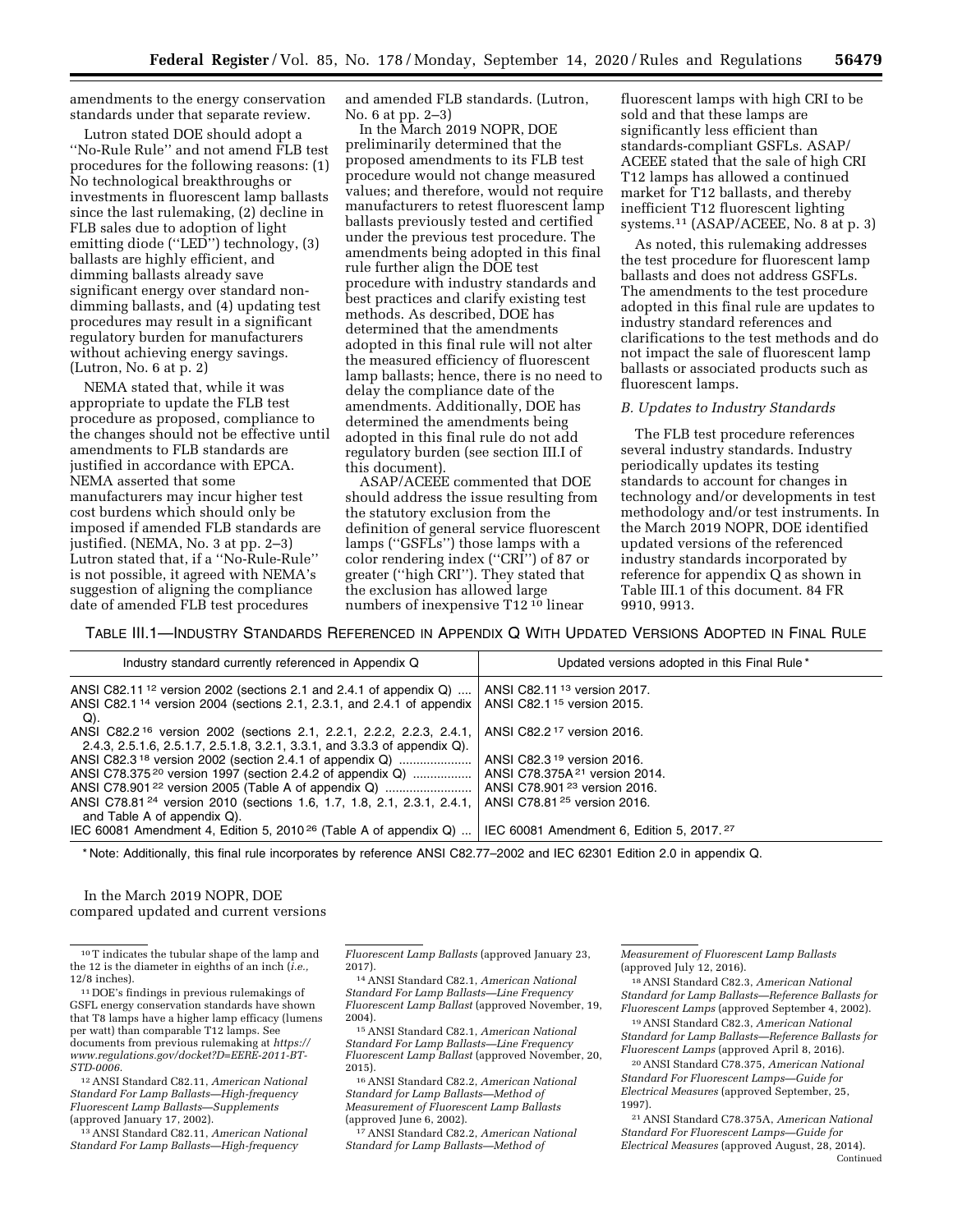to determine, as directed by EPCA, whether incorporating by reference the latest industry standards would alter measured energy efficiency. (42 U.S.C. 6293(e)(1)) For ANSI C82.2, DOE identified no substantial changes in the 2016 version compared to the 2002 version. For ANSI C82.1, DOE identified no substantial changes in the 2015 version compared to the 2004 version. For ANSI C78.375A, DOE identified no changes in the 2014 version compared to the 1997 version in the ambient conditions or electrical instruments instructions, for which the industry standard is referenced. 84 FR 9910, 9914–9916.

For ANSI C82.11, DOE identified several key changes in the 2017 version compared to the 2002 version. For ANSI C82.3, DOE identified several key changes in the 2016 version compared to the 2002 version. In the March 2019 NOPR DOE tentatively determined these changes would not result in changes to measured values of BLE because the differences do not result in substantive changes to test setup or methodology. 84 FR 9910, 9916.

ANSI C78.81, ANSI C78.901, and IEC 60081 consist of lamp datasheets referenced by Table A of the DOE FLB test procedure to specify the appropriate reference lamp to use when testing a particular ballast. In the March 2019 NOPR, DOE tentatively determined changes to the values of reference lamp characteristics in the latest 2016 versions of ANSI C78.81 and ANSI C 78.901 and IEC 60081 Amendment 6 are within testing tolerances and therefore, will have minimal impact on current requirements. However, the 2016 versions of ANSI C78.81 and ANSI C78.901 remove the low frequency specifications from lamp datasheets for the 32 W 4-foot medium bipin T8 lamp, 59 W 8-foot single pin T8 lamp, and 32 W 2-foot U-shaped medium bipin T8

24ANSI Standard C78.81, *American National Standard For Electric Lamps—Double-Capped Fluorescent Lamps— Dimensional and Electrical Characteristics* (approved January, 14, 2010).

25ANSI Standard C78.81, *American National Standard For Electric Lamps—Double-Capped Fluorescent Lamps— Dimensional and Electrical Characteristics* (approved June 29, 2016).

26 *IEC Standard—Double-capped fluorescent lamps—Performance specifications,* (Amendment 4, Edition 5.0) (approved February 2010).

27 *IEC Standard—Double Capped Fluorescent Lamps—Performance specifications,* (Amendment 6, Edition 5.0) (approved August 2017).''

lamp. Low frequency lamp characteristics and reference ballast characteristics are necessary to determine the appropriate reference lamp for testing low frequency ballasts. In the March 2019 NOPR, DOE proposed adding the low frequency specifications absent in the latest versions of the industry standards directly in appendix Q to ensure measured values are not impacted. 84 FR 9910, 9916–9917.

NEMA supported DOE's proposal to incorporate up-to-date industry standards. (NEMA, No. 3 at p. 3) ASAP/ ACEEE also supported the updates if they improve the accuracy of the test procedures, avoid biasing the results, and provide representative results. (ASAP/ACEEE, No. 8 at p. 2) ASAP/ ACEEE added that they were not aware of any such problems with the updates proposed. *Id.* 

Consistent with its assessment in the March 2019 NOPR, DOE has determined that, because updates to industry standard references do not involve substantive changes to the test setup and methodology, they would not affect measured values. DOE has not identified any potential for bias or nonrepresentative results under these updates as proposed. DOE has determined that incorporation by reference of the latest versions of industry standards will better align DOE's test procedure with updates to test methods that industry considers to be improvements to previous methods and also increase the clarity of DOE test methods. Hence, in this final rule DOE incorporates by reference for appendix Q the industry standards ANSI C78.81– 2016, ANSI C78.375A–2014, ANSI C78.901–2016, ANSI C82.1–2004 (R2008, R2015), ANSI C82.2–2002 (R2007, R2016) (referred to as ANSI C82.2–2016 in this rulemaking), ANSI C82.3–2016, ANSI C82.11–2017, ANSI C82.77 and IEC 60081 Amendment 6 (see Table III.1).

Additionally, DOE is ensuring that the necessary low frequency specifications no longer in ANSI C78.81–2016 or ANSI C78.901–2016 remain available in appendix Q. Hence, in this final rule, for the 32 W 4-foot medium bipin T8 lamp, 59 W 8-foot single pin T8 lamp, and 32 W 2-foot U-shaped medium bipin T8 lamp, DOE is specifying directly in new section 2.3.3 of appendix Q the following low frequency specifications: (1) The low frequency lamp characteristics (*i.e.,* arc wattage, approximate cathode wattage, total wattage, voltage, and current), (2) reference ballast characteristics (*i.e.,*  rated input voltage, reference current, impedance) and (3) cathode heating

requirements for rapid start circuits. These specifications are the same as those in the earlier versions of the standards, ANSI C78.81–2010 and ANSI C78.901–2005.

In the March 2019 NOPR, DOE also proposed to incorporate by reference for appendix Q the following industry standards not already incorporated: (1) ANSI C82.77–2002 28 because this standard is explicitly referenced by ANSI C82.11–2017, which DOE proposed to incorporate by reference; and (2) IEC 62301 29 because it provides specific instructions for standby mode measurements. 84 FR 9910, 9914–9917.

Signify suggested that DOE reference the 2014 version of ANSI C82.77 rather than the 2002 version and noted that ANSI is currently working on an update, with expected publication in 2019. Signify specified that the two major changes in the 2014 version were to describe harmonic current limits for LED lighting and the displacement and harmonic factor optional power quality metric. (Signify, No. 7 at p. 1)

For testing high frequency ballasts, DOE's test procedure references the 2002 version of ANSI C82.11, which DOE is updating to the 2017 version in this final rule. While ANSI C82.11–2002 provides the limits for harmonic distortion of input currents, ANSI C82.11–2017 references ANSI C82.77– 2002 for these limit specifications. The harmonic distortion input current limits in ANSI C82.77–2002 are the same as those specified in ANSI C82.11–2002. Because the update to ANSI C82.11 references the 2002 version of ANSI C82.77, DOE proposed to incorporate by reference ANSI C82.77–2002 into appendix Q. 84 FR 9910, 9915. Additionally, in its normative references section, ANSI C82.11–2017 states that at the time of publication the editions indicated are valid and lists the 2002 version of ANSI C82.77. While the section also encourages the possibility of applying the most recent editions, at the time of publication of ANSI C82.11– 2017, the 2014 version of ANSI C82.77 was available but not referenced by the standard. The harmonic distortion input current limits for modular office furniture, which includes fluorescent lamp sources, is 155 percent in the 2014 version compared to 32 percent in the 2002 version. DOE notes that the key changes in the 2014 version of ANSI C82.77 noted by stakeholders are not

<sup>22</sup>ANSI Standard C78.901, *American National Standards for Electric Lamps—Single-Based Fluorescent Lamps—Dimensional and Electrical Characteristics* (approved March 23, 2005).

<sup>23</sup>ANSI Standard C78.901, *American National Standards for Electric Lamps—Single-Based Fluorescent Lamps—Dimensional and Electrical Characteristics* (approved August 23, 2016).

<sup>28</sup>ANSI Standard C82.77, *American National Standard—Harmonic Emission Limits—Related Power Quality Requirements* (approved January 17, 2002).

<sup>29</sup> IEC 62301, *Household electrical appliances— Measurement of standby power* (Edition 2.0, 2011– 01).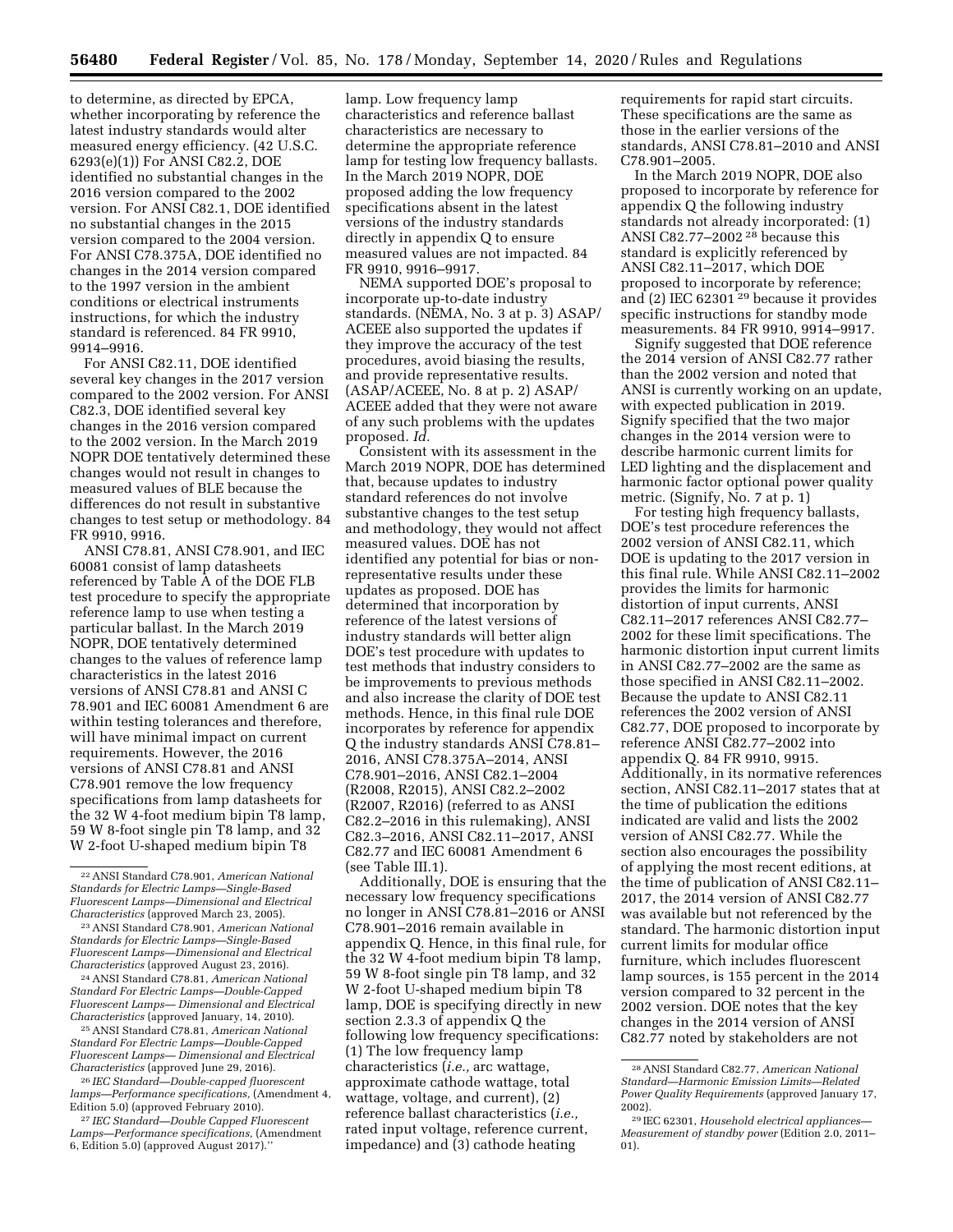relevant (*i.e.,* LED lighting harmonic current limits and optional power quality metric) to DOE's FLB test procedure. Therefore, in this final rule DOE is adopting the 2002 version of ANSI C82.77 for incorporation by reference.

DOE also received comments on IEC 62301, which it proposed for incorporation by reference for measurements of standby mode power of fluorescent lamp ballasts. These comments are discussed in section III.E of this document, which specifically addresses standby mode and addresses the related comments.

## *C. Definitions*

In the March 2019 NOPR, DOE proposed several updates to definitions related to the FLB test procedure. Currently, ''designed and marketed'' means that the intended application of the lamp is clearly stated in all publicly available documents (*e.g.,* product literature, catalogs, and packaging labels).30 In the March 2019 NOPR, DOE proposed to specify explicitly that the term also includes the intended application of ballast consistent with the application of the definition of ''designed and marketed'' to fluorescent lamp ballasts. 84 FR 9910, 9917.

DOE also proposed to update definitions for the instant-start, programmed-start, and rapid-start starting methods in appendix Q. Specifically, DOE proposed to add language to these definitions stating that these starting methods are typically indicated on publicly available documents of a fluorescent lamp ballast. DOE finds that this language will provide further guidance in identifying the starting method of the ballast.

Additionally, DOE proposed to remove the following terms in appendix Q that are currently defined but will no longer be used in the revised test procedure: ''AC control signal,'' ''cathode heating,'' ''DC control signal,'' ''F34T12 lamp,'' ''F96T12/ES lamp,'' ''F96T12HO/ES lamp,'' ''PLC control signal,'' and ''wireless control signal.'' ''AC control signal'' and ''DC control signal'' are not reflective of the products currently available on the market, and the rest of the terms are not used in the FLB test procedure.

NEMA and Signify agreed with DOE's proposed removal of unused definitions. (NEMA, No. 3 at p. 3; Signify, No. 7 at p. 3) DOE has determined that the removal of definitions described in this section will improve the clarity of FLB test procedure and will not affect measured values.

Hence, in this final rule DOE is (1) updating the term ''designed and marketed'' in 10 CFR 430.2 to include the intended application of ballasts, (2) updating language in definitions of ''instant-start,'' ''programmed-start,'' and ''rapid-start,'' and (3) removing the following terms in the Definitions section of appendix Q: "AC control signal,'' ''cathode heating,'' ''DC control signal," "F34T12 lamp," "F96T12/ES lamp," "F96T12HO/ES lamp," "PLC control signal,'' and ''wireless control signal.''

## *D. Amendments to Active Mode Test Method*

#### 1. General

In the March 2019 NOPR, DOE proposed several updates to appendix Q regarding instrumentation, test setup, test conditions, and measurements. DOE also proposed a general instruction in section 2.1 (''Active Mode Procedure'') that specifications in referenced industry standards that are recommended, stated as ''shall'' or ''should'' be met, or that are not clearly mandatory are, for purposes of the DOE test procedure, mandatory (unless they conflict with language in appendix Q) to ensure testing is conducted in a uniform manner by different entities to yield consistent results. 84 FR 9910, 9918. DOE received no comments on this proposed change. DOE has determined this is not a substantive change to the test procedure, and will not change measured values. DOE is adopting section 2.1 as proposed.

#### 2. Instrumentation

In the March 2019 NOPR, DOE proposed to reference section 9 (''Electrical Instruments'') of ANSI C78.375A–2014 in section 2.2 (''Instruments'') of the active mode test procedure instead of referencing ANSI C82.2 generally. The reference to ANSI C82.2 is being updated from the 2002 version to the 2016 version in this final rule. Both versions of ANSI C82.2 reference ANSI C78.375A–1997 but also specify that the latest version of ANSI C78.375 applies. The latest version of ANSI C78.375 (the 2014 version) makes no updates to its electrical instruments section compared to the 1997 version (see section III.B). 84 FR 9910, 9919.

DOE did not receive any comments on these proposed amendments. DOE has determined that directly referencing

ANSI C78.375A–2014 improves the readability of the DOE test procedure by identifying subsequently referenced industry standards, that this change does not make substantive changes to the test procedure, and that this amendment will not change measured values. In this final rule, DOE adopts the clarifications regarding references to industry standards in the ''Instrumentation'' section as described in this section.

#### 3. Test Setup

In the March 2019 NOPR, DOE proposed several amendments to section 2.3 (''Test Setup'') of the active mode test procedure in appendix Q. These included: (1) More precisely referencing industry standards, (2) renaming the ''Power Analyzer'' subsection to ''Test Circuits'' and clarifying the specified power analyzer capabilities, (3) clarifying selection of reference lamps, and (4) clarifying instructions for identifying the reference lamp.

#### a. References to Industry Standards

Section 2.3.1 of the active mode test procedure in appendix Q references ANSI C82.1 and ANSI C78.81 without specific instruction regarding applicability to low- or high-frequency ballasts. In the March 2019 NOPR, DOE proposed to specify use of ANSI C82.1 to test low-frequency ballasts and use of ANSI C82.11 to test high-frequency ballasts. 84 FR 9910, 9918. DOE also proposed to remove the reference to ANSI C78.81, which contains no wiring instructions. *Id.* In conjunction with referencing ANSI C82.1, DOE proposed to add an instruction to disregard section 5.3 (''Ballast Output'') of the standard. *Id.* Section 5.3 of ANSI C82.1 specifies minimum power factor requirements, which may be confused with the minimum power factor requirements set forth in DOE's energy conservation standards for fluorescent lamp ballasts (see 10 CFR 430.32(m)). In referencing ANSI C82.11, DOE proposed to disregard section 5.3.1 (''Ballast Factor'') in the standard because the DOE test procedure does not specify determination of ballast factor. 84 FR 9910, 9918. DOE also proposed to disregard Annex D (''Dimming Ballast Energy Efficiency Test Method'') and section 5.13 (''Ballast Efficiency'') in ANSI C82.11 for the active mode test procedure of measuring BLE at full light output, a metric that is different from ballast efficiency described in these sections. 84 FR 9910, 9918–9919.

DOE did not receive any comments on the proposed amendments. DOE has determined that these updates provide clearer instructions on using referenced

<sup>30</sup>The definition of ''designed and marketed'' is applicable to terms related to the following covered lighting products: Fluorescent lamp ballasts; fluorescent lamps; general service fluorescent lamps; general service incandescent lamps; general service lamps; incandescent lamps; incandescent reflector lamps; medium base compact fluorescent lamps; and specialty application mercury vapor lamp ballasts. 10 CFR 430.2.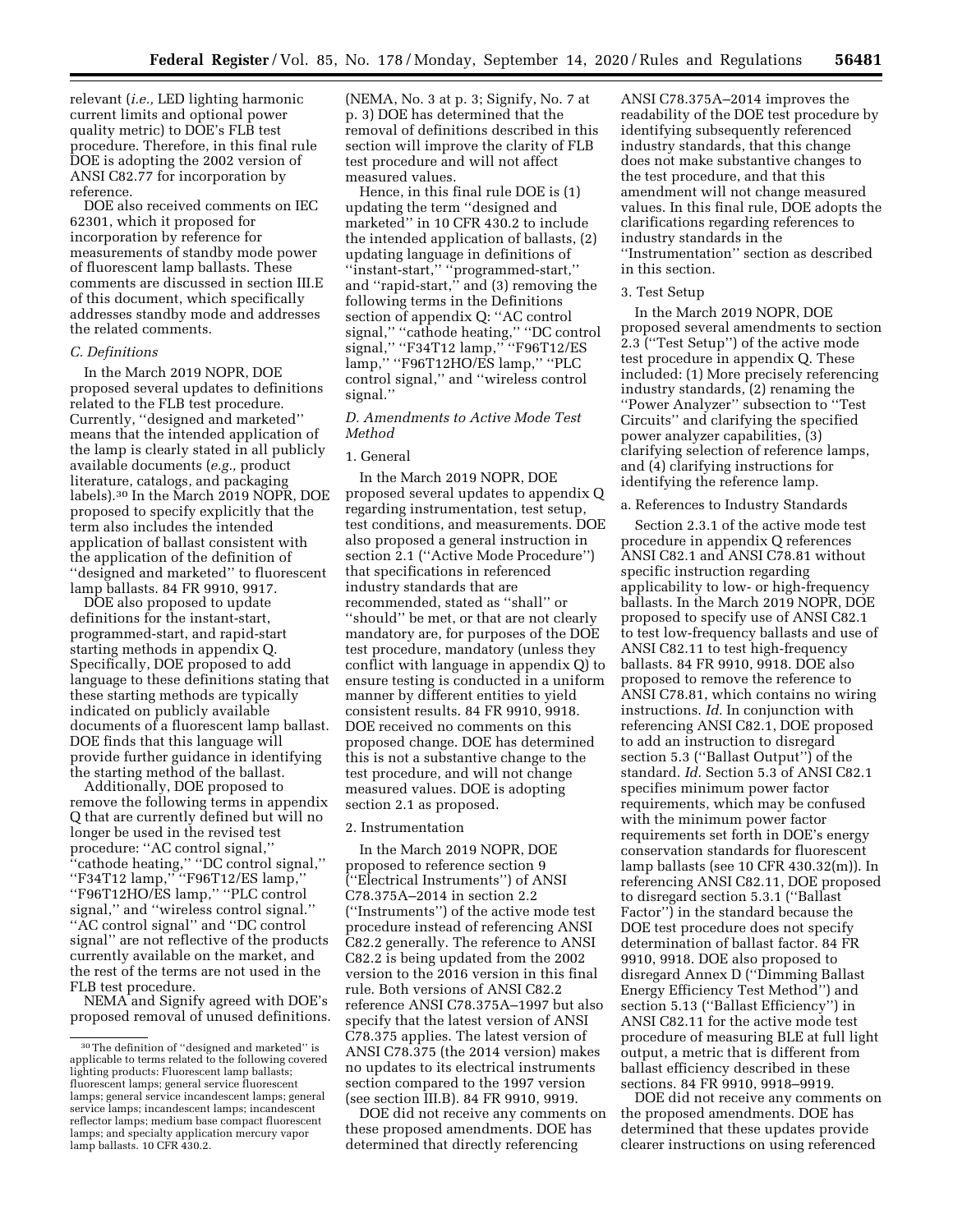industry standards and do not make substantive changes to the test procedure or change measured values. In this final rule, DOE adopts the clarifications regarding references to industry standards in the ''Test Setup'' section as described in this section.

#### b. Updates to Power Analyzer

In the March 2019 NOPR, DOE also proposed to rename the ''Power Analyzer'' section (section 2.3.2 of appendix Q) to ''Test Circuits'' because it provides instructions regarding not only the power analyzer but also for connecting the power supply, ballast, and lamp in the appropriate circuit. Section 2.3.2.1 of appendix Q requires that the power analyzer must have ''n + 1'' channels where ''n'' is the number of lamps the ballast can operate. In the March 2019 NOPR, DOE also proposed to specify that ''n'' is the maximum number of lamps the ballast is designed and marketed to operate, to ensure that the power analyzer has enough channels. 84 FR 9910, 9918.

DOE did not receive any comments on the proposed amendments. DOE has determined these updates provide clearer instructions regarding the power analyzer setup and do not make substantive changes to the test procedure or change measured values. In this final rule, DOE adopts the clarifications regarding the power analyzer setup as described in this section.

#### c. Selection of Reference Lamps

As compared to when DOE initially established a test procedure for fluorescent lamp ballasts, the market now offers certain ballasts that each can operate lamps of more than one lamp base type and diameter—for example, ballasts that can operate T5 (miniature bipin), T8 (medium bipin), and T12 lamps (both recessed double contact and slimline). Because appendix Q currently does not specify which reference lamp to select for these types of ballasts, in the March 2019 NOPR, DOE proposed to provide additional direction in appendix Q. First, DOE proposed in newly added section 2.3.3.3 that a ballast designed and marketed to operate lamps of multiple base types, except for sign ballasts, must be tested with one base type in the following order of decreasing preference: Medium bipin, miniature bipin, single pin, and recessed double contact. 84 FR 9910, 9918. Second, DOE proposed in newly added section 2.3.3.4 to require, after selecting the base type, a ballast designed and marketed to operate lamps of multiple diameters must be tested with one diameter in the following

order of decreasing preference: T8, T5, or T12. *Id.* 

NEMA stated that base type has less influence on efficiency measurements than the number and type of lamps being operated, emphasizing that the number of lamps is more relevant. (NEMA, No. 3 at p. 3) Signify commented that, while DOE's proposed criteria may work, because DOE's efficiency standard for fluorescent lamp ballasts is a function of the ballast circuit and output power, it would be simpler to specify choosing the maximum lamp power for multi-lamp type ballasts. Signify stated that testing for the highest lamp power results in testing for the highest efficiency requirement. Signify added that the ballast will operate at its maximum power with the maximum load regardless of lamp base type. (Signify, No. 7 at pp. 2–4)

DOE based the proposed selection of the base type and diameter of the reference lamp for ballasts that can operate multiple lamp types on the most common products on the market. As noted by commentators, base type does not impact lamp power. However, lamp diameters may impact lamp power. Hence, the order of preference dictated by most common diameter may not always result in selecting the lamp diameter with the maximum lamp power. Testing ballasts that can operate multiple lamp types with the most common lamp type provides test results more appropriately representative of an average period of use. (See, 42 U.S.C. 6293(b)(3)) DOE also notes that, regardless of the selection of base type or diameter, section 2.3.1.4 of appendix Q already requires that the ballast be tested connected to the maximum number of lamps the ballast is designed and marketed to operate.

DOE has determined the updates to the selection of reference lamps for ballasts that can operate more than one lamp type adds consistency and repeatability to the test procedure and do not make substantive changes to the test procedure or change measured values. In this final rule, DOE adopts the selection criteria for reference lamps for ballasts that can operate more than one lamp type as described in this section.

## d. Reference Lamp Identification

Section 2.3.1.3 of appendix Q, which pertains to testing in active mode, specifies that the fluorescent lamp used for testing must be a reference lamp as defined in ANSI C82.13 and be seasoned for at least 12 hours. ANSI C82.13 states that reference lamps are ''seasoned lamps which under stable operating conditions and in conjunction with the specified reference ballast operate at'' certain voltage, wattage, and current. In the March 2019 NOPR, DOE proposed further clarification in newly added section 2.3.3.1 that the reference lamp be tested with a reference ballast that meets the criteria of the 2016 version of ANSI C82.3, the industry standard for reference ballasts of fluorescent lamps. ANSI C82.13 also states that reference lamps must meet certain voltage, wattage, and current criteria under stable operating conditions. Hence, DOE also proposed to include the stabilization criteria for reference lamps as specified in newly added section 2.5.2.1 of appendix Q. 84 FR 9910, 9918.

In the March 2019 NOPR, DOE also proposed to remove references to ''rapid-start lamps'' and ''instant-start lamps'' in the ''Ballast Type'' column in Table A. The starting method (*e.g.* rapid start, instant start) is dictated by the type of ballast, and the lamp datasheet referenced by Table A for each lamp type provides the appropriate reference lamp specifications for the applicable starting method. As such, including the lamps' associated starting method in the Ballast Type column of this table is unnecessary and potentially confusing. DOE also proposed changing the title of the table from Table A to Table 1. 84 FR 9910, 9916, 9932.

DOE did not receive any comments on the proposed amendments related to the reference lamps. DOE has determined these updates provide explicit instructions to ensure correct procedures and requirements are followed when identifying a reference lamp that meets the definition in ANSI C82.13. DOE has further determined that these amendments do not make substantive changes to the test procedure or change measured values. In this final rule, DOE adopts the changes relating to identifying reference lamps described in this section.

#### 4. Test Conditions

Section 2.4 of appendix Q, which pertains to the active mode test procedure, generally references ANSI C82.2 for all test conditions. In the March 2019 NOPR, DOE proposed to specifically reference ANSI C82.2–2016 sections 3 ''Pertinent measurements'' and 4 ''Electrical supply characteristics—test ballast measurement circuits.'' DOE also proposed to remove instructions in section 2.4.1 of appendix Q regarding normative references in ANSI C82.2, since DOE proposed directly referencing industry standards when necessary rather than relying generally on the normative references in ANSI C82.2.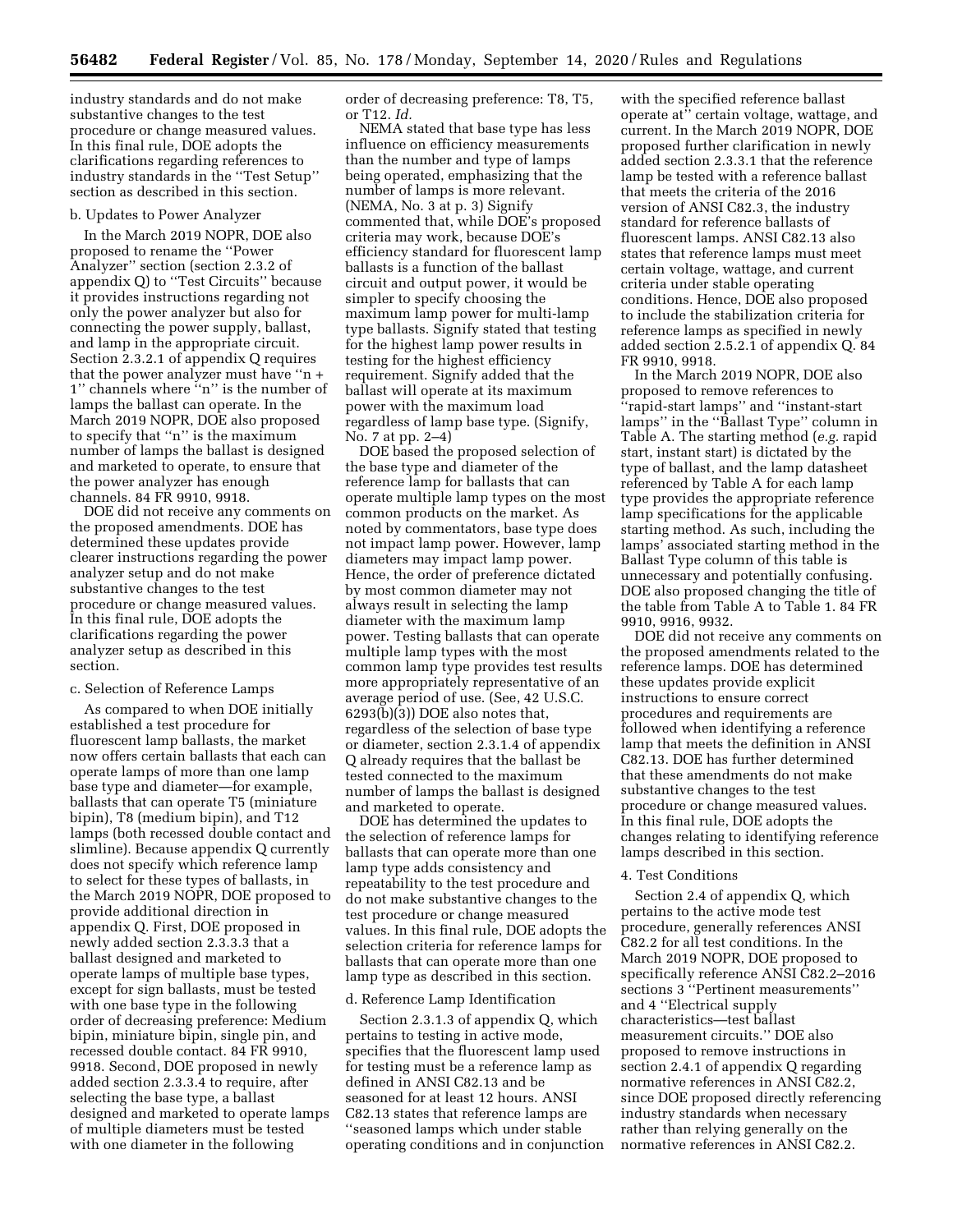Similarly, section 2.4.2 of appendix Q generally references ANSI C78.375 to specify requirements for room temperature and air circulation in the test facility. In the March 2019 NOPR, DOE proposed to specifically reference ANSI C78.375A–2014 section 4, ''Ambient Conditions for Lamp Measurements,'' which contains the appropriate information for temperature and air movement requirements.

DOE did not receive any comments on these proposed amendments. DOE determined that these updates provide more direct references to industry standards, and do not make substantive changes to the test procedure or change measured values. In this final rule, DOE is revising general references to ANSI C82.2 and ANSI C78.375A in section 2.4 of appendix Q to provide more precise references to sections 3 and 4 of ANSI C82.2–2016 and section 4 of ANSI C78.375A–2014, as described in this section.

## 5. Test Method for Ballast Luminous Efficiency

In the March 2019 NOPR, DOE proposed the following amendments to section 2.5 (''Test Method'') of appendix Q, which pertains to the active mode test procedure: (1) Revising the stabilization procedure, including adding a second stabilization option, and (2) requiring measuring lamp arc current and voltage as root mean square (''RMS'') values.

#### a. Stabilization Criteria

In response to the June 2015 framework document, Signify (as Philips Lighting) recommended DOE adopt a second stabilization option to use when measuring BLE that was developed by industry stakeholders. (Philips Lighting, Docket EERE–2015– BT–STD–0006, No. 8 at pp. 2–5) This stabilization option was also supported by comments from NEMA and Universal Lighting Technologies (''ULT''). (NEMA, Docket EERE–2015–BT–STD–0006, No. 12 at p. 2; ULT, Docket EERE–2015–BT– STD–0006, No. 6 at p. 2) DOE evaluated the second stabilization option as recommended by Signify and proposed its adoption in the March 2019 TP NOPR (''Option 2''). 84 FR 9910, 9919. The Option 2 stabilization method proposed would incorporate by reference the method in Annex D of ANSI C82.11. Specifically, DOE proposed that stable operating conditions under this option be determined according to steps 1 through 6 of section D.2.1 in Annex D of ANSI C82.11.

NEMA and Signify supported DOE's proposal to allow the Option 2

stabilization method for measuring the BLE of ballasts at full light output, stating it reduces testing burden and data management complexity without affecting the accuracy of energy efficiency measurements. (NEMA, No. 3 at p. 4; Signify, No. 7 at p. 6) NEMA suggested DOE offer both Option 1 and Option 2 stabilization methods because some manufacturers will choose to continue with the Option 1 method. (NEMA, No. 3 at p. 4) ASAP/ACEEE supported use of the optional Option 2 stabilization method so long as it is statistically comparable to the current method. ASAP/ACEEE asked DOE to demonstrate that the two options provide statistically identical results before allowing the Option 2 stabilization method. (ASAP/ACEEE, No. 8 at p. 2)

DOE has determined that the second stabilization method will save overall testing time, particularly when testing large batches of ballasts. In response to the June 2015 framework document, Signify (as Philips Lighting) provided BLE test data using both methods for T5 and T8 rapid start and T8 instant start ballasts. For each type of ballast, Philips tested five units of four different models and provided an average BLE for each model at 120 V and 277 V. (Philips Lighting, Docket EERE–2015–BT–STD– 0006, No. 8, pp. 2–5)<sup>31</sup> Because the data did not include total lamp arc power for the ballast models, DOE could not conduct an analysis of how these reported values would comply with FLB standards. DOE did again review and compare the methodologies of the two options. Option 2 is different from Option 1 as follows: (1) Option 2 involves pre-heating the ballast in an oven and pre-burning the lamp with a similar ballast while Option 1 does not; and (2) Option 2 requires reaching stable conditions over a five-minute window while Option 1 requires a fourminute window. DOE has determined the difference between the two methods is not substantive enough to yield different final represented values. Preheating the ballast will mainly allow the ballasts to be stabilized more quickly and the difference between a fiveminute and four-minute window is minimal. Therefore, DOE has determined that Option 2 only impacts the time it takes to achieve stabilization and does not impact final represented values. In this final rule DOE adopts the

second stabilization option (''Option 2'') as described in the March 2019 NOPR.

Currently, section 2.5.1.2.1 of appendix Q requires that lamp arc voltage, current, and power be measured once per second while determining stability. In the March 2019 NOPR, DOE proposed to modify the requirement that lamp arc voltage, current, and power be measured once per second, to require instead that those factors be measured once per minute in the Option 1 stabilization method. The once-perminute requirement is already incorporated in the Option 2 stabilization method. 84 FR 9910, 9919– 9920.

NEMA and Signify supported DOE's proposal to change the sampling frequency from one second to one minute in the Option 1 stabilization method, asserting the change will reduce the data storage needs and associated costs. (NEMA, No. 3 at p. 3; Signify, No. 7 at pp. 4–5) NEMA added that lamp-and-ballast systems have high thermal mass and that temperature does not change quickly, thereby generating redundant data at a per-second sampling frequency. (NEMA, No. 3 at p. 3)

As stated in the March 2019 NOPR, DOE reviewed the stabilization criteria in IES LM–9 (proposed in the Option 2 stabilization method) and tentatively determined that taking measurements once per minute to determine if a fluorescent lamp has stabilized is sufficient to determine if a fluorescent lamp ballast has stabilized. 84 FR 9910, 9919. Therefore, DOE has determined that a per-second sampling frequency is unnecessary and its removal would not impact final steady-state conditions reached. In this final rule, DOE is changing the sampling frequency from one second to one minute in the Option 1 stabilization method.

Section 2.5.1.2 of appendix Q currently requires operating the ballast at full output for at least 15 minutes but no longer than 1 hour until stable operating conditions are reached. In the March 2019 NOPR, DOE stated that it does not find a need to restrict the maximum time required to achieve stable operating conditions and therefore proposed to remove the maximum time of one hour required to achieve stable operating conditions in the Option 1 stabilization method. 84 FR 9910, 9919–9920.

NEMA and Signify supported changing the requirement that fluorescent lamp ballasts cannot be operated for longer than one hour to determine stable operating conditions. NEMA stated that in some cases, especially with ballasts that are

<sup>31</sup>These documents were submitted to the docket of DOE's rulemaking to review energy conservation standards for fluorescent lamp ballasts (Docket No. EERE–2015–BT–STD–0006).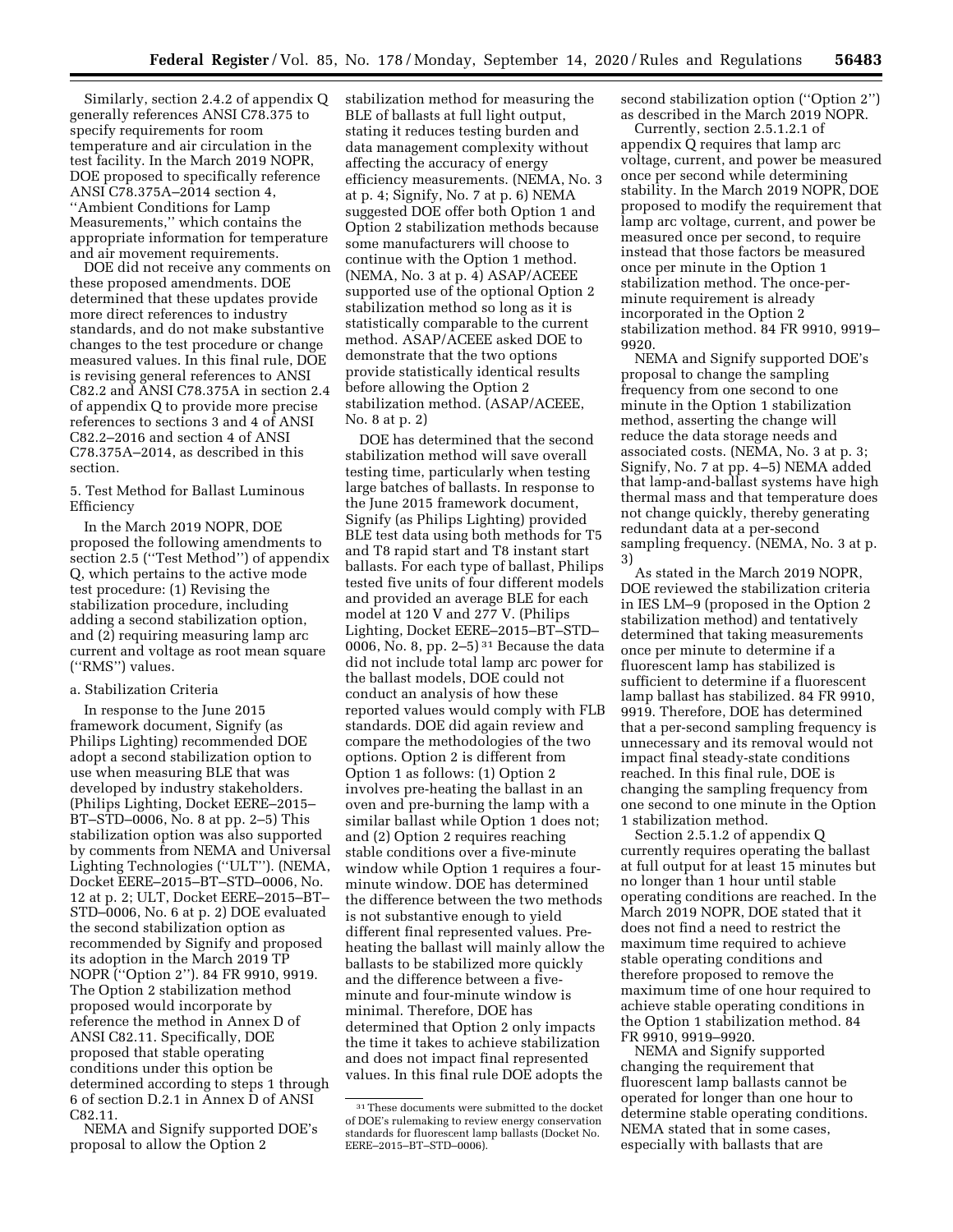potted,32 it may take some time for ballast components to reach optimal operating temperature. Signify stated that, for a ballast tested with an amalgam lamp or any other energy saving lamp type, the proposed change may reduce test costs by preventing repeat testing if the system has not stabilized in an hour. (NEMA, No. 3 at pp. 3–4; Signify, No. 7 at p. 5) ASAP/ ACEEE expressed concern that lifting the one hour restriction may result in test data being collected before ballasts achieve stable operating conditions. (ASAP/ACEEE, No. 8 at p. 2)

Per both Option 1 and Option 2 stabilization methods, a lamp-ballast system is determined to be stable when the differences in measured values of each lamp arc voltage, current, and power do not exceed one percent over a four-minute moving window. To achieve stabilization, this criterion must be met even if the stabilization period exceeds one hour. Hence, in this final rule DOE is removing the maximum stabilization time requirement, as it is irrelevant in determining whether final steady-state conditions have been reached.

#### b. Measurements

Based on general industry practice of electrical circuit measurements, DOE has interpreted the measurements for lamp arc current and lamp arc voltage to be RMS values. In the March 2019 NOPR, DOE proposed to make explicit this industry practice. 84 FR 9910, 9920.

DOE did not receive any comments on this proposed amendment. DOE has determined that these updates provide clearer instructions on taking measurements consistent with industry practice and do not make substantive changes to the test procedure or change measured values. In this final rule, DOE adopts the explicit direction that measurements of lamp arc current and lamp arc voltage must be RMS values.

In the March 2019 NOPR, DOE also proposed to amend references to sections of ANSI C82.2 as they pertain to taking measurements. 84 FR 9910, 9920. Specifically, DOE proposed to remove references to sections 3.2.1 and 4 of ANSI C82.2 for measuring input current and voltage. DOE initially determined that 3.2.1 of ANSI C82.2 lists parameters to measure for ballast input operating conditions and provides no measurement specifications and that section 4 of ANSI C82.2 provides electrical supply specifications relevant

to test conditions but not measurements. *Id.* DOE also proposed to retain the reference to section 7 of ANSI C82.2, but add instruction to disregard references to Figure 1 and Figure 3, as Figure 1 is not relevant for input power measurements and Figure 3 is unnecessary as it specifies a circuit to measure current in rapid start ballasts, which is already provided in the DOE test procedure. *Id.* 

NEMA supported DOE's proposal to replace the existing ANSI C82.2 references stating: Section 3.2.1 referenced the ballast efficiency factor metric and not BLE; and the referenced figures showed separate wattage, voltage and current meters, whereas modern testing facilities would be using power analyzers to take measurements. (NEMA, No. 3 at p. 4) Signify suggested DOE retain section 4, stating that several technical requirements in section 4 affect electrical and energy efficiency measurements. (Signify, No. 7 at p. 7)

DOE agrees that section 4 of ANSI C82.2 is a pertinent section to reference. Because it provides electrical supply specifications, DOE references it in the ''Test Conditions'' section rather than in the ''Test Method'' section of the active mode test procedure. DOE has determined that section 3.2.1 of ANSI C82.2 is unnecessary, as it only lists parameters to measure for ballast input operating conditions but provides no measurement specifications. Regarding the referenced figures, only Figure 2 in ANSI C82.2, which involves measuring a ballast's input voltage and current, is relevant to taking input measurements. Hence, in this final rule, in the ''Test Method'' section of the active mode test procedure, DOE removes references to sections 3.2.1 and 4 for measuring input voltage and input current, and instead specifies section 7 with the exclusion of Figure 1 and Figure 3 for measuring input power, input voltage, and input current.

6. Measuring Ballast Performance at Less Than Full Light Output

In the March 2019 NOPR, DOE assessed comments received in response to the June 2015 framework document regarding measuring the performance of fluorescent lamp ballasts at dimmed light output levels and proposed a method to measure ballast efficiency (''BE'') at reduced light output levels for representations in the marketplace. 84 FR 9910, 9920–9921. The proposed BE measurement was the ballast output power divided by the ballast input power, where the ballast output power includes not only the lamp arc power but also the filament power (*i.e.,*  ''cathode power'') and power provided

for other features such as networking and sensors. Thus, the proposed BE measurement was different than BLE, which does not include filament power in the ballast output power measurement. The proposal did not require manufacturers to test for and measure BE; but, if a manufacturer were to choose to make representations of BE at reduced light output levels, it would have been required to use the test procedure for the BE metric provided in Annex D of ANSI C82.11–2017. Consistent with Annex D, DOE's proposed test method would have applied only to measurements at light output levels at or greater than 50 percent of full light output and require use of the Option 2 stabilization method (see section III.D.5.a of this document). 84 FR 9910, 9921.

DOE received several comments on the proposed test method for measuring BE at reduced light output levels. NEMA stated that, when dimming a fluorescent lamp ballast, cathode heat must be applied 33 to ensure that the reduction in the arc discharge current does not result in shortened lamp lifetime. NEMA asserted that power required to maintain cathode heat (*i.e.,*  cathode power, filament power) must be included in the ballast output power measurement. NEMA added that, because the arc discharge and cathode heating currents flow through the same wire and low levels of power are being measured, it is not possible to make reliable measurements below 50 percent light output. (NEMA, No. 3 at p. 4) Signify supported DOE's proposed test method for BE, stating that the test procedures in ANSI C82.11–2014 provide a high level of accuracy and repeatability for measurements at 50 percent and full light output. (Signify, No. 7 at p. 6)

NEMA described a multi-channel measurement approach for BE testing that relies on 13 time-synchronized channels for a 4-lamp fluorescent lamp ballast to capture the input and output power in the same time interval. NEMA stated this approach would require (1) three power analyzers, each costing about \$20,000, as most power analyzers have a maximum of six channels, and (2) a test management computer system and software costing about \$5,000 to control and synchronize the analyzers. NEMA stated that, while some labs may have this equipment, others may not and may choose not to make the expenditure; resulting in some manufacturers not making BE

<sup>32</sup> In electronics, ''potting'' refers to the process of filling an electronic assembly with a solid or gelatinous compound to provide shock and vibration resistance, as well as protection against moisture and corrosion.

<sup>33</sup>NEMA referenced NEMA Standard LL–9 2011 for guidance related to cathode heat requirements during dimming.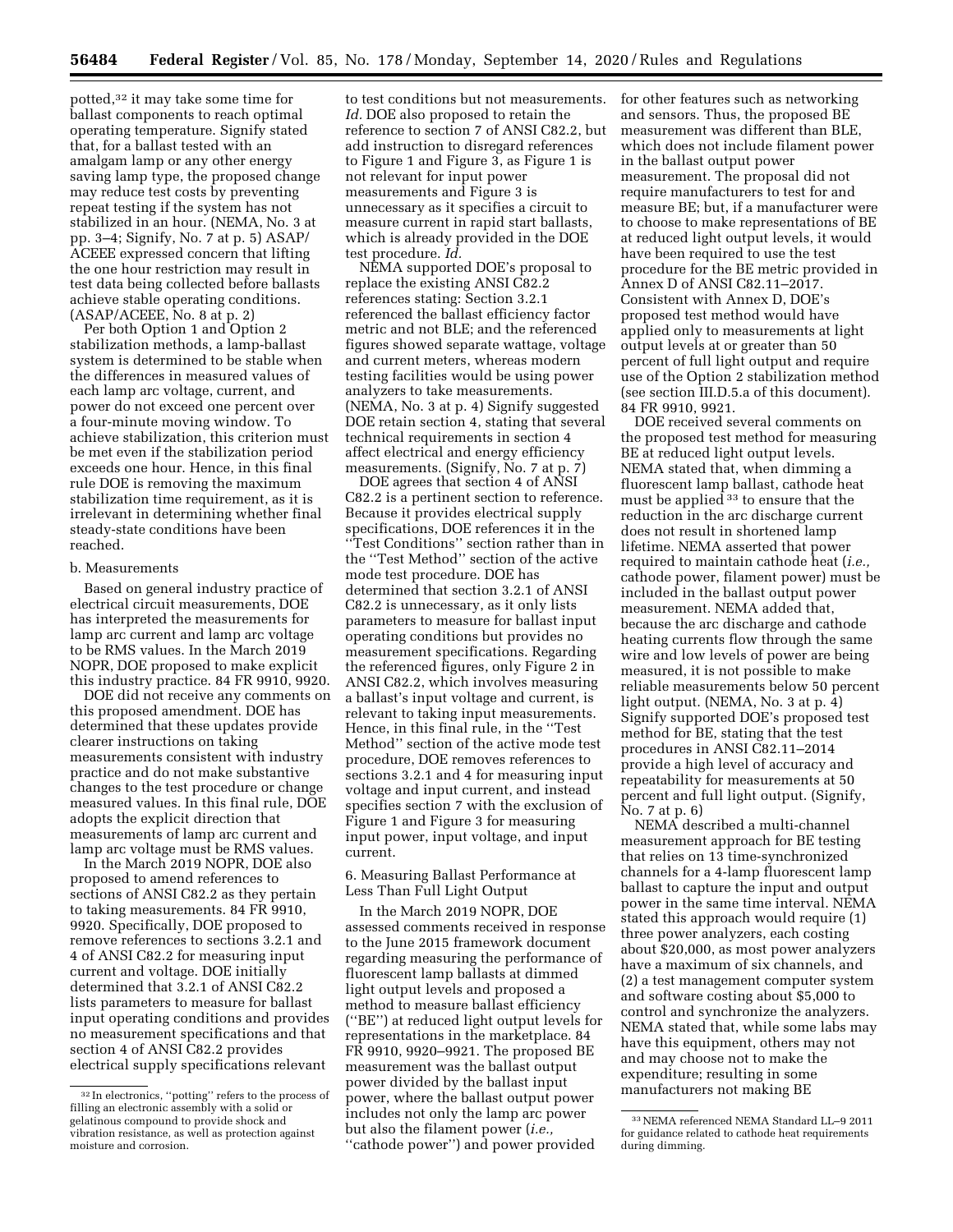representations of some or all of their products that may require it. (NEMA, No. 3 at p. 5) Signify stated that the test method for measuring BE at reduced light outputs does not necessarily require purchasing new equipment, as power analyzers are also used to measure BLE. Signify explained that the test method can be implemented utilizing (1) a dedicated multi-channel power analyzer, (2) two or more power analyzers used simultaneously, or (3) one power analyzer measuring one lamp port at a time. Signify noted that a multi-channel power analyzer can cost between \$2,200 to \$20,000, which is comparable to a power analyzer. Signify also stated that the test method for measuring BE would already be adopted by any lab that is accredited to National Voluntary Laboratory Accreditation Program and that tests ballasts at reduced light output levels per ANSI standards. (Signify, No. 7 at pp. 9, 13– 14)

Lutron asserted that the efficiency measurement of ballasts at reduced light outputs specified in ANSI C82.11–2014 is slightly different than that required to meet CEC's Title 20 energy efficiency regulations for deep-dimming 34 fluorescent lamp ballasts, and therefore may require significant re-testing without resulting in any energy savings. Lutron added that testing efficiency at reduced light output will be very expensive, as it requires highly specialized equipment and third-party labs will be able to test only a few samples per day. Lutron also noted that the test method for measuring BE at reduced light outputs had been available in ANSI C82.11 since 2014, giving manufacturers ample opportunity to begin publishing such efficiencies. Lutron stated it did not foresee an equivalent DOE test method to increase the use of this metric, as manufacturers are no longer investing in fluorescent technology. (Lutron, No. 6 at pp. 2–3)

CEC and CA IOUs stated that DOE's proposed BE metric is an inappropriate measurement of efficiency at reduced light outputs, as it does not count cathode power used at lower light outputs as a loss. (CA IOUs, No. 5 at p. 1; CEC, No. 4 at p. 1) CEC stated that, while certain dimming levels require cathode heating to protect against lamp failure, this is not necessary at all dimming levels. (CEC, No. 4 at p. 2) CA IOUs stated that the BE metric would result in falsely high efficiency ratings,

and CEC asserted that the BE metric would allow any amount of cathode power to be used, whether necessary or not. (CA IOUs, No. 5 at p. 1; CEC, No. 4 at p. 2)

ASAP/ACEEE stated that energy efficiency ratings for dimmable ballasts should reflect both the light level output at which a ballast must provide cathode power to sustain lamp ignition and the efficiency of the ballast to illuminate the lamp. They recommended DOE review comments submitted by CEC to revise the proposed BE test method. (ASAP/ ACEEE, No. 8 at pp. 1–2) CA IOUs stated that, while cathode power is required at lower lamp currents, it is not necessary at typical lamp currents nearer to full output, and multiple manufacturers employ cathode ''cut out'',35 which removes cathode power when it is not required. CA IOUs stated that cathode cut out can result in significant energy savings and should be considered a key metric for determining ballast efficiency. CA IOUs added this can only be done using the BLE metric at low light output levels. CA IOUs stated DOE should include testing for both BE and BLE regardless of light output level. (CA IOUs, No. 5 at pp. 3– 4)

CEC also suggested alternative options including (1) requiring measurement of both ballast BLE and BE for any performance measurements at light levels less than 100 percent, (2) requiring the BLE measurement at the light level output just above the threshold where cathode heating would be necessary as well as at light levels above this threshold, and measurement of BE at light outputs below this level, 36 or (3) an alternative method that allows for the amount of, and cut-in light level output point of, cathode power to be measured. (CEC, No. 4 at pp. 1–3)

ASAP/ACEEE expressed concern that DOE's proposed test method does not specifically measure cathode power at any light output less than 100 percent. (ASAP/ACEEE, No. 8 at pp. 1–2) CEC added that the technical challenges to measuring the BLE at light output levels less than 50 percent should not be a reason for DOE to not develop appropriate efficiency metrics and standards for dimming ballasts. (CEC, No. 4 at pp. 3–4)

DOE is maintaining the metric of BLE at full light output for representations and for determining compliance with the current energy conservation standards. The BLE metric accounts for

cathode power as a loss because DOE's test procedure isolates lamp arc voltage by capturing cathode power in the input power measurement, but not in the output power measurement (which is quantified as total lamp arc power). 76 FR 25216 (May 4, 2011). Therefore, all else being equal, ballasts that use cathode power are measured as less efficient at full light output than those that do not because cathode power increases the measured input power but not the measured total lamp arc power.

Based on further consideration, including the comments received, DOE is not adopting a BE test method. DOE proposed the BE measurement to include cathode power in ballast output power to account for its necessary use at reduced light output levels. Regarding determining at what light output level cathode power is necessary, manufacturers can apply different cathode cut out designs. DOE does not have data on the light output levels at which cathode power is applied and current product marketing material does not specify the cathode cut out light output level. The industry standard, NEMA Standard LL9–2011, specifies minimum and maximum voltages across cathodes in dimmed operation. However, incorporating such parameters in a metric may influence manufacturer choice as to cathode cut designs that can be employed in fluorescent lamp ballasts. A lamp and ballast manufacturer may be able to employ only the minimum amount of cathode power necessary because the lamp can be designed to only require the minimum amount of cathode power, while a manufacturer that produces only ballasts may have to provide more cathode power to ensure that its ballasts can operate all lamps since the minimum amount of cathode power required can vary by lamp. DOE finds that it is important to allow for flexibility in designing ballasts, and a metric should not favor one approach over another.

Given these issues the proposed BE test method may not provide an accurate representation of efficiency for all dimmable ballasts at all reduced light outputs. DOE is not aware of an industry standard at this time that provides a test method to accurately capture the efficiency of a ballast at reduced light output levels. Additionally, current energy conservation standards for fluorescent lamp ballasts do not require efficiency measurements at lower light outputs. Because the proposed BE test method may not provide the most accurate representations, and such a test method is not necessary for compliance, DOE is

<sup>34</sup> ''Deep-dimming fluorescent lamp ballast'' means a fluorescent ballast that is capable of operating lamps in dimmed operating modes at any number of levels at or below 50 percent of full output. California Title 20 Appliance Efficiency Regulations.

<sup>35</sup>The term ''cut out'' refers to removing all power to the lamp electrodes after lamp ignition.

<sup>36</sup>CEC suggested using NEMA Standard LL9– 2011, section 2.2 to develop this method.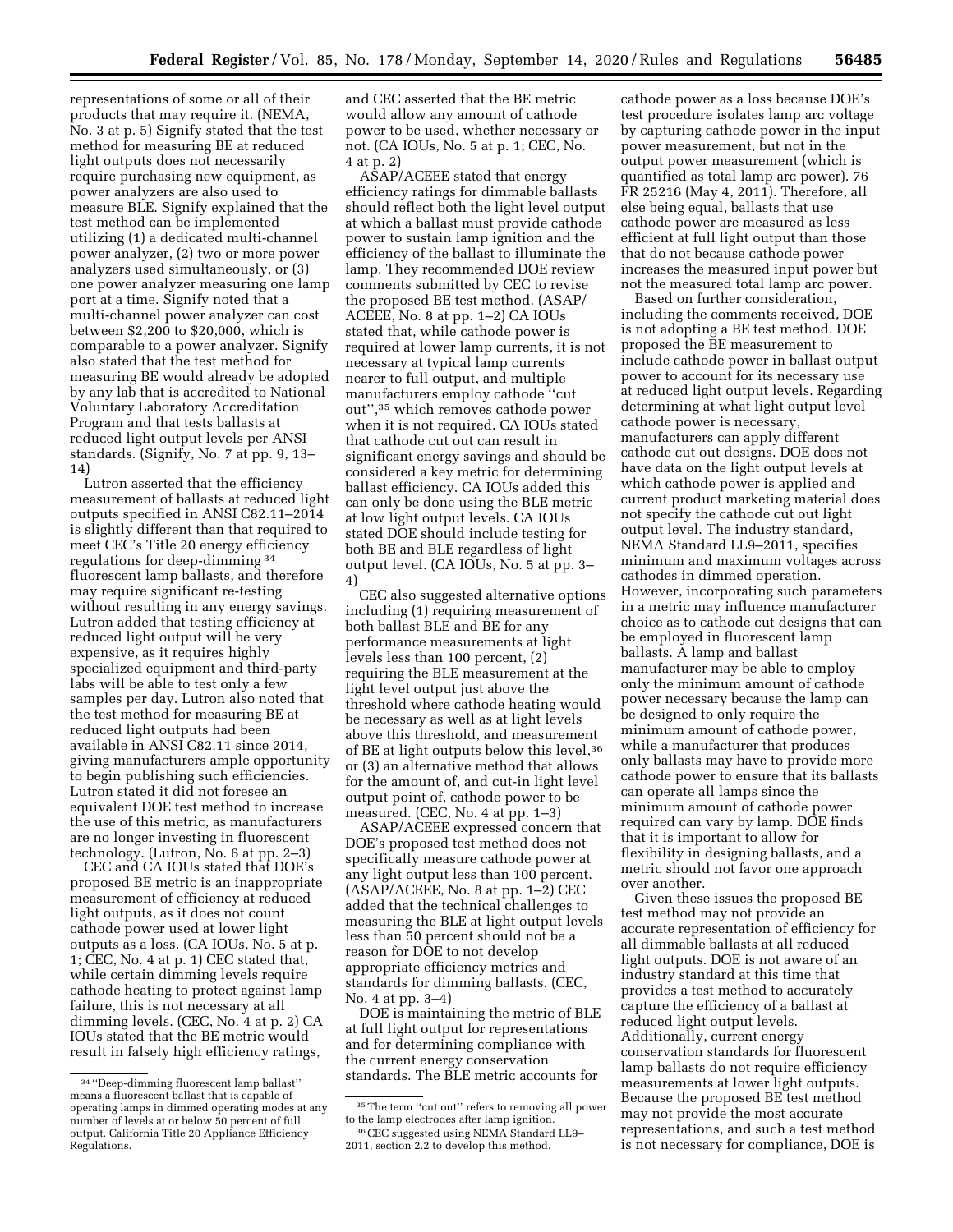not adopting a test method for measuring ballast efficiency at reduced light outputs in this final rule.

# *E. Amendments to Standby Mode Test Method*

Currently, the measurement of standby mode power is not required to determine compliance with energy conservation standards for fluorescent lamp ballasts. However, if a manufacturer chooses to make any representations with respect to the standby mode power use of fluorescent lamp ballasts, section 3 of appendix Q requires standby mode power testing to be performed in accordance with ANSI C82.2.

EPCA directs DOE to establish test procedures to include standby mode energy consumption, ''taking into consideration the most current versions of Standards 62301 and 62087 of the International Electrotechnical Commission[.]'' (42 U.S.C. 6295(gg)(2)(A)) IEC Standard 62087 applies only to audio, video, and related equipment, and therefore is not relevant to lighting products. The current standby mode test procedure is consistent with procedures outlined in IEC Standard 62301, which applies generally to household electrical appliances. 74 FR 54445, 54449 (Oct. 22, 2009). To provide a test method that would be familiar to FLB manufacturers at the time the standby mode test procedure was initially established, DOE referenced language and methodologies presented in 2002 edition of ANSI C82.2. *Id.* 

In the March 2019 NOPR, DOE proposed requiring stabilization and subsequent measurement of standby mode energy consumption according to the measurements in section 5 of IEC 62301 (edition 2.0), instead of ANSI C82.2. IEC 62301, which applies generally to household electrical appliances, provides requirements specifically for measuring standby mode energy consumption, whereas ANSI C82.2 does not. For consistency within the test procedure and to reduce the test burden, DOE also proposed that the appendix Q requirements for instruments, test setup and test conditions for the active mode test procedure be followed for standby power measurements. (This includes direction regarding the input voltage at which to test when the ballast can operate at multiple input voltages, which is not currently specified by the current test conditions referenced in ANSI C82.2.) Furthermore, unlike the active mode test procedure, DOE proposed not to require use of reference lamps because lamps are not turned on

during the measurement of standby mode power consumption. Additionally, DOE proposed that whatever lamp to which the ballast is connected be turned on initially at full light output for the purpose of ensuring the ballast is not defective. 84 FR 9910, 9921–9922.

NEMA stated that DOE should not incorporate IEC 62301 at this time, as the IEC is currently working on lightingspecific standards and adoption of a less-appropriate method of measurement could negatively impact the product sector. (NEMA, No. 3 at p. 5) Similarly, Signify suggested DOE should wait for either ANSI or IEC to publish a standby power test method for fluorescent lamp ballasts, and noted that IEC is currently considering developing a standby power test method for lighting devices based on IEC 62301, but that the committee found it necessary to make some changes, explanations, and adaptations to the appliances standby power test method provided in IEC 62301. (Signify, No. 7 at p. 8) Lutron agreed with NEMA's comments that, if DOE needs to reference a standard for standby power, it should wait to reference the lighting-specific IEC standard under development. Lutron further stated in its written comments that during the public meeting for the Process Rule,37 stakeholder discussion had included the possibility that test procedures may need to be updated quickly with the consensus of all stakeholders. Lutron stated that such a consensus could be achievable for adopting a lighting-specific IEC standard for FLB standby mode power measurements. (Lutron, No. 6 at p. 3)

Fluorescent lamp ballasts are included in the scope of the IEC 63201, which applies to electrical products with a rated input voltage between 100 V a.c. to 250 V a.c. for single phase products and 130 V a.c. to 480 V a.c. for other products. DOE has determined that the instructions and criteria specified in IEC 62301 for stabilization and subsequent measurement of standby mode power consumption are appropriate for fluorescent lamp ballasts. DOE has not received any comments specifying technical reasons as to why the use of IEC 62301 would not result in representative FLB standby mode power measurements. Moreover, IEC 62301 provides specific instruction regarding the measurement of standby power, whereas the currently referenced industry test procedure, ANSI C82.2,

does not. DOE is largely maintaining the same instruments, test setup, and test conditions to measure standby mode power as are used to measure active mode power; these requirements are largely contained in ANSI C82.2. IEC 62301 is only referenced regarding stabilization and when taking the actual power measurement as the stabilization and power measurement of a ballast that is not operating a lamp is not included in ANSI C82.2.

DOE acknowledges that industry is in the process of developing a lightingspecific standby mode power test method, but at the present, no such industry standard has been issued. DOE will review any such industry standby mode power test method once it becomes available. At this time, DOE has determined that IEC 62301 is more appropriate for measuring standby mode power than the currently referenced ANSI C82.2, which makes no mention of standby mode power. As such DOE is amending appendix Q to reference IEC 62301 in place of ANSI C82.2 for the measurement of standby mode power consumption.

CEC supported DOE's proposed standby mode test method if it explicitly captures ballast features not associated with light output such as networking and sensors. (CEC, No. 4 at p. 4) ASAP/ ACEEE also supported the recommendation of the CA IOUs provided in response to the June 2015 framework document 38 that ballasts with communication and control capabilities be tested with the ballasts connected to a network and with communication and control capabilities enabled. (ASAP/ACEEE, No. 8 at pp. 2– 3)

Section 3.2.1 of appendix Q specifies that, if standby mode power is measured, fluorescent lamp ballasts that are designed and marketed for connection to control devices must be tested with all commercially available compatible control devices connected in all possible configurations. DOE is maintaining this instruction in this final rule as it sufficiently addresses connection of all features necessary for the operation of the fluorescent lamp ballast designed and marketed to connect to control devices.

ASAP/ACEEE requested DOE provide the technical basis for DOE's initial determination in the March 2019 NOPR that specific lamps to which the ballast is connected do not affect standby mode energy, as well as the applicability to all

<sup>37</sup> Information regarding the Process Rule can be found on *[https://www.regulations.gov,](https://www.regulations.gov)* Docket number EERE–2017–BT–STD–0062–0163 at *[https://](https://www.regulations.gov/document?D=EERE-2017-BT-STD-0062-0163) [www.regulations.gov/document?D=EERE-2017-BT-](https://www.regulations.gov/document?D=EERE-2017-BT-STD-0062-0163)[STD-0062-0163.](https://www.regulations.gov/document?D=EERE-2017-BT-STD-0062-0163)* 

<sup>38</sup>ASAP/ACEEE referenced the CA IOUs comment submitted under Docket No. EERE–2015– BT–STD–0006.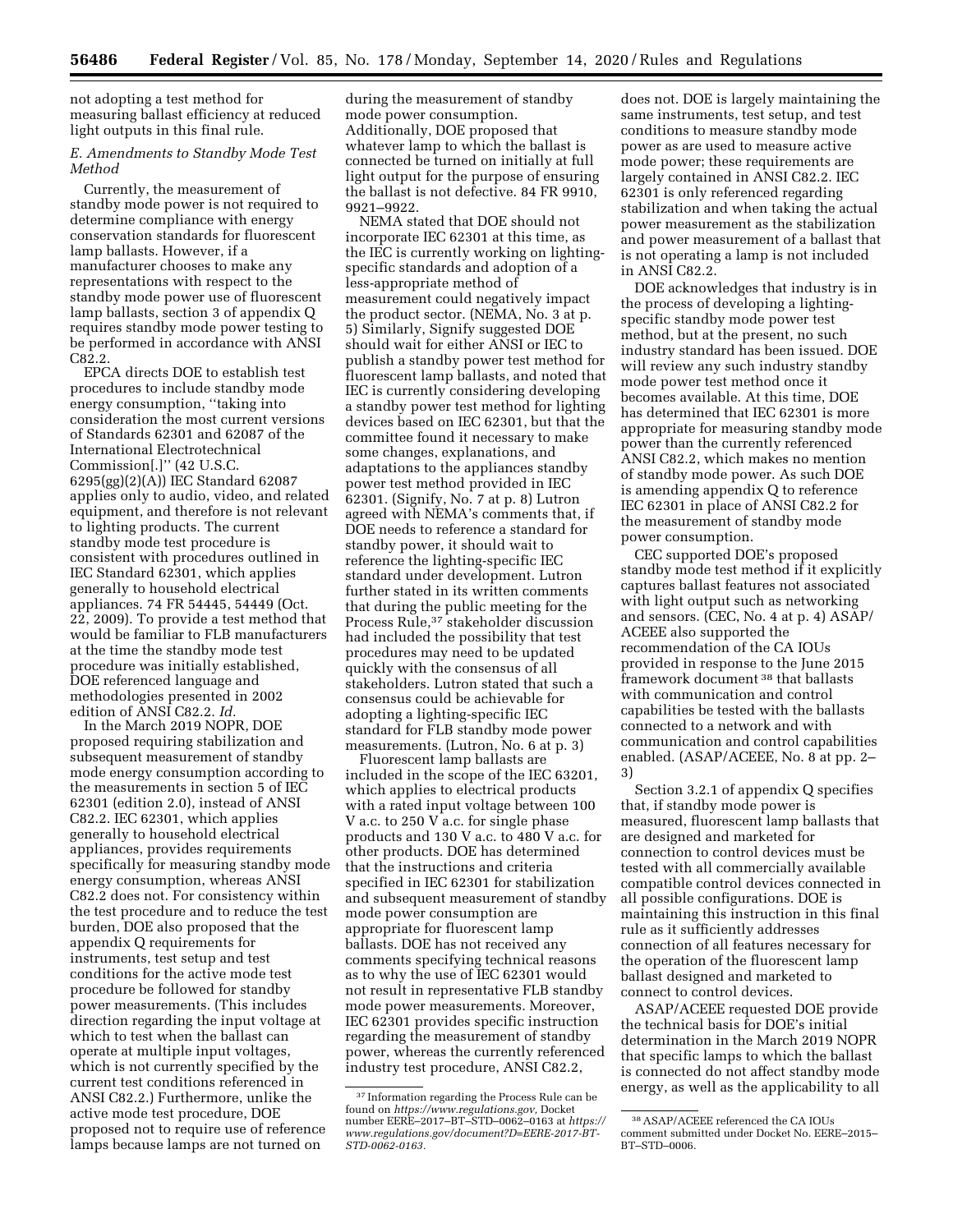fluorescent lamp ballasts. (ASAP/ ACEEE, No. 8 at pp. 2–3) Regarding connection of lamps, DOE tested the standby mode power

consumption of certain digital ballasts

with 1 to 3 different types of controllers with and without lamps connected to the ballast. Table III.2 shows standby mode power consumption

measurements for a ballast and controller combination with and without lamps connected and differences in power consumption.

| TABLE III.2-STANDBY MODE POWER CONSUMPTION WITH AND WITHOUT LAMPS |
|-------------------------------------------------------------------|
|-------------------------------------------------------------------|

| Ballast and<br>controller combination | andby power<br>consumption<br>with lamps         | Standby power<br>consumption<br>without lamps    | Difference in<br>standby power<br>consumption |
|---------------------------------------|--------------------------------------------------|--------------------------------------------------|-----------------------------------------------|
| 2<br>3<br>4<br>5<br>6                 | 595<br>590<br>592<br>91.9<br>91.2<br>88.3<br>903 | 590<br>59.<br>592<br>87.5<br>86.6<br>87.1<br>904 | 4.4<br>4.6<br>2. ا<br>-                       |

DOE found that the difference in standby mode power consumption with lamps versus without lamps ranged from 0 milliwatts (''mW'') to 5 mW. These differences are within general tolerances of measurements. Per IEC 62301 section 5, for products that have power measurements equal to or less than 1 W, stability is achieved when the power difference is at or less than 10 mW/h across a certain time period. Using the stability criteria of 10 mW/h as a general guideline for expected fluctuations in measurements, DOE finds differences in observed power measurements with lamps versus without lamps to be de minimis. Hence, DOE has determined that testing with or without a lamp does not impact measured values and therefore, the lamp connected to the ballast does not impact measured values. Further, standby power consumption is measured after lamps at full light output are turned off. In this state, the power being consumed by the ballast cannot be applicable to the lamp, as fluorescent lamps do not have any features that consume standby power, nor is there any residual power consumption from the lamp having been turned on.

ASAP/ACEEE also suggested the standby mode test procedure reference the active mode test procedure sections pertaining to instrumentation and connection of lamps. (ASAP/ACEEE, No. 8 at pp. 2–3) As stated previously, DOE is applying the requirements in the active mode test procedure for instrumentation and test setup to the standby power measurements.

DOE has determined that the proposed amendments to the standby mode energy consumption test procedure provide further clarity to the test steps by referencing a more appropriate industry standard for the actual measurement of power and that

the proposed amendments do not affect measured values. Therefore, in this final rule, DOE adopts the amendments to the standby mode test procedure for fluorescent lamp ballasts as described in this section.

# *F. Amendments to 10 CFR 430.23(q)*

In the March 2019 NOPR, DOE proposed to remove paragraphs specifying the calculation of estimated annual energy consumption and estimated annual operating cost for fluorescent lamp ballasts in 10 CFR 430.23(q), as these calculations are not required by DOE or the Federal Trade Commission. DOE also proposed to add a paragraph in 10 CFR 430.23(q) to calculate power factor using appendix Q. 84 FR 9910, 9922. Signify supported DOE's proposal to include a description of power factor calculation and remove calculations for estimated annual energy consumption and annual operating cost. (Signify, No. 7 at p. 8)

DOE has determined that these proposed updates to 10 CFR 430.23(q) provide further clarification and would not impact current requirements of the DOE test procedure or measured values. In this final rule DOE adopts the changes to 10 CFR 430.23(q) described in this section.

#### *G. Amendments to 10 CFR 429.26*

In the March 2019 NOPR, DOE proposed explicitly requiring reporting average total lamp arc power in certification reports for fluorescent lamp ballasts. Average total lamp arc power, a value that is already determined in appendix Q, is necessary to determine the required minimum BLE for an FLB model. Manufacturers are already reporting average total lamp arc power when certifying basic models, thus, DOE does not expect any changes in burden. DOE also proposed to require that

average total lamp arc power be rounded to the nearest tenth of a watt. Additionally, DOE proposed to specify that the represented value of average total lamp arc power must be equal to the mean of the sample. Finally, DOE proposed to remove ''annual energy operating costs'' in 10 CFR  $429.26(a)(2)(i)$ , as this value is not required by DOE or the Federal Trade Commission. 84 FR 9910, 9922.

DOE did not receive any comments on the proposed amendments to the reporting requirements. DOE has determined that these proposed updates to 10 CFR 429.26 provide further clarification and would not impact current requirements of the DOE test procedure, change measured values, or change the current reporting burden. In this final rule, DOE adopts the changes to 10 CFR 429.26 described in this section.

#### *H. Effective and Compliance Dates*

The effective date for the adopted test procedure amendment is October 14, 2020. EPCA prescribes that all representations of energy efficiency and energy use, including those made on marketing materials and product labels, must be made in accordance with an amended test procedure, beginning 180 days after publication of the final rule in the **Federal Register**. (42 U.S.C. 6293(c)(2)) EPCA provides an allowance for individual manufacturers to petition DOE for an extension of the 180-day period if the manufacturer may experience undue hardship in meeting the deadline. (42 U.S.C. 6293(c)(3)) To receive such an extension, petitions must be filed with DOE no later than 60 days before the end of the 180-day period and must detail how the manufacturer will experience undue hardship. (*Id.*)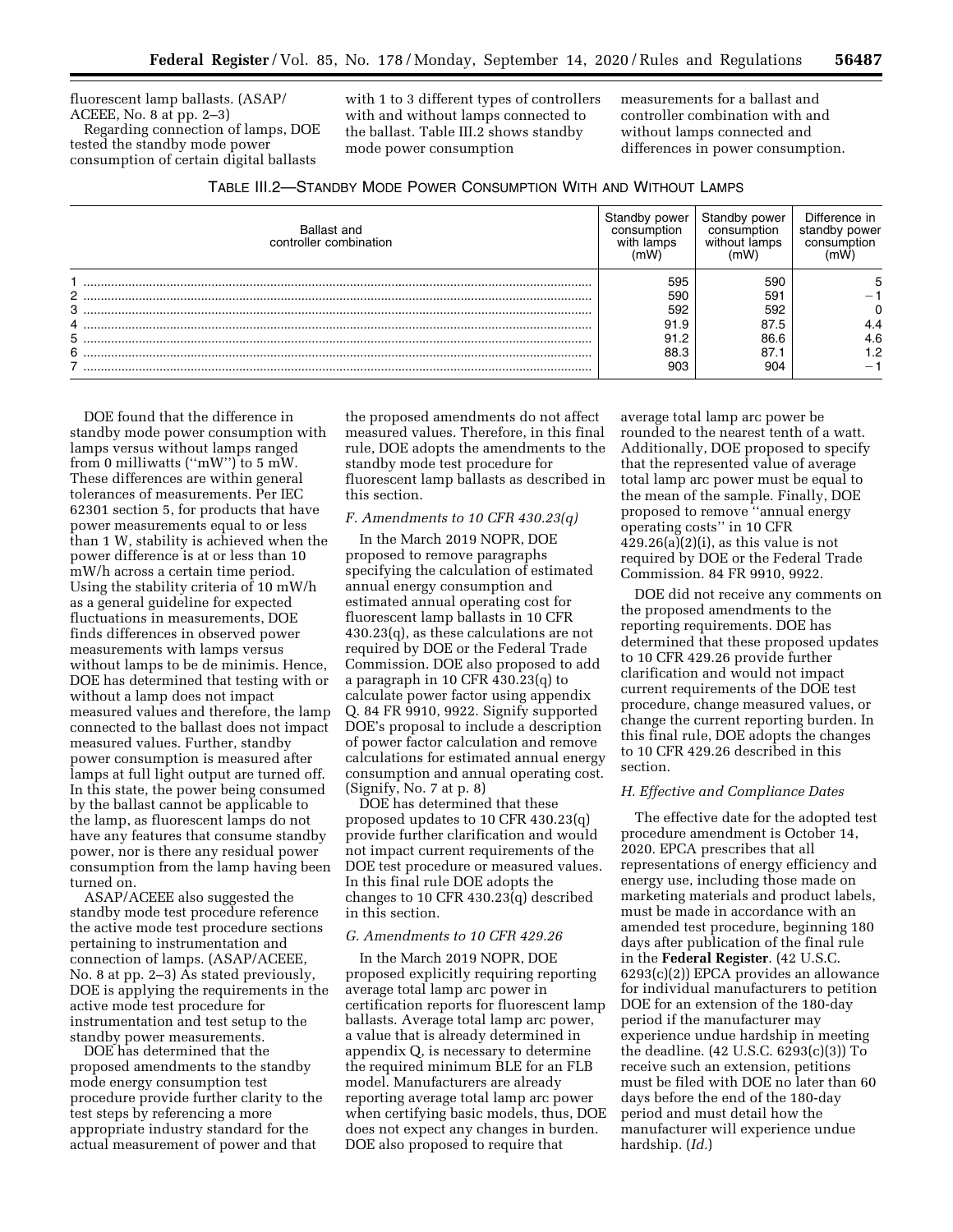## *I. Test Procedure Costs and Impact*

EPCA requires that test procedures adopted by DOE not be unduly burdensome to conduct. In this final rule, DOE amends the existing test procedure for fluorescent lamp ballasts by providing a second stabilization option for measuring BLE. The

amendments also: (1) Update references to industry standards; (2) clarify the selection of reference lamps; (3) remove extraneous requirements in the stabilization procedure; and (4) revise the test procedure for measuring standby mode energy consumption. DOE has determined that the test procedure as amended by this final rule

will not be unduly burdensome for manufacturers to conduct and instead will decrease the test burden for manufacturers.

This final rule will result in a net cost savings to manufacturers, as presented in Table III.3 and Table III.4 of this document.

| TABLE III.3-SUMMARY OF COST IMPACTS FOR FLUORESCENT LAMP BALLASTS |  |  |
|-------------------------------------------------------------------|--|--|
|-------------------------------------------------------------------|--|--|

| Categorv               | Present value<br>(thousand<br>2016\$) | Discount rate<br>(percent) |
|------------------------|---------------------------------------|----------------------------|
| Cost Savings:          | 74<br>28                              | 3                          |
| Total Net Cost Impact: | (74)<br>(28                           | 3                          |

## TABLE III.4—SUMMARY OF ANNUALIZED COST IMPACTS FOR FLUORESCENT LAMP BALLASTS

| Categorv               | Annualized<br>value<br>(2016\$) | Discount rate<br>(percent) |
|------------------------|---------------------------------|----------------------------|
| Cost Savings:          | 2.222<br>1.982                  |                            |
| Total Net Cost Impact: | (2,222)<br>(1,982)              |                            |

Further discussion of the cost impacts of the test procedure amendments are presented in the following paragraphs.

#### a. Option 2 Stabilization Method

In this final rule, DOE is allowing manufacturers to use a second stabilization option (*i.e.*, "Option 2") when measuring BLE. As described in section III.D.5.a, the Option 2 stabilization method would minimize the time the test lamps are off, thereby reducing the stabilization time and, consequently, the overall testing time. DOE estimates the cost savings of the Option 2 stabilization method to be \$2,519 annually. This estimate is based on a savings of 15 minutes per ballast test (due to reduced stabilization time). Inputs to the calculation were updated in this notice to reflect the most recent known values. Based on a median hourly labor rate of \$40.96 39 per electrical engineering technician (this includes an inflation factor of 31 percent to account for the cost of providing benefits), DOE estimates the savings to be \$10.24 per ballast test, or \$40.96 per basic model, assuming four

ballast tests per basic model. DOE does not expect all manufacturers to choose to use the Option 2 stabilization method. Based on the manufacturers that already possess the equipment necessary for Option 2 (*i.e.,* an oven for ballasts), DOE estimates that only four manufacturers (comprising about 18 percent of FLB manufacturers) will choose to utilize the Option 2 stabilization method. DOE estimates that these manufacturers combined offer about 246 basic models of fluorescent lamp ballasts, comprising about 54 percent of all basic models certified in DOE's Compliance Certification Database.40 New basic models of fluorescent lamp ballasts are introduced and certified to DOE about once every four years. Thus, DOE estimates overall annualized industry savings due to proposing the Option 2 stabilization method to be \$2,222 at a 3 percent discount rate and \$1,982 at a 7 percent discount rate. In summary, DOE's analysis indicates that allowing the Option 2 stabilization method would

result in a reduction of future testing (see Table III.3 and Table III.4).

DOE has determined that the amendment to allow manufacturers to use the Option 2 stabilization method will not require changes to the designs of fluorescent lamp ballasts, and that the amendments will not impact the utility of such product or impact the availability of available FLB options. The amendments will not impact the representations of FLB energy efficiency. Manufacturers will be able to rely on data generated under the test procedure in effect prior to the adoption of this amendment. As such, retesting of fluorescent lamp ballasts will not be required solely as a result of DOE's adoption of this amendment to the test procedure.

# b. Additional Amendments

The remainder of the amendments adopted in this final rule will not impact test costs: (1) Updating references to industry standards; (2) clarifying the selection of reference lamps; (3) removing extraneous requirements in the stabilization procedure; and (4) revising the test procedure for measuring standby mode energy consumption.

<sup>39</sup>Bureau of Labor Statistics, Occupational Employment Statistics, available at: *[https://](https://www.bls.gov/oes/current/oes173023.htm) [www.bls.gov/oes/current/oes173023.htm](https://www.bls.gov/oes/current/oes173023.htm) (May 2018).* Last accessed January 9, 2020.

<sup>40</sup> DOE's Compliance Certification Database is available at *[https://www.regulations.doe.gov/](https://www.regulations.doe.gov/certification-data/#q=Product_Group_s%3A*) [certification-data/#q=Product](https://www.regulations.doe.gov/certification-data/#q=Product_Group_s%3A*)*\_*Group*\_*s%3A\*.* Last accessed January 9, 2020.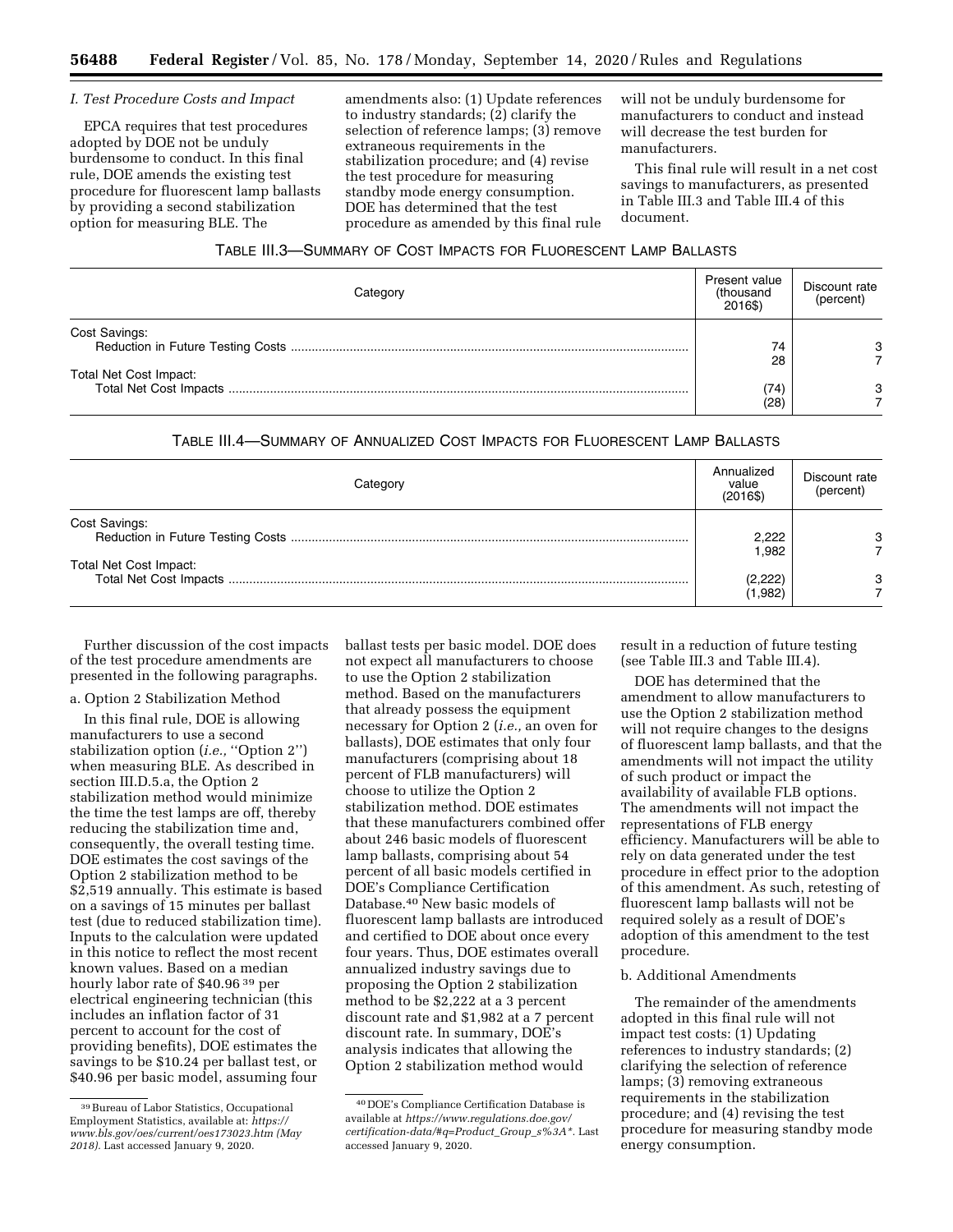First, in this final rule, DOE is incorporating by reference newer versions of already referenced industry standards in DOE's FLB test procedure (see section III.B). Regarding the adoption of the latest versions of industry standards, Signify stated that there would hardly be any additional burden to a testing facility that has been accredited to the current edition of ANSI standards, and further the use of the latest versions would keep testing facilities up-to-date on current technologies and provide access to more modern test methods. (Signify, No.7, p. 14)

Second, in this final rule, DOE is providing additional clarifications on how to select reference lamps to address, in particular, new products on the market (*i.e.,* ballasts that can operate multiple lamp types) (see section III.D.3.c). The additional direction on selecting reference lamps reflects the current FLB market.

Third, this final rule removes a maximum operating time for stabilization and changes the requirement to take measurements from once per second to once per minute during the stabilization process (see section III.D.5.a). DOE finds that these changes to the stabilization process will have no impact on costs or test burden. Removing the maximum operating time may prevent the restart of the stabilization procedure in certain cases, but due to the unpredictable nature, DOE is unable to quantify how many products may experience an increase or decrease in stabilization time. The reduction in the frequency (*i.e.,* seconds to minute) of measuring data during stabilization will reduce the amount of data required to determine stabilization. However, because this data is collected electronically, changing the measurement frequency results in no cost savings based on time and labor.

Finally, for taking standby mode measurements in this final rule, DOE changes the industry standard reference from ANSI C82.2 to IEC 62301 Section 5; specifies that use of reference lamps is not required; and aligns instrumentation, test setup, and test conditions for taking active mode measurements with standby mode measurements (see section III.E). IEC 62301 Section 5 provides detailed instructions but does not change the overall method of obtaining power measurements and does not require new or additional instrumentation. Currently manufacturers are not making representations of standby power mode.

DOE has determined that the amendments described above do not require additional measurements, steps,

or instruments, and therefore will have no impact on cost. Manufacturers will be able to rely on data generated under the test procedure in effect prior to the adoption of this amendment.

## **IV. Procedural Issues and Regulatory Review**

#### *A. Review Under Executive Order 12866*

The Office of Management and Budget (''OMB'') has determined that this test procedure rulemaking does not constitute a ''significant regulatory action'' under section 3(f) of Executive Order 12866, Regulatory Planning and Review, 58 FR 51735 (Oct. 4, 1993). Accordingly, this action was not subject to review under the Executive order by the Office of Information and Regulatory Affairs (''OIRA'') in OMB.

## *B. Review Under Executive Orders 13771 and 13777*

On January 30, 2017, the President issued Executive Order (E.O.) 13771, ''Reducing Regulation and Controlling Regulatory Costs.'' E.O. 13771 stated the policy of the executive branch is to be prudent and financially responsible in the expenditure of funds, from both public and private sources. E.O. 13771 stated it is essential to manage the costs associated with the governmental imposition of private expenditures required to comply with Federal regulations.

Additionally, on February 24, 2017, the President issued E.O. 13777, ''Enforcing the Regulatory Reform Agenda.'' E.O. 13777 required the head of each agency designate an agency official as its Regulatory Reform Officer (''RRO''). Each RRO oversees the implementation of regulatory reform initiatives and policies to ensure that agencies effectively carry out regulatory reforms, consistent with applicable law. Further, E.O. 13777 requires the establishment of a regulatory task force at each agency. The regulatory task force is required to make recommendations to the agency head regarding the repeal, replacement, or modification of existing regulations, consistent with applicable law. At a minimum, each regulatory reform task force must attempt to identify regulations that:

(i) Eliminate jobs, or inhibit job creation; (ii) Are outdated, unnecessary, or ineffective;

(iii) Impose costs that exceed benefits; (iv) Create a serious inconsistency or otherwise interfere with regulatory reform initiatives and policies;

(v) Are inconsistent with the requirements of Information Quality Act, or the guidance issued pursuant to that Act, in particular those regulations that rely in whole or in part on data, information, or methods that are not

publicly available or that are insufficiently transparent to meet the standard for reproducibility; or

(vi) Derive from or implement Executive Orders or other Presidential directives that have been subsequently rescinded or substantially modified.

DOE concludes that this rulemaking is consistent with the directives set forth in these executive orders. This final rule is estimated to result in a cost savings. The final rule yields annualized cost savings of approximately \$1,982 using a perpetual time horizon discounted to 2016 at a 7 percent discount rate. Therefore, this final rule is an E.O. 13771 deregulatory action.

## *C. Review Under the Regulatory Flexibility Act*

The Regulatory Flexibility Act (5 U.S.C. 601 *et seq.*) requires preparation of a final regulatory flexibility analysis (''FRFA'') for any final rule where the agency was first required by law to publish a proposed rule for public comment, unless the agency certifies that the rule, if promulgated, will not have a significant economic impact on a substantial number of small entities. As required by Executive Order 13272, ''Proper Consideration of Small Entities in Agency Rulemaking,'' 67 FR 53461 (August 16, 2002), DOE published procedures and policies on February 19, 2003 to ensure that the potential impacts of its rules on small entities are properly considered during the DOE rulemaking process. 68 FR 7990. DOE has made its procedures and policies available on the Office of the General Counsel's website: *[http://energy.gov/gc/](http://energy.gov/gc/office-general-counsel) [office-general-counsel.](http://energy.gov/gc/office-general-counsel)* DOE certified in the March 2019 NOPR that the adopted amendments will not have a significant economic impact on a substantial number of small entities. The factual basis of this certification is set forth in the following paragraphs.

The Small Business Administration (''SBA'') considers a business entity to be a small business, if, together, with its affiliates, it employs less than a threshold number of workers specified in 13 CFR part 121. These size standards and codes established by the North American Industry Classification System (''NAICS'') and are available at *[https://www.sba.gov/document/support-](https://www.sba.gov/document/support--table-size-standards)  [-table-size-standards.](https://www.sba.gov/document/support--table-size-standards)* FLB manufacturing is classified under NAICS 335311, ''Power, Distribution, and Specialty Transformer Manufacturing.'' The SBA sets a threshold of 750 employees or fewer for an entity to be considered as a small business for this category.

To estimate the number of companies that could be small businesses that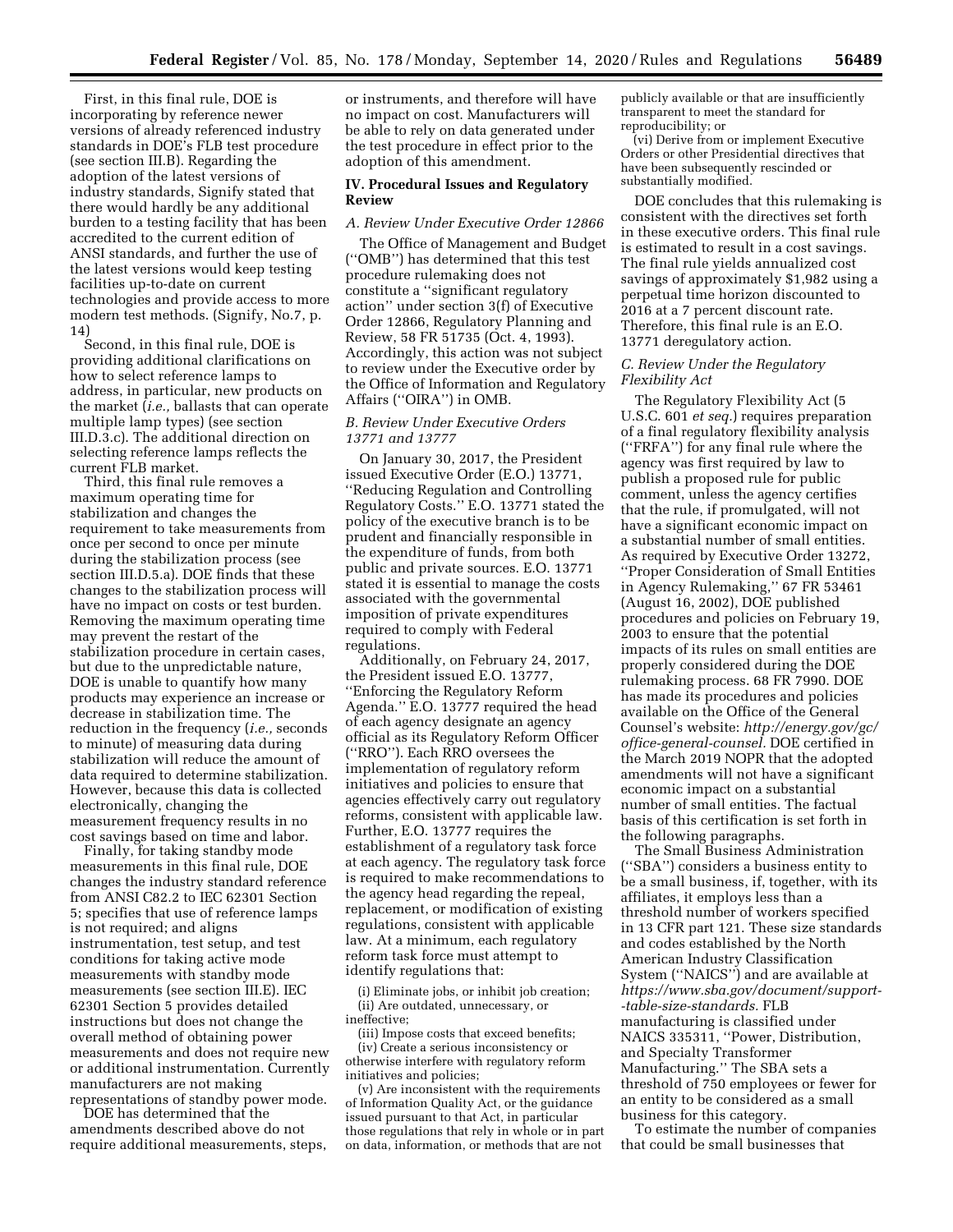manufacture these ballasts, DOE conducted a market survey using publicly available information. DOE's research involved reviewing information provided by trade associations (*e.g.,* NEMA), information from individual company websites, market research tools (*i.e.,* Hoover's reports) and DOE's Certification Compliance Database. DOE screened out companies that do not meet the definition of a ''small business'' or are completely foreign owned and operated. DOE identified no small businesses that manufacture fluorescent lamp ballasts in the United States. DOE requested comment on its tentative determination that there are no small businesses that manufacture fluorescent lamp ballasts in the United States. NEMA was not aware of any small businesses that manufacture fluorescent lamp ballasts in the United States. (NEMA, No. 3 at pp. 5–6) Signify stated that it did not have sufficient data to comment on this topic. (Signify, No. 7 at p. 16)

Based on the criteria outlined earlier and the reasons discussed in this section, DOE previously certified in the March 2019 TP NOPR that the amendments adopted in this final rule will not have a significant economic impact on a substantial number of small entities. The factual basis for this certification has not changed. Therefore, DOE concludes that the cost effects accruing from the final rule would not have a ''significant economic impact on a substantial number of small entities,'' and that the preparation of a FRFA is not warranted. DOE has submitted a certification and supporting statement of factual basis to the Chief Counsel for Advocacy of the Small Business Administration for review under 5 U.S.C. 605(b).

## *D. Review Under the Paperwork Reduction Act of 1995*

Manufacturers of fluorescent lamp ballasts must certify to DOE that their products comply with any applicable energy conservation standards. To certify compliance, manufacturers must first obtain test data for their products according to the DOE test procedures, including any amendments adopted for those test procedures. DOE has established regulations for the certification and recordkeeping requirements for all covered consumer products and commercial equipment, including fluorescent lamp ballasts. (See generally 10 CFR part 429.) The collection-of-information requirement for the certification and recordkeeping is subject to review and approval by OMB under the Paperwork Reduction Act (''PRA''). This requirement has been

approved by OMB under OMB control number 1910–1400. Public reporting burden for the certification is estimated to average 35 hours per response, including the time for reviewing instructions, searching existing data sources, gathering and maintaining the data needed, and completing and reviewing the collection of information.

DOE is adopting slight modifications to the reporting requirements for fluorescent lamp ballasts. DOE received no comments on its proposal and has determined that these updates to 10 CFR 429.26 do not impact current reporting burden.

Notwithstanding any other provision of the law, no person is required to respond to, nor shall any person be subject to a penalty for failure to comply with, a collection of information subject to the requirements of the PRA, unless that collection of information displays a currently valid OMB Control Number.

## *E. Review Under the National Environmental Policy Act of 1969*

In this final rule, DOE establishes test procedure amendments that it expects will be used to develop and implement future energy conservation standards for fluorescent lamp ballasts. DOE has determined that this rule falls into a class of actions that are categorically excluded from review under the National Environmental Policy Act of 1969 (42 U.S.C. 4321 *et seq.*) and DOE's implementing regulations at 10 CFR part 1021. Specifically, DOE has determined that adopting test procedures for measuring energy efficiency of consumer products and industrial equipment is consistent with activities identified in 10 CFR part 1021, appendix A to subpart D, A5 and A6. Accordingly, neither an environmental assessment nor an environmental impact statement is required.

## *F. Review Under Executive Order 13132*

Executive Order 13132, ''Federalism,'' 64 FR 43255 (August 4, 1999), imposes certain requirements on agencies formulating and implementing policies or regulations that preempt State law or that have federalism implications. The Executive order requires agencies to examine the constitutional and statutory authority supporting any action that would limit the policymaking discretion of the States and to carefully assess the necessity for such actions. The Executive order also requires agencies to have an accountable process to ensure meaningful and timely input by State and local officials in the development of regulatory policies that have federalism implications. On March 14, 2000, DOE published a statement of policy

describing the intergovernmental consultation process it will follow in the development of such regulations. 65 FR 13735. DOE examined this final rule and determined that it will not have a substantial direct effect on the States, on the relationship between the National Government and the States, or on the distribution of power and responsibilities among the various levels of government. EPCA governs and prescribes Federal preemption of State regulations as to energy conservation for the products that are the subject of this final rule. States can petition DOE for exemption from such preemption to the extent, and based on criteria, set forth in EPCA. (42 U.S.C. 6297(d)) No further action is required by Executive Order 13132.

### *G. Review Under Executive Order 12988*

Regarding the review of existing regulations and the promulgation of new regulations, section 3(a) of Executive Order 12988, ''Civil Justice Reform,'' 61 FR 4729 (Feb. 7, 1996), imposes on Federal agencies the general duty to adhere to the following requirements: (1) Eliminate drafting errors and ambiguity; (2) write regulations to minimize litigation; (3) provide a clear legal standard for affected conduct rather than a general standard; and (4) promote simplification and burden reduction. Section 3(b) of Executive Order 12988 specifically requires that Executive agencies make every reasonable effort to ensure that the regulation (1) clearly specifies the preemptive effect, if any; (2) clearly specifies any effect on existing Federal law or regulation; (3) provides a clear legal standard for affected conduct while promoting simplification and burden reduction; (4) specifies the retroactive effect, if any; (5) adequately defines key terms; and (6) addresses other important issues affecting clarity and general draftsmanship under any guidelines issued by the Attorney General. Section 3(c) of Executive Order 12988 requires Executive agencies to review regulations in light of applicable standards in sections 3(a) and 3(b) to determine whether they are met or it is unreasonable to meet one or more of them. DOE has completed the required review and determined that, to the extent permitted by law, this final rule meets the relevant standards of Executive Order 12988.

# *H. Review Under the Unfunded Mandates Reform Act of 1995*

Title II of the Unfunded Mandates Reform Act of 1995 (''UMRA'') requires each Federal agency to assess the effects of Federal regulatory actions on State,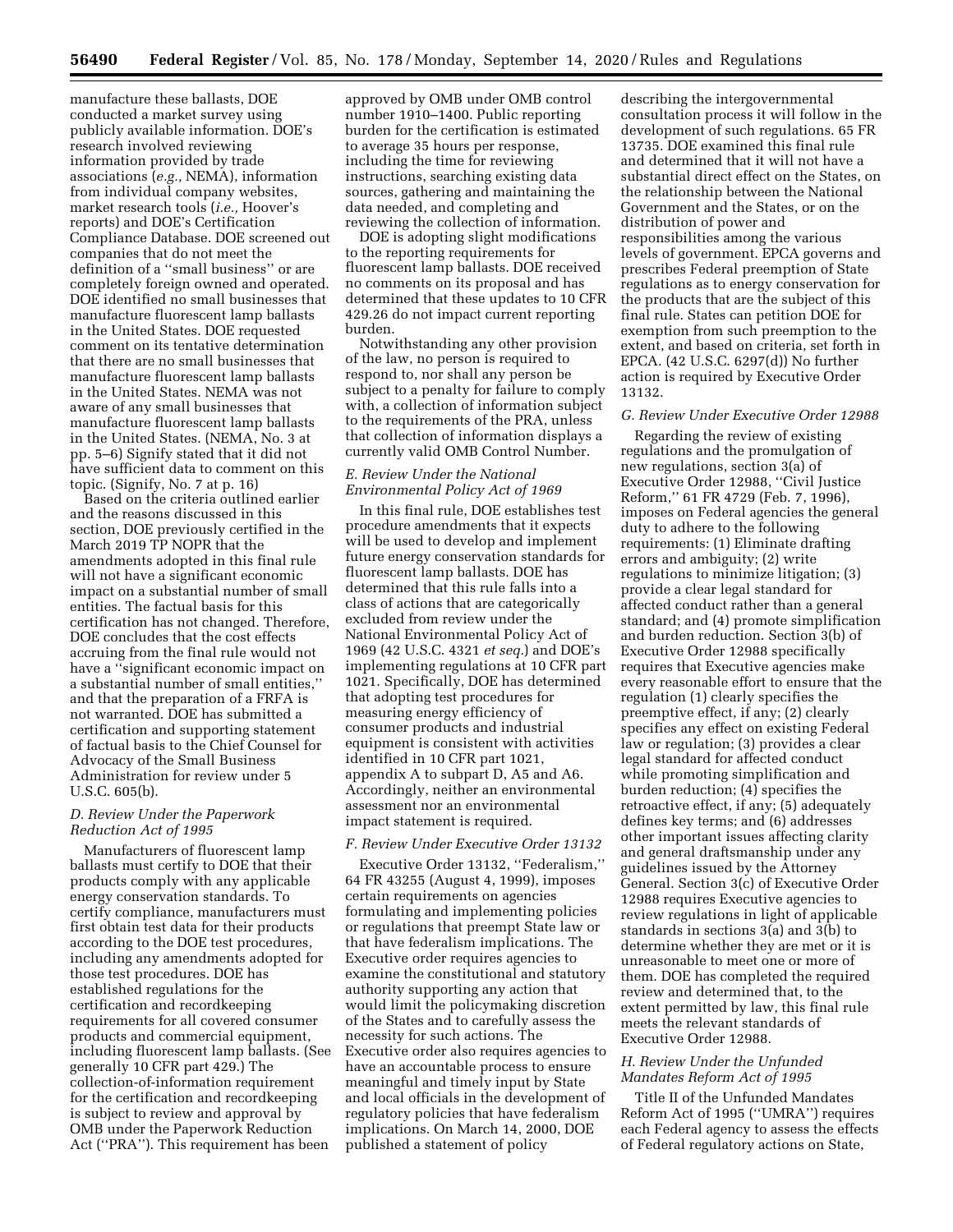local, and Tribal governments and the private sector. Public Law 104–4, sec. 201 (codified at 2 U.S.C. 1531). For a regulatory action resulting in a rule that may cause the expenditure by State, local, and Tribal governments, in the aggregate, or by the private sector of \$100 million or more in any one year (adjusted annually for inflation), section 202 of UMRA requires a Federal agency to publish a written statement that estimates the resulting costs, benefits, and other effects on the national economy. (2 U.S.C. 1532(a), (b)) The UMRA also requires a Federal agency to develop an effective process to permit timely input by elected officers of State, local, and Tribal governments on a proposed ''significant intergovernmental mandate,'' and requires an agency plan for giving notice and opportunity for timely input to potentially affected small governments before establishing any requirements that might significantly or uniquely affect small governments. On March 18, 1997, DOE published a statement of policy on its process for intergovernmental consultation under UMRA. 62 FR 12820; also available at *[http://](http://energy.gov/gc/office-general-counsel) [energy.gov/gc/office-general-counsel.](http://energy.gov/gc/office-general-counsel)*  DOE examined this final rule according to UMRA and its statement of policy and determined that the rule contains neither an intergovernmental mandate, nor a mandate that may result in the expenditure of \$100 million or more in any year, so these requirements do not apply.

# *I. Review Under the Treasury and General Government Appropriations Act, 1999*

Section 654 of the Treasury and General Government Appropriations Act, 1999 (Pub. L. 105–277) requires Federal agencies to issue a Family Policymaking Assessment for any rule that may affect family well-being. This final rule will not have any impact on the autonomy or integrity of the family as an institution. Accordingly, DOE has concluded that it is not necessary to prepare a Family Policymaking Assessment.

### *J. Review Under Executive Order 12630*

DOE has determined, under Executive Order 12630, ''Governmental Actions and Interference with Constitutionally Protected Property Rights'' 53 FR 8859 (March 18, 1988), that this regulation will not result in any takings that might require compensation under the Fifth Amendment to the U.S. Constitution.

## *K. Review Under Treasury and General Government Appropriations Act, 2001*

Section 515 of the Treasury and General Government Appropriations Act, 2001 (44 U.S.C. 3516 note) provides for agencies to review most disseminations of information to the public under guidelines established by each agency pursuant to general guidelines issued by OMB. OMB's guidelines were published at 67 FR 8452 (Feb. 22, 2002), and DOE's guidelines were published at 67 FR 62446 (Oct. 7, 2002). DOE has reviewed this final rule under the OMB and DOE guidelines and has concluded that it is consistent with applicable policies in those guidelines.

## *L. Review Under Executive Order 13211*

Executive Order 13211, ''Actions Concerning Regulations That Significantly Affect Energy Supply, Distribution, or Use,'' 66 FR 28355 (May 22, 2001), requires Federal agencies to prepare and submit to OMB, a Statement of Energy Effects for any significant energy action. A ''significant energy action'' is defined as any action by an agency that promulgated or is expected to lead to promulgation of a final rule, and that (1) is a significant regulatory action under Executive Order 12866, or any successor order; and (2) is likely to have a significant adverse effect on the supply, distribution, or use of energy; or (3) is designated by the Administrator of OIRA as a significant energy action. For any significant energy action, the agency must give a detailed statement of any adverse effects on energy supply, distribution, or use if the regulation is implemented, and of reasonable alternatives to the action and their expected benefits on energy supply, distribution, and use.

This regulatory action is not a significant regulatory action under Executive Order 12866. Moreover, it would not have a significant adverse effect on the supply, distribution, or use of energy, nor has it been designated as a significant energy action by the Administrator of OIRA. Therefore, it is not a significant energy action, and, accordingly, DOE has not prepared a Statement of Energy Effects.

# *M. Review Under Section 32 of the Federal Energy Administration Act of 1974*

Under section 301 of the Department of Energy Organization Act (Pub. L. 95– 91; 42 U.S.C. 7101), DOE must comply with section 32 of the Federal Energy Administration Act of 1974, as amended by the Federal Energy Administration Authorization Act of 1977. (15 U.S.C.

788; ''FEAA'') Section 32 essentially provides in relevant part that, where a proposed rule authorizes or requires use of commercial standards, the notice of proposed rulemaking must inform the public of the use and background of such standards. In addition, section 32(c) requires DOE to consult with the Attorney General and the Chairman of the Federal Trade Commission (''FTC'') concerning the impact of the commercial or industry standards on competition.

The modifications to the test procedure for fluorescent lamp ballasts adopted in this final rule incorporates testing methods contained in the following commercial standards:

(1) ANSI Standard C78.901, ''American National Standard for Electric Lamps— Single-Based Fluorescent Lamps— Dimensional and Electrical Characteristics,'' 2016;

(2) ANSI C78.81–2016, ''American National Standard for Electric Lamps— Double-Capped Fluorescent Lamps— Dimensional and Electrical Characteristics,'' 2016;

(3) ANSI C78.375A, ''American National Standard for Electric Lamps—Fluorescent Lamps—Guide for Electrical Measures,''  $2014$ 

(4) ANSI Standard C82.11–2017, ''American National Standard for Lamp Ballasts—High Frequency Fluorescent Lamp Ballasts—Supplements,'' 2017;

(5) ANSI Standard C82.77, ''American National Standard for Lighting Equipment— Harmonic Emission Limits—Related Power Quality Requirements for Lighting Equipment,'' 2002;

(6) ANSI Standard C82.1, ''American National Standard for Lamp Ballasts—Line Frequency Fluorescent Lamp Ballast,'' 2015;

(7) ANSI Standard C82.2, ''American National Standard for Lamp Ballasts— Method of Measurement of Fluorescent Lamp Ballasts,'' 2016;

(8) ANSI Standard C82.3, (''ANSI C82.3'') ''American National Standard for Lamp Ballasts—Reference Ballasts for Fluorescent Lamps,'' approved April 8, 2016.

99) IEC Standard 60081, ''Double Capped Fluorescent Lamps—Performance specifications (Amendment 6, Edition 5.0, August 2017),'' 2013; and

(10) IEC Standard 62301, ''Household electrical appliances—Measurement of standby power (Edition 2.0, January 2011),'' 2011.

DOE has evaluated these standards and is unable to conclude whether they fully comply with the requirements of section 32(b) of the FEAA (*i.e.,* whether they were developed in a manner that fully provides for public participation, comment, and review.) DOE has consulted with both the Attorney General and the Chairman of the FTC about the impact on competition of using the methods contained in these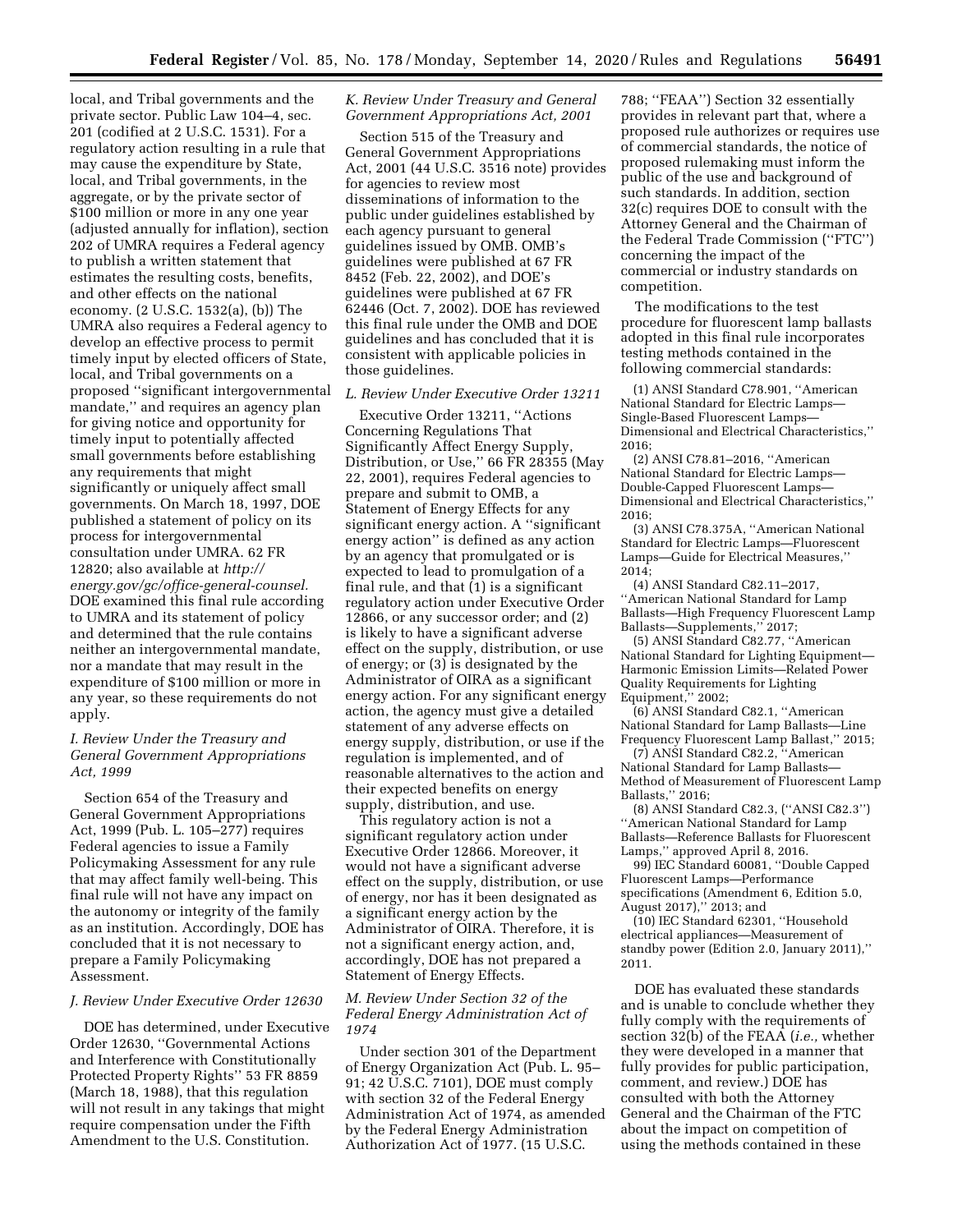standards and has received no comments objecting to their use.

## *N. Congressional Notification*

As required by 5 U.S.C. 801, DOE will report to Congress on the promulgation of this rule before its effective date. The report will state that it has been determined that this rule is not a ''major rule'' as defined by 5 U.S.C. 804(2).

# *O. Description of Materials Incorporated by Reference*

In this final rule, DOE incorporates by reference the test standard published by ANSI, titled ''American National Standard for Electric Lamps—Single-Based Fluorescent Lamps—Dimensional and Electrical Characteristics,'' ANSI/ NEMA C78.901–2016. ANSI C78.901– 2016 is an industry accepted test standard that describes physical and electrical characteristics of single-based fluorescent lamps. The test procedure adopted in this final rule references sections of ANSI C78.901–2016 for characteristics of reference lamps that must be used when testing fluorescent lamp ballasts. ANSI C78.901–2016 is readily available on ANSI's website at *[http://webstore.ansi.org/.](http://webstore.ansi.org/)* 

In this final rule, DOE incorporates by reference the test standard published by ANSI, titled ''American National Standard for Electric Lamps—Double-Capped Fluorescent Lamps— Dimensional and Electrical Characteristics,'' ANSI C78.81–2016. ANSI C78.81–2016 is an industry accepted test standard that describes the physical and electrical characteristics of double-capped fluorescent lamps. The test procedure adopted in this final rule references sections of ANSI C78.81– 2016 for characteristics of reference lamps that must be used when testing fluorescent lamp ballasts. ANSI C78.81– 2016 is readily available on ANSI's website at *[http://webstore.ansi.org/.](http://webstore.ansi.org/)* 

In this final rule, DOE incorporates by reference the test standard published by ANSI, titled ''American National Standard for Electric Lamps— Fluorescent Lamps—Guide for Electrical Measures,'' ANSI C78.375A–2014. ANSI C78.375A–2014 is an industry accepted test standard that describes procedures for measuring the electrical characteristics of fluorescent lamps. The test procedure adopted in this final rule references sections of ANSI C78.375A– 2014 for testing performance of fluorescent lamp ballasts. ANSI C78.375A–2014 is readily available on ANSI's website at *[http://](http://webstore.ansi.org/) [webstore.ansi.org/.](http://webstore.ansi.org/)* 

In this final rule, DOE incorporates by reference the test standard published by ANSI, titled ''American National

Standard for Lamp Ballasts—High Frequency Fluorescent Lamp Ballasts— Supplements,'' ANSI/NEMA C82.11– 2017. ANSI/NEMA C82.11–2017 is an industry accepted test standard that describes characteristics and measurements of high frequency fluorescent lamp ballasts. The test procedure adopted in this final rule references sections of ANSI/NEMA C82.11–2017 for testing performance of fluorescent lamp ballasts. ANSI/NEMA C82.11–2017 is readily available on ANSI's website at *[http://](http://webstore.ansi.org/) [webstore.ansi.org/.](http://webstore.ansi.org/)* 

In this final rule, DOE maintains the incorporation by reference of the test standard published by ANSI, titled ''American National Standard for Lamp Ballasts—Definitions for Fluorescent Lamps and Ballasts,'' ANSI C82.13– 2002. ANSI C82.13–2002 is an industry accepted standard that that provides definitions for terms used in ANSI C78 and ANSI C82 series standards for fluorescent lamps and ballasts. ANSI C82.13–2002, incorporated by reference provides definitions for terms used in the DOE test procedure for fluorescent lamp ballasts. ANSI C82.13–2002 is readily available on ANSI's website at *[http://webstore.ansi.org/.](http://webstore.ansi.org/)* 

In this final rule, DOE incorporates by reference sections of the test standard published by ANSI, titled ''American National Standard Harmonic Emission Limits—Related Power Quality Requirements for Lighting Equipment,'' ANSI C82.77–2002. ANSI C82.77–2002 is an industry accepted standard that describes maximum harmonic emission limits for lighting equipment. ANSI/ NEMA C82.11–2017, incorporated by reference in this final rule for testing high frequency fluorescent lamp ballasts, references ANSI C82.77–2002 to determine the maximum harmonic emission limits of the input current to the ballast. ANSI C82.77–2002 is readily available on ANSI's website at *[http://](http://webstore.ansi.org/) [webstore.ansi.org/.](http://webstore.ansi.org/)* 

In this final rule, DOE incorporates by reference the test standard published by ANSI, titled ''American National Standard for Lamp Ballasts—Line Frequency Fluorescent Lamp Ballast,'' ANSI C82.1–2004 (R2008, R2015). ANSI C82.1–2004 (R2008, R2015) (also referred to in this rulemaking as ''ANSI C82.1–2015'') is an industry accepted test standard that describes characteristics and measurements of line frequency fluorescent lamp ballasts. The test procedure adopted in this final rule references ANSI C82.1–2004 (R2008, R2015) for testing performance of fluorescent lamp ballasts. ANSI C82.1–2004 (R2008, R2015) is readily

available on ANSI's website at *[http://](http://webstore.ansi.org/) [webstore.ansi.org/.](http://webstore.ansi.org/)* 

In this final rule, DOE incorporates by reference the test standard published by ANSI, titled ''American National Standard for Lamp Ballasts—Method of Measurement of Fluorescent Lamp Ballasts,'' ANSI C82.2–2002 (R2007, R2016). ANSI C82.2–2002 (R2007, R2016) (also referred to in this rulemaking as ANSI C82.2–2016) is an industry accepted standard for testing line frequency fluorescent lamp ballasts. The 2016 version is a reaffirmation of the 2002 version. ANSI C82.2–2002 (R2007, R2016) is readily available on ANSI's website at *[http://](http://webstore.ansi.org/) [webstore.ansi.org/.](http://webstore.ansi.org/)* 

In this final rule, DOE incorporates by reference the test standard published by ANSI, titled ''American National Standard for Lamp Ballasts—Reference Ballasts for Fluorescent Lamps,'' ANSI C82.3–2016. ANSI C82.3–2016 (also referred to in this rulemaking as ANSI C82.3) is an industry accepted standard that describes characteristics and requirements of fluorescent lamp reference ballasts. The test procedure adopted in this final rule references ANSI C82.3–2016 for determining a reference fluorescent lamp to use when testing the performance of fluorescent lamp ballasts. ANSI C82.3–2016 is readily available on ANSI's website at *[http://webstore.ansi.org/.](http://webstore.ansi.org/)* 

In this final rule, DOE incorporates by reference the test standard published by IEC, titled, ''Double Capped Fluorescent Lamps—Performance specifications (IEC 60081:1997/AMD6, Amendment 6, Edition 5.0, August 2017),'' IEC 60081 Amendment 6. IEC 60081 Amendment 6 is an industry accepted test standard that describes physical and electrical characteristics of double-capped fluorescent lamps. The test procedure adopted in this final rule reference sections of IEC 60081 Amendment 6 for characteristics of reference lamps that must be used when testing fluorescent lamp ballasts. IEC 60081 Amendment 6 is readily available on IEC's website at *[https://webstore.iec.ch/home.](https://webstore.iec.ch/home)* 

In this final rule, DOE incorporates by reference the test standard published by IEC, titled ''Household electrical appliances—Measurement of standby power (Edition 2.0, January 2011),'' IEC 62301 (Edition 2.0). IEC 62301 (Edition 2.0) is an industry accepted test standard that describes measurements of electrical power consumption in standby mode, off mode, and network mode. The test procedure adopted in this final rule reference sections of IEC 62301 (Edition 2.0) for testing standby mode power consumption of fluorescent lamp ballasts. IEC 62301 (Edition 2.0) is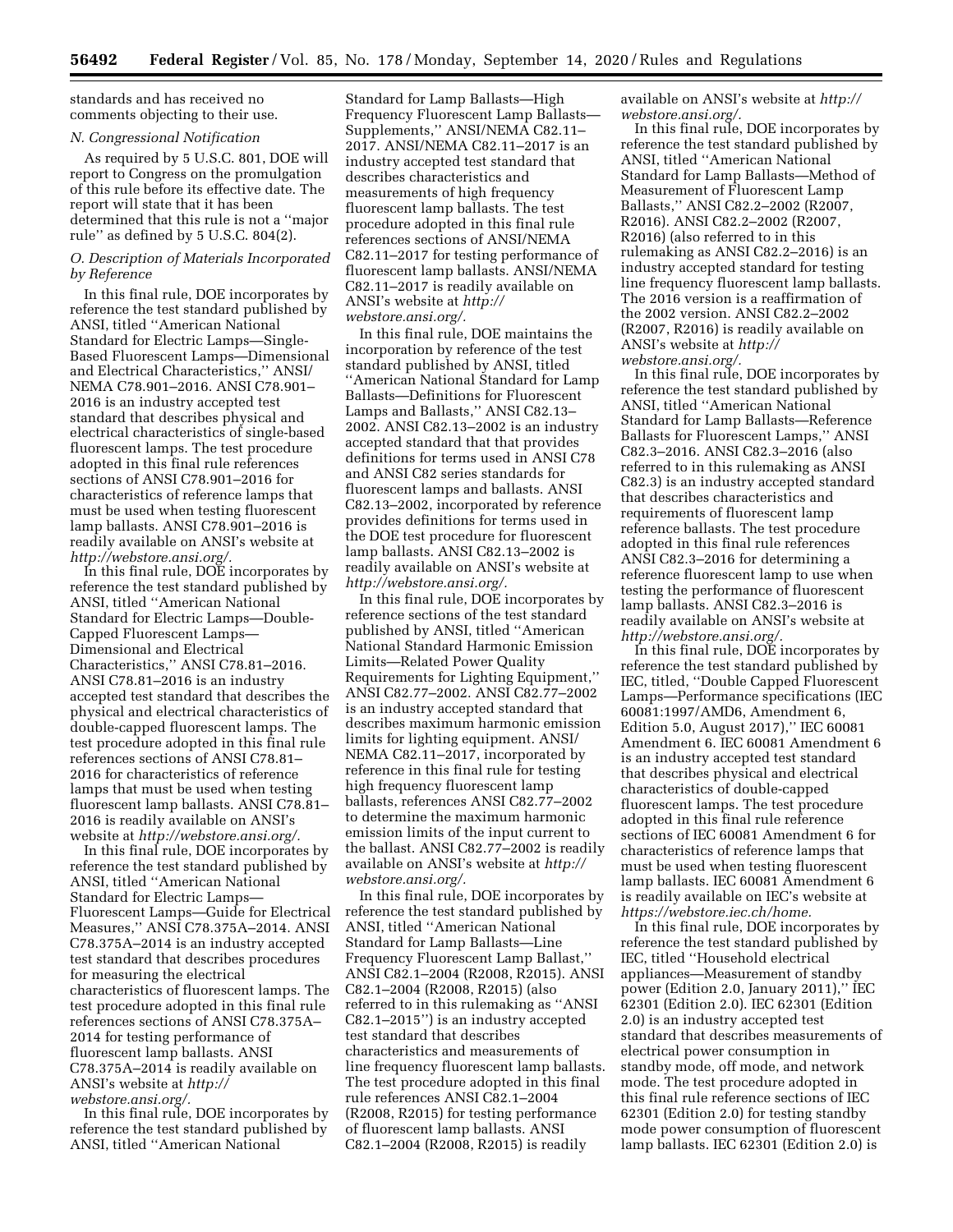readily available on IEC's website at *[https://webstore.iec.ch/home.](https://webstore.iec.ch/home)* 

## **V. Approval of the Office of the Secretary**

The Secretary of Energy has approved publication of this final rule.

## **List of Subjects**

## *10 CFR Part 429*

Administrative practice and procedure, Confidential business information, Energy conservation, Household appliances, Reporting and recordkeeping requirements.

# *10 CFR Part 430*

Administrative practice and procedure, Confidential business information, Energy conservation, Household appliances, Imports, Incorporation by reference, Intergovernmental relations, Small businesses.

# **Signing Authority**

This document of the Department of Energy was signed on July 1, 2020, by Alexander N. Fitzsimmons, Deputy Assistant Secretary for Energy Efficiency, Energy Efficiency and Renewable Energy, pursuant to delegated authority from the Secretary of Energy. That document with the original signature and date is maintained by DOE. For administrative purposes only, and in compliance with requirements of the Office of the Federal Register, the undersigned DOE Federal Register Liaison Officer has been authorized to sign and submit the document in electronic format for publication, as an official document of the Department of Energy. This administrative process in no way alters the legal effect of this document upon publication in the **Federal Register**.

Signed in Washington, DC, on July 2, 2020.

# **Treena V. Garrett,**

*Federal Register Liaison Officer, U.S. Department of Energy.* 

For the reasons stated in the preamble, DOE amends parts 429 and 430 of chapter II of title 10, Code of Federal Regulations as set forth below:

# **PART 429—CERTIFICATION, COMPLIANCE, AND ENFORCEMENT FOR CONSUMER PRODUCTS AND COMMERCIAL AND INDUSTRIAL EQUIPMENT**

■ 1. The authority citation for part 429 continues to read as follows:

**Authority:** 42 U.S.C. 6291–6317; 28 U.S.C. 2461 note.

■ 2. Section 429.26 is amended by:

■ a. Revising the introductory text of paragraph (a)(2)(i);

■ b. Adding paragraph (a)(2)(iii); and

■ c. Revising paragraphs (b)(2) and (c).

The revisions and addition read as follows:

#### **§ 429.26 Fluorescent lamp ballasts.**

- (a) \* \* \*
- $(2) * * * *$

(i) Any represented value of the energy consumption of a basic model for which consumers would favor lower values shall be greater than or equal to the higher of:

\* \* \* \* \* (iii) The represented value of average total lamp arc power must be equal to the mean of the sample,

$$
\bar{x} = \frac{1}{n} \sum_{i=1}^{n} x_i
$$

Where:

 $\bar{x}$  is the sample mean; n is the number of units in the sample; and  $x_i$  is the i<sup>th</sup> unit.

(b) \* \* \*

(2) Pursuant to § 429.12(b)(13), a certification report must include the following public product-specific information: The ballast luminous efficiency, the average total lamp arc power, the power factor, the number of lamps operated by the ballast, and the type of lamps operated by the ballast (*i.e.,* wattage, base, shape, diameter, and length).

(c) *Rounding requirements.* (1) Round ballast luminous efficiency to the nearest thousandths place.

(2) Round power factor to the nearest hundredths place.

(3) Round average total lamp arc power to the nearest tenth of a watt.

# **PART 430—ENERGY CONSERVATION PROGRAM FOR CONSUMER PRODUCTS**

■ 3. The authority citation for part 430 continues to read as follows:

**Authority:** 42 U.S.C.6291–6309; 28 U.S.C. 2461 note.

■ 4. Section 430.2 is amended by revising the definition of ''Designed and marketed'' to read as follows:

### **§ 430.2 Definitions.**

\* \* \* \* \* *Designed and marketed* means that the intended application of the lamp or ballast is clearly stated in all publicly available documents (*e.g.,* product literature, catalogs, and packaging labels). This definition is applicable to terms related to the following covered lighting products: Fluorescent lamp

ballasts; fluorescent lamps; general service fluorescent lamps; general service incandescent lamps; general service lamps; incandescent lamps; incandescent reflector lamps; medium base compact fluorescent lamps; and specialty application mercury vapor lamp ballasts.

\* \* \* \* \*

■ 5. Section 430.3 is amended by:

■ a. Revising paragraph (a);

■ b. Removing the references "§ 430.2, § 430.32, appendix Q," and adding in their place ''§§ 430.2 and 430.32'' in paragraph (e)(5);

■ c. Removing the words "appendix Q and'' in paragraph (e)(6);

■ d. Removing the words ", appendix Q,'' in paragraph (e)(7);

■ e. Redesignating paragraphs (e)(17)

through  $(21)$  as  $(e)(22)$  through  $(26)$ ; ■ f. Redesignating paragraphs (e)(6) through (16) as follows:

| Old paragraph                                                                                          | New paragraph                                                                                            |
|--------------------------------------------------------------------------------------------------------|----------------------------------------------------------------------------------------------------------|
| (e)(6)<br>(e)(7)<br>(e)(8)<br>(e)(9)<br>(e)(10)<br>(e)(11)<br>(e)(12)<br>(e)(13)<br>(e)(14)<br>(e)(15) | (e)(7)<br>(e)(9)<br>(e)(10)<br>(e)(12)<br>(e)(13)<br>(e)(14)<br>(e)(15)<br>(e)(16)<br>(e)(17)<br>(e)(19) |
| (e)(16)                                                                                                | (e)(20)                                                                                                  |

 $\blacksquare$  g. Adding new paragraphs (e)(6), (8), and (11);

■ h. Revising newly redesignated paragraphs (e)(15) and (16);

■ i. Removing the words ''appendix Q and'' in newly redesignated paragraph (e)(17);

■ j. Adding new paragraph (e)(18);

■ k. Revising newly redesignated paragraph (e)(19);

 $\blacksquare$  l. Adding new paragraph (e)(21);

■ m. Adding Note 1 to paragraph (e);

 $\blacksquare$  n. Revising paragraph (o)(2); and

■ o. Removing the references

''appendices C1, D1, D2, G, H, I, J2, N, O, P, X, X1, Y, Z, BB, and CC to subpart B'' in paragraph (o)(6) and adding in their place the references ''appendices C1, D1, D2, G, H, I, J2, N, O, P, Q, X, X1, Y, Z, BB, and CC to subpart B''.

The revisions and additions read as follows:

## **§ 430.3 Materials incorporated by reference.**

(a) *General.* We incorporate by reference the following standards into this part. The material listed has been approved for incorporation by reference by the Director of the Federal Register in accordance with 5 U.S.C. 552(a) and 1 CFR part 51. To enforce any edition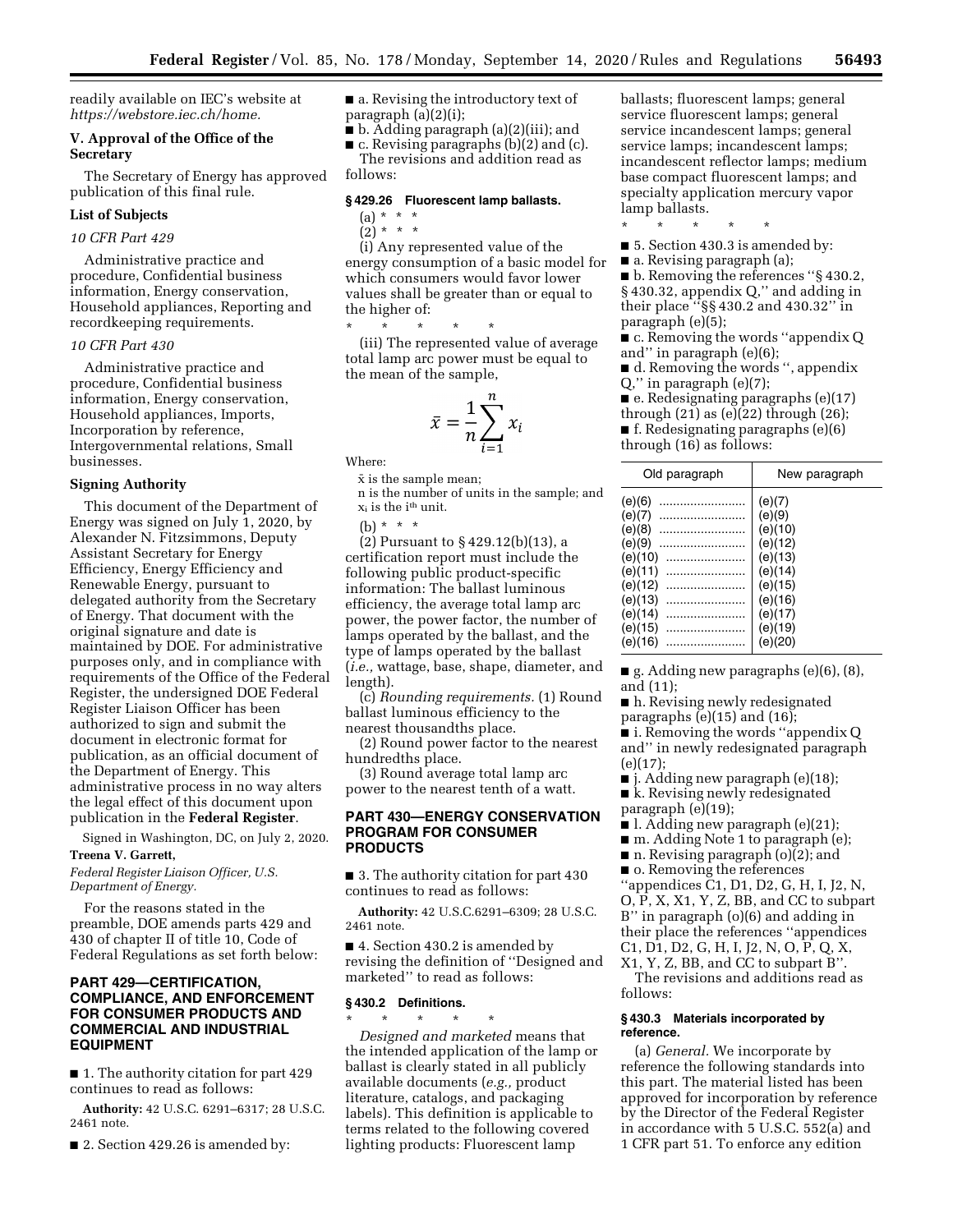other than that specified in this section, the Department of Energy must publish a document in the **Federal Register** and the material must be available to the public. All approved material is available for inspection at U.S. Department of Energy, Office of Energy Efficiency and Renewable Energy, Building Technologies Program, 6th Floor, 950 L'Enfant Plaza, SW, Washington, DC 20024, (202) 586–2945, or go to: *[www1.eere.energy.gov/](http://www1.eere.energy.gov/buildings/appliance__standards/)  [buildings/appliance](http://www1.eere.energy.gov/buildings/appliance__standards/)*\_\_*standards/.*  Standards can be obtained from the sources listed in this section. Material is also available for inspection at the National Archives and Records Administration (NARA). For information on the availability of this material at NARA, email *[fedreg.legal@](mailto:fedreg.legal@nara.gov) [nara.gov,](mailto:fedreg.legal@nara.gov)* or go to: *[www.archives.gov/](http://www.archives.gov/federal-register/cfr/ibr-locations.html) [federal-register/cfr/ibr-locations.html.](http://www.archives.gov/federal-register/cfr/ibr-locations.html)*  \* \* \* \* \*

(e) \* \* \*

(6) ANSI C78.81–2016, (''ANSI C78.81–2016''), American National Standard for Electric Lamps—Double-Capped Fluorescent Lamps— Dimensional and Electrical Characteristics, approved June 29, 2016, IBR approved for appendix Q to subpart B.

\* \* \* \* \* (8) ANSI C78.375A–2014, (''ANSI C78.375A''), American National Standard for Electric Lamps— Fluorescent Lamps—Guide for Electrical Measures, approved August 28, 2014, IBR approved for appendix Q to subpart B.

\* \* \* \* \* (11) ANSI/NEMA C78.901–2016 (''ANSI C78.901–2016''), American National Standard for Electric Lamps— Single-Based Fluorescent Lamps— Dimensional and Electrical Characteristics, ANSI approved August 23, 2016, IBR approved for appendix Q to subpart B.

\* \* \* \* \* (15) ANSI C82.1–2004 (R2008, R2015), (''ANSI C82.1''), American National Standard for Lamp Ballasts— Line Frequency Fluorescent Lamp Ballasts, approved November 20, 2015; IBR approved for appendix Q to subpart B.

(16) ANSI C82.2–2002 (R2007, R2016), (''ANSI C82.2''), American National Standard for Lamp Ballasts— Method of Measurement of Fluorescent Lamp Ballasts, approved July 12, 2016, IBR approved for appendix Q to subpart B.

\* \* \* \* \* (18) ANSI C82.3–2016, (''ANSI C82.3''), American National Standard for Reference Ballasts for Fluorescent

Lamps, approved April 8, 2016; IBR approved for appendix Q to subpart B.

(19) ANSI/NEMA C82.11–2017, (''ANSI C82.11''), American National Standard for Lamp Ballasts—High-Frequency Fluorescent Lamp Ballasts, approved January 23, 2017; IBR approved for appendix Q to subpart B. \* \* \* \* \*

(21) ANSI C82.77–2002, (''ANSI C82.77'') Harmonic Emission Limits— Related Power Quality Requirements for Lighting Equipment, approved January 17, 2002; IBR approved for appendix Q to subpart B.

*Note 1 to paragraph (e).* The standards referenced in paragraphs (e)(6), (8), (11), (15), (16), (18), (19), and (21) of this section were all published by National Electrical Manufacturers Association (NEMA) and are also available from National Electrical Manufacturers Association, 1300 North 17th Street, Suite 900, Rosslyn, Virginia 22209, *[https://www.nema.org/](https://www.nema.org/Standards/Pages/default.aspx)  [Standards/Pages/default.aspx.](https://www.nema.org/Standards/Pages/default.aspx)* 

\* \* \* \* \* (o) \* \* \*

\* \* \* \* \*

(2) IEC 60081:1997/AMD6, (''IEC 60081''), Double-capped fluorescent lamps—Performance specifications (Amendment 6, Edition 5.0, August 2017); IBR approved for appendix Q to subpart B.

\* \* \* \* \* ■ 6. Section 430.23 is amended by revising paragraph (q) to read as follows:

#### **§ 430.23 Test procedures for the measurement of energy and water consumption.**

\* \* \* \* \* (q) *Fluorescent lamp ballasts.* (1) Calculate ballast luminous efficiency (BLE) using appendix Q to this subpart.

(2) Calculate power factor using appendix Q to this subpart. \* \* \* \* \*

■ 7. Appendix Q to subpart B of part 430 is revised to read as follows:

# **Appendix Q to Subpart B of Part 430— Uniform Test Method for Measuring the Energy Consumption of Fluorescent Lamp Ballasts**

*Note regarding effective date:* After October 14, 2020 and prior to March 15, 2021 any representations with respect to energy use or efficiency of fluorescent lamp ballasts must be in accordance with the results of testing pursuant to this appendix or the test procedures as they appeared in appendix Q to this subpart revised as of January 1, 2020. On or after March 15, 2021, any representations, including certifications of compliance for ballasts subject to any energy conservation standard, made with respect to the energy use or efficiency of fluorescent

lamp ballasts must be made in accordance with the results of testing pursuant to this appendix.

#### **0. Incorporation by Reference**

DOE incorporated by reference ANSI C78.81–2016, ANSI C78.375A, ANSI C78.901–2016, ANSI C82.1, ANSI 82.2, ANSI 82.3, ANSI 82.11, ANSI C82.13, ANSI 82.77, IEC 60081, and IEC 62301, each in their entirety in § 430.3; however, only enumerated provisions of ANSI C78.375A, ANSI C82.2, and IEC 62301 are applicable to this appendix, as follows:

(a) ANSI C78.375A, as follows: (i) Section 4, Ambient conditions for temperature measurement, as specified in section 2.4.2 of this appendix; and

(ii) Section 9, Electrical instruments, as specified in sections 2.2.1, 2.2.2, and 2.2.3 of this appendix.

(b) ANSI C82.2, as follows:

(i) Section 3, Pertinent measurements, as specified in section 2.4.1 of this appendix;

(ii) Section 4, Electrical supply characteristics—test ballast measurement circuits, as specified in section 2.4.1 of this appendix; and

(iii) Section 7, Test measurements circuits, as specified in sections 2.5.6, 2.5.7, and 2.5.8 of this appendix.

(c) IEC 62301 as follows:

(i) Section 5, Measurements, as specified in sections 3.4.3 and 3.4.4 of this appendix.

#### **1. Definitions**

1.1. *Average total lamp arc power* means the sample mean of the total lamp arc power of the ballast units tested.

1.2. *Dimming ballast* means a ballast that is designed and marketed to vary its output and that can achieve an output less than or equal to 50 percent of its maximum electrical output.

1.3. *High frequency ballast* is as defined in ANSI C82.13 (incorporated by reference; see § 430.3).

1.4. *Instant-start* is the starting method used in instant-start systems as defined in ANSI C82.13, as typically indicated on publicly available documents of a fluorescent lamp ballast (*e.g.,* product literature, catalogs, and packaging labels).

1.5. *Low-frequency ballast* is a fluorescent lamp ballast that operates at a supply frequency of 50 to 60 Hz and operates the lamp at the same frequency as the supply.

1.6. *Programmed-start* is the starting method used in a programmed-start system as defined in ANSI C82.13, as typically indicated on publicly available documents of a fluorescent lamp ballast (*e.g.,* product literature, catalogs, and packaging labels).

1.7. *Rapid-start* is the starting method used in rapid-start type systems as defined in ANSI C82.13, as typically indicated on publicly available documents of a fluorescent lamp ballast (*e.g.,* product literature, catalogs, and packaging labels).

1.8. *Reference lamp* is a fluorescent lamp that meets the operating conditions of a reference lamp as defined by ANSI C82.13.

1.9. *Residential ballast* means a fluorescent lamp ballast that meets Federal Communications Commission (FCC) consumer limits as set forth in 47 CFR part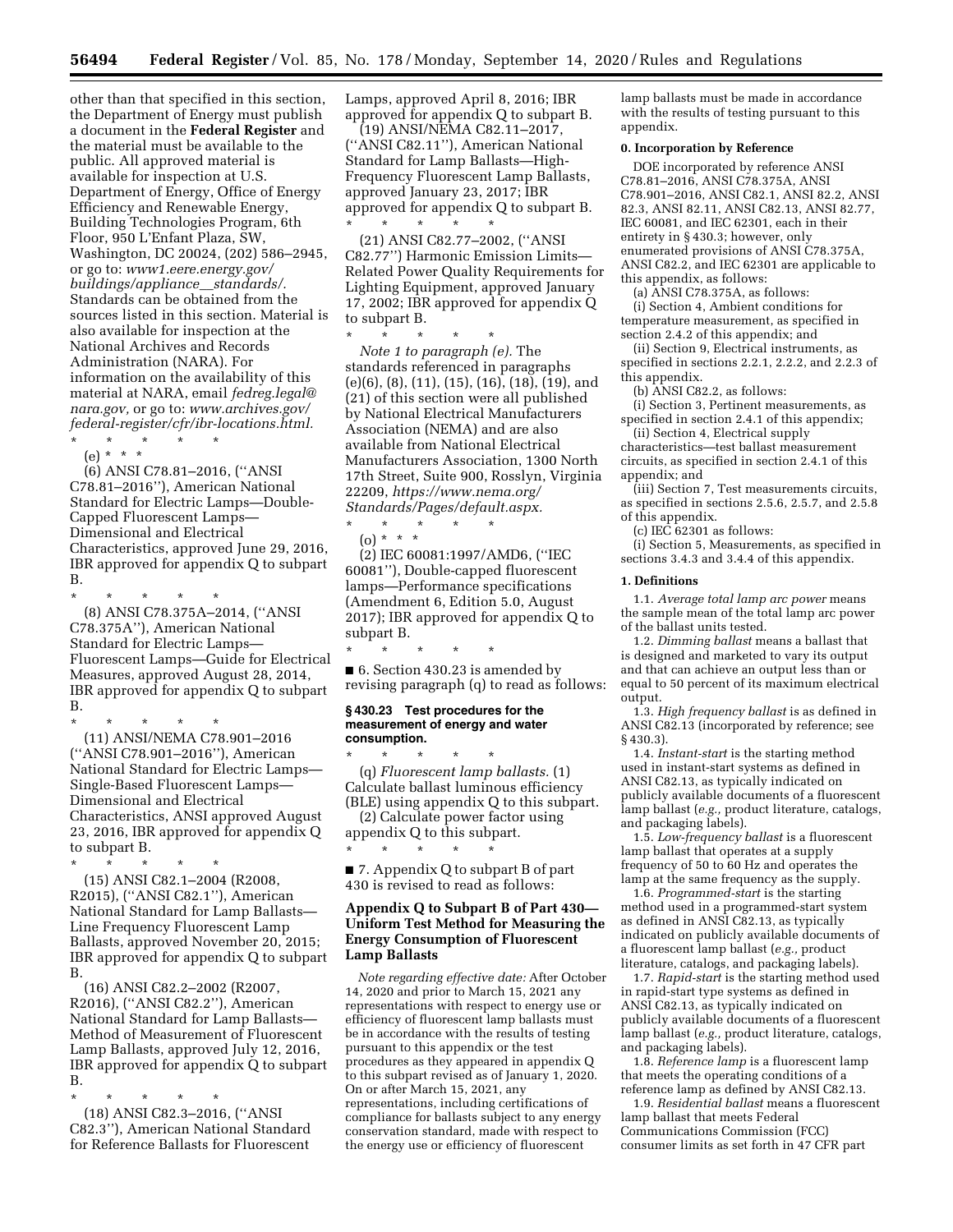18 and is designed and marketed for use only in residential applications.

1.10. *RMS* is the root mean square of a varying quantity.

1.11 *Sign Ballast* means a ballast that has an Underwriters Laboratories Inc. Type 2 rating and is designed and marketed for use only in outdoor signs.

#### **2. Active Mode Procedure for Measuring BLE at Full Light Output**

2.1. Where ANSI C82.2 (incorporated by reference; see § 430.3) references ANSI C82.1, use ANSI C82.1 (incorporated by reference; see § 430.3) for testing low-frequency ballasts and use ANSI C82.11 (incorporated by reference; see § 430.3) for testing highfrequency ballasts. In addition when applying ANSI C82.2, use the standards ANSI C78.375A, ANSI C78.81–2016, ANSI C82.1, ANSI C82.11, ANSI C82.13, ANSI C82.3, ANSI C82.77, and ANSI C78.901–2016 (incorporated by reference; see § 430.3) instead of the normative references in ANSI 82.2. Specifications in referenced standards that are recommended, that ''shall'' or ''should'' be met, or that are not clearly mandatory, are mandatory. In cases where there is a conflict between any industry standard(s) and this appendix, the language of the test procedure in this appendix takes precedence over the industry standard(s).

#### *2.2. Instruments*

2.2.1. All instruments must meet the specifications of section 9 of ANSI C78.375A.

2.2.2. *Power Analyzer.* In addition to the specifications in section 9 of ANSI C78.375A, the power analyzer must have a maximum 100 pF capacitance to ground and frequency response between 40 Hz and 1 MHz.

2.2.3. *Current Probe.* In addition to the specifications in section 9 of ANSI C78.375A, the current probe must be galvanically isolated and have frequency response between 40 Hz and 20 MHz.

#### *2.3. Test Setup*

2.3.1. Connect the ballast to a main power source and to the fluorescent lamp(s) as specified in this section. Ensure the ballast is connected to fluorescent lamp(s) according to any manufacturer's wiring instructions on or sold with each unit (including those provided online). To test a low-frequency

ballast, follow ANSI C82.1 but disregard section 5.3 of ANSI C82.1. To test a highfrequency ballast, follow ANSI C82.11 but disregard sections 5.3.1 and 5.13 and Annex D of ANSI C82.11.

2.3.2. In the test setup, all wires used in the apparatus, including any wires from the ballast to the lamps and from the lamps to the measuring devices, must meet the following specifications:

2.3.2.1. Use the wires provided by the ballast manufacturer and only the minimum wire length necessary to reach both ends of each lamp. If the wire lengths supplied with the ballast are too short to reach both ends of each lamp, add the minimum additional wire length necessary to reach both ends of each lamp, using wire of the same wire gauge(s) as the wire supplied with the ballast. If no wiring is provided with the ballast, use 18 gauge or thicker wire.

2.3.2.2. Keep wires loose. Do not shorten or allow bundling of any wires. Separate all wires from each other, and ground them to prevent parasitic capacitance.

2.3.3. Test each ballast with only one fluorescent lamp type. Select the one type of fluorescent lamp for testing as follows:

2.3.3.1. Each fluorescent lamp must meet the specifications of a reference lamp as defined by ANSI C82.13, be seasoned at least 12 hours, and be stabilized as specified in 2.5.2.1 of this appendix. Test each reference lamp with a reference ballast that meets the criteria of ANSI C82.3. For low frequency ballasts that operate:

(a) 32 W 4-foot medium bipin T8 lamps, use the following reference lamp specifications: 30.8 W, arc wattage; 1.7 W, approximate cathode wattage (with 3.6 V on each cathode); 32.5 W, total wattage; 137 V, voltage; 0.265 A, current. Test the selected reference lamp with the following reference ballast specifications: 300 V, rated input voltage; 0.265 A, reference current; 910 ohms, impedance. Use the following cathode heat requirements for rapid start:  $3.\overline{6}$  V nominal, voltage; 2.5 V min, 4.4 V max, limits during operation; 11.0 ohms  $+/- 0.1$ ohms, dummy load resistor; 3.4 V min, 4.5 V max, voltage across dummy load.

(b) 59 W 8-foot single pin T8 lamps, use the following reference lamp specifications: 60.1 W, arc wattage; 270.3 V, voltage; 0.262 A, current. Test the selected reference lamp

with the following reference ballast specifications: 625 V, rated input voltage; 0.260 A, reference current; 1960 ohms, impedance.

(c) 32 W 2-foot U-shaped medium bipin T8 lamps, use the following reference lamp specifications: 30.5 W, arc wattage; 1.7 W, approximate cathode wattage (with 3.6 V on each cathode); 32.2 W, total wattage; 137 V, voltage; 0.265 A, current. Test the selected reference lamp with the following reference ballast specifications: 300 V, rated input voltage; 0.265 A, reference current; 910 ohms, impedance. Use the following cathode heat requirements for rapid start: 3.6 V nominal, voltage; 2.5 V min, 4.4 V max, limits during operation; 11.0 ohms +/- 0.1 ohms, dummy load resistor; 3.4 V min, 4.5 V max, voltage across dummy load.

2.3.3.2 For any sign ballast designed and marketed to operate both T8 and T12 lamps, use a T12 lamp as specified in Table 1 of this appendix.

2.3.3.3. For any ballast designed and marketed to operate lamps of multiple base types, select lamp(s) of one base type, in the following order of decreasing preference: Medium bipin, miniature bipin, single pin, or recessed double contact.

2.3.3.4. After selecting the base type (per section 2.3.3.3), select the diameter of the reference lamp. Any ballast designed and marketed to operate lamps of multiple diameters, except for any sign ballast capable of operating both T8 and T12 lamps, must be tested with lamps of one of those diameters, selected in the following order of decreasing preference: T8, T5, or T12.

2.3.3.5. Connect the ballast to the maximum number of lamps (lamp type as determined by 2.3.3.2, 2.3.3.3, and 2.3.3.4 of this section) the ballast is designed and marketed to operate simultaneously.

For any ballast designed and marketed to operate both 4-foot medium bipin lamps and 2-foot U-shaped lamps, test with the maximum number of 4-foot medium bipin lamp(s).

2.3.3.6. Test each ballast with the lamp type specified in Table A of this section that corresponds to the lamp diameter and base type the ballast is designed and marketed to operate.

## TABLE 1 TO SECTION 2.3.3.6—LAMP-AND-BALLAST PAIRINGS AND FREQUENCY ADJUSTMENT FACTORS

|                                                                                                                                                                                | Lamp type                                                                                                                 |                         | Frequency adjustment factor |                    |
|--------------------------------------------------------------------------------------------------------------------------------------------------------------------------------|---------------------------------------------------------------------------------------------------------------------------|-------------------------|-----------------------------|--------------------|
| <b>Ballast type</b>                                                                                                                                                            | Lamp diameter and base                                                                                                    | Nominal lamp<br>wattage | Low-<br>frequency           | High-<br>frequency |
| Ballasts that operate straight-shaped lamps (com-<br>monly referred to as 4-foot medium bipin lamps)<br>with medium bipin bases and a nominal overall<br>length of 48 inches.  | T8 MBP<br>(Data Sheet 7881-ANSI-<br>$1005 - 4$ ) $^*$ .<br>T12 MBP (Data Sheet 7881-ANSI-<br>$1006 - 1$ , $\frac{*}{*}$ . | 32<br>34                | 0.94<br>0.93                | 1.0<br>1.0         |
| Ballasts that operate U-shaped lamps (commonly<br>referred to as 2-foot U-shaped lamps) with me-<br>dium bipin bases and a nominal overall length<br>between 22 and 25 inches. | T8 MBP (Data Sheet 78901-ANSI-<br>$4027 - 2$ <sup>*</sup> .<br>T12 MBP **                                                 | 32<br>34                | 0.94<br>0.93                | 1.0<br>1.0         |
| Ballasts that operate lamps (commonly referred to<br>as 8-foot-high output lamps) with recessed dou-<br>ble contact bases and a nominal overall length of<br>96 inches.        | T8 HO RDC (Data Sheet 7881-ANSI-<br>$1501 - 2$ )*.<br>T12 HO RDC (Data Sheet 7881-<br>ANSI-1017-1)*.                      | 86<br>95                | 0.92<br>0.94                | 1.0<br>1.0         |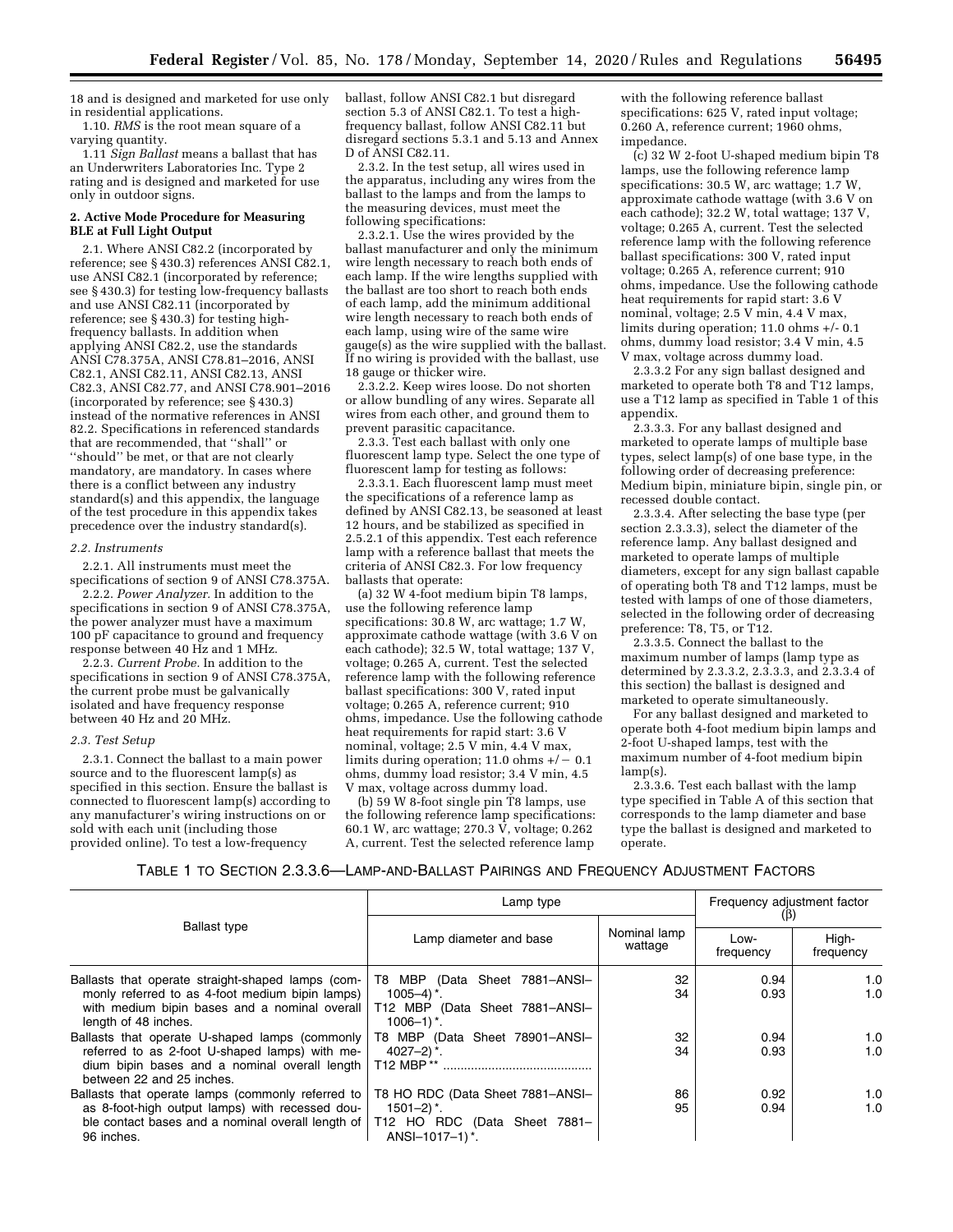TABLE 1 TO SECTION 2.3.3.6—LAMP-AND-BALLAST PAIRINGS AND FREQUENCY ADJUSTMENT FACTORS—Continued

|                                                                                                                                                                                                           | Lamp type                                                                                                               |                         | Frequency adjustment factor<br>$(\beta)$ |                    |
|-----------------------------------------------------------------------------------------------------------------------------------------------------------------------------------------------------------|-------------------------------------------------------------------------------------------------------------------------|-------------------------|------------------------------------------|--------------------|
| <b>Ballast type</b>                                                                                                                                                                                       | Lamp diameter and base                                                                                                  | Nominal lamp<br>wattage | Low-<br>frequency                        | High-<br>frequency |
| Ballasts that operate lamps (commonly referred to<br>as 8-foot slimline lamps) with single pin bases<br>and a nominal overall length of 96 inches.                                                        | T8 slimline SP (Data Sheet 7881-<br>$ANSI-1505-1$ <sup>*</sup> .<br>T12 slimline SP (Data Sheet 7881-<br>ANSI-3006-1)*. | 59<br>60                | 0.95<br>0.94                             | 1.0<br>1.0         |
| Ballasts that operate straight-shaped lamps (com-<br>monly referred to as 4-foot miniature bipin stand-<br>ard output lamps) with miniature bipin bases and<br>a nominal length between 45 and 48 inches. | T5 SO Mini-BP (Data Sheet 60081-<br>IEC-6640-7)*.                                                                       | 28                      | 0.95                                     | 1.0                |
| Ballasts that operate straight-shaped lamps (com-<br>monly referred to as 4-foot miniature bipin high<br>output lamps) with miniature bipin bases and a<br>nominal length between 45 and 48 inches.       | T5 HO Mini-BP (Data Sheet 60081-<br>IEC-6840-6) $^*$ .                                                                  | 54                      | 0.95                                     | 1.0                |
| Sign ballasts that operate lamps (commonly re-<br>ferred to as 8-foot high output lamps) with re-<br>cessed double contact bases and a nominal<br>overall length of 96 inches.                            | T8 HO RDC (Data Sheet 7881-ANSI-<br>$1501 - 2$ , $^*$ .<br>T12 HO RDC (Data Sheet 7881-<br>ANSI-1019-1)*.               | 86<br>+110              | 0.92<br>0.94                             | 1.0<br>1.0         |

MBP, Mini-BP, RDC, and SP represent medium bipin, miniature bipin, recessed double contact, and single pin, respectively.

\* Data Sheet corresponds to ANSI C78.81–2016, ANSI C78.901–2016, or IEC 60081 page number (incorporated by reference; see § 430.3). \*\* No ANSI or IEC Data Sheet exists for 34 W T12 MBP U-shaped lamps. For ballasts designed and marketed to operate only T12 2-foot Ushaped lamps with MBP bases and a nominal overall length between 22 and 25 inches, select T12 U-shaped lamps designed and marketed as having a nominal wattage of 34 W.

† This lamp type is commonly marketed as 110 W; however, the ANSI C78.81–2016 Data Sheet (incorporated by reference; see § 430.3) lists nominal wattage of 113 W. Test with specifications for operation at 0.800 amperes (A).

#### 2.3.4. Test Circuits

2.3.4.1. The power analyzer test setup must have exactly  $n + 1$  channels, where n is the maximum number of lamps (lamp type as determined by sections 2.3.3.2, 2.3.3.3, and 2.3.3.4 of this appendix) a ballast is designed and marketed to operate. Use the minimum number of power analyzers possible during testing. Synchronize all power analyzers. A system may be used to synchronize the power analyzers.

2.3.4.2. *Lamp Arc Voltage.* Attach leads from the power analyzer to each fluorescent

lamp according to Figure 1 of this section for rapid- and programmed-start ballasts; Figure 2 of this section for instant-start ballasts operating single pin (SP) lamps; and Figure 3 of this section for instant-start ballasts operating medium bipin (MBP), miniature bipin (mini-BP), or recessed double contact (RDC) lamps. The programmed- and rapidstart ballast test setup includes two 1000 ohm resistors placed in parallel with the lamp pins to create a midpoint from which to measure lamp arc voltage.

2.3.4.3. *Lamp Arc Current.* Position a current probe on each fluorescent lamp according to Figure 1 of this section for rapid- and programmed-start ballasts; Figure 2 of this section for instant-start ballasts operating SP lamps; and Figure 3 of this section for instant-start ballasts operating MBP, mini-BP, and RDC lamps.

For the lamp arc current measurement, set the full transducer ratio in the power analyzer to match the current probe to the power analyzer.

Full Transducer Ratio = 
$$
\frac{I_{in}}{V_{out}} \times \frac{R_{in}}{R_{in} + R_s}
$$

*Where:* I<sub>in</sub> is the current through the current transducer, V<sub>out</sub> is the voltage out of the transducer, Rin is the power analyzer

impedance, and  $R_s$  is the current probe output impedance. **BILLING CODE 6450–01–P**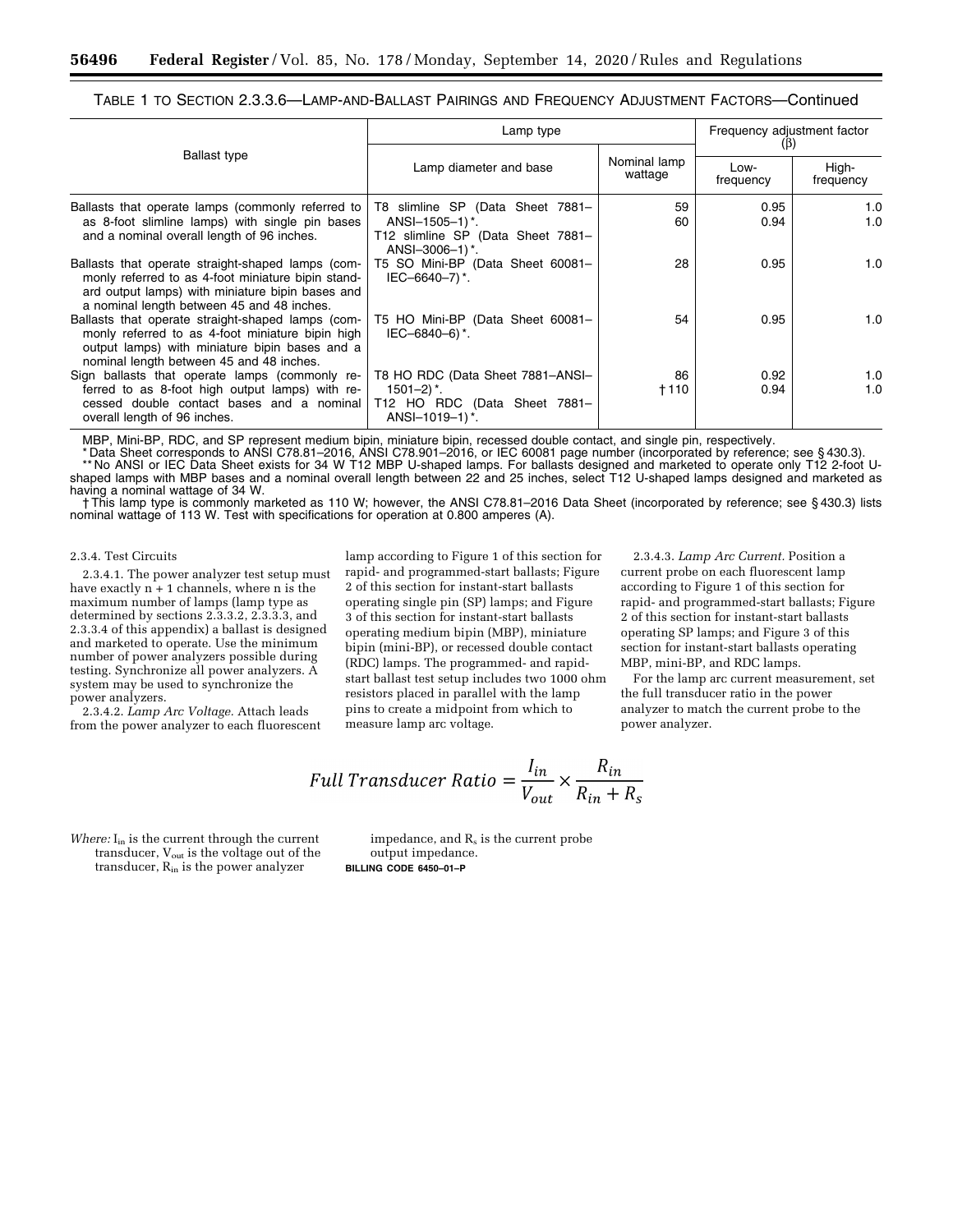

Fioure 1: Proorummed- and Rapid-Start Ballast Instrumentation Setun



Figure 2: Instant-Start Ballasts that Operate SP Lamps Instrumentation Setup



Setup

#### **BILLING CODE 6450–01–C**

#### *2.4. Test Conditions*

2.4.1. Establish and maintain test conditions for testing fluorescent lamp ballasts in accordance with sections 3 and 4 of ANSI C82.2.

2.4.2. *Room Temperature and Air Circulation.* Maintain the test area at 25 ±1 °C, with minimal air movement as defined in section 4 of ANSI C78.375A.

2.4.3. *Input Voltage.* For any ballast designed and marketed for operation at only one input voltage, test at that specified voltage. For any ballast that is neither a residential ballast nor a sign ballast but is designed and marketed for operation at multiple voltages, test the ballast at 277 V ±0.1%. For any residential ballast or sign ballast designed and marketed for operation at multiple voltages, test the ballast at 120 V  $±0.1\%$ .

#### *2.5. Test Method*

2.5.1. Connect the ballast to the selected fluorescent lamps (as determined in section 2.3.3 of this appendix) and to measurement instrumentation as specified in the Test Setup in section 2.3 of this appendix.

2.5.2. Determine stable operating conditions according to Option 1 or Option 2.

2.5.2.1. Option 1. Operate the ballast for at least 15 minutes before determining stable operating conditions. Determine stable operating conditions by measuring lamp arc voltage, current, and power once per minute in accordance with the setup described in section 2.3 of this appendix. The system is stable once the difference between the maximum and minimum for each value of lamp arc voltage, current, and power divided by the average value of the measurements do not exceed one percent over a four minute moving window. Once stable operating conditions are reached, measure each of the parameters described in sections 2.5.3 through 2.5.9 of this appendix.

2.5.2.2 Option 2. Determine stable operating conditions for lamp arc voltage, current, and power according to steps 1 through 6 of section D.2.1 in Annex D of ANSI C82.11.

2.5.3. *Lamp Arc Voltage.* Measure lamp arc voltage in volts (RMS) using the setup in section 2.3.4.2.

2.5.4. *Lamp Arc Current.* Measure lamp arc current in amps (RMS) using the setup in section 2.3.4.3 of this appendix.

2.5.5. *Lamp Arc Power.* The power analyzer must calculate output power by using the measurements from sections 2.5.3 and 2.5.4 of this appendix.

2.5.6. *Input Power.* Measure the input power in watts to the ballast in accordance with section 7 of ANSI C82.2 (disregard references to Figure 1 and Figure 3).

2.5.7. *Input Voltage.* Measure the input voltage in volts (RMS) to the ballast in accordance with section 7 of ANSI C82.2 (disregard references to Figure 1 and Figure 3).

2.5.8. *Input Current.* Measure the input current in amps (RMS) to the ballast in accordance with section 7 of ANSI C82.2 (disregard references to Figure 1 and Figure 3).

2.5.9. *Lamp Operating Frequency.* Measure the frequency of the waveform delivered from the ballast to any lamp used in the test in accordance with the setup in section 2.3 of this appendix.

#### *2.6. Calculations*

2.6.1. Calculate ballast luminous efficiency (BLE) as follows (do not round values of total lamp arc power and input power prior to calculation):